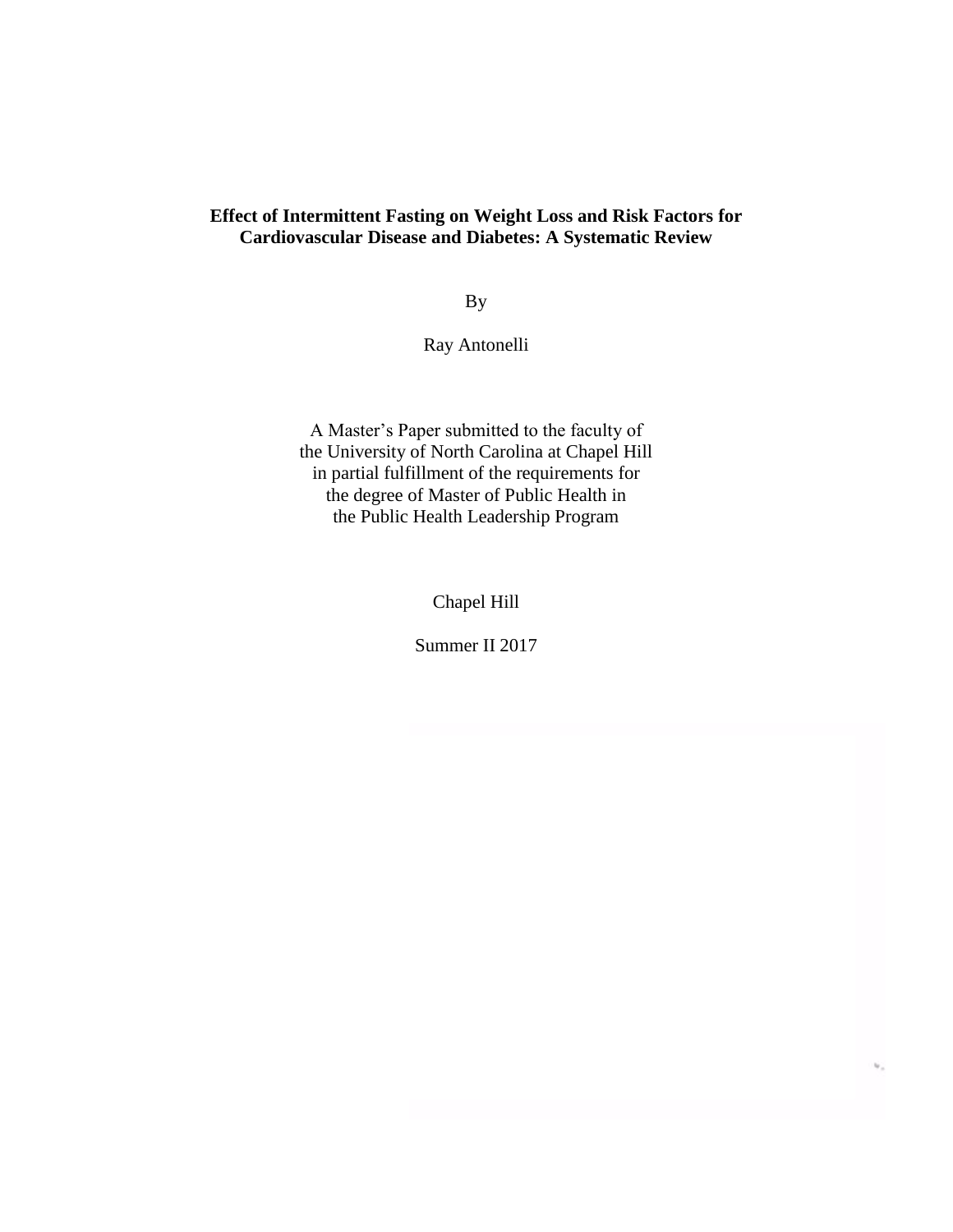## **ABSTRACT**

BACKGROUND: Obesity is a global pandemic associated with substantial morbidity, mortality, and economic costs, yet there are few effective clinical interventions for weight loss. One novel approach is intermittent fasting, a dietary pattern in which patients are allocated to a predetermined number of fasting days per week and are permitted to consume food *ad libitum* on non-fasting days.

OBJECTIVES*:* To conduct a systematic review of the efficacy of intermittent fasting versus daily caloric restriction on weight loss and improvement in risk factors associated with cardiovascular disease and diabetes.

SEARCH METHODS: We searched MEDLINE, Embase, and CINAHL for published studies and clinicaltrials, gov for unpublished results prior to June  $28<sup>th</sup>$ ,  $2017$ . We also checked references lists from previous reviews for possible references to include in this review.

SELECTION CRITERIA: We selected randomized controlled trials of intermittent fasting interventions of  $\geq 4$  weeks' duration. We excluded studies that did not explicitly have one day of *ad libitum* feeding per week. We also excluded studies in cancer patients and in which weight loss was not the desired outcome, including Ramadan fasting studies.

DATA COLLECTION AND ANALYSIS: One author independently screened references, performed data extraction, risk of bias assessments, and used the GRADE tool to rate the strength of evidence underlying each of three Key Questions generated for this review.

RESULTS: We screened titles and abstracts of 1401 studies. Of these, we reviewed 63 full-text articles for inclusion in the systematic review. After application of inclusion criteria, 10 papers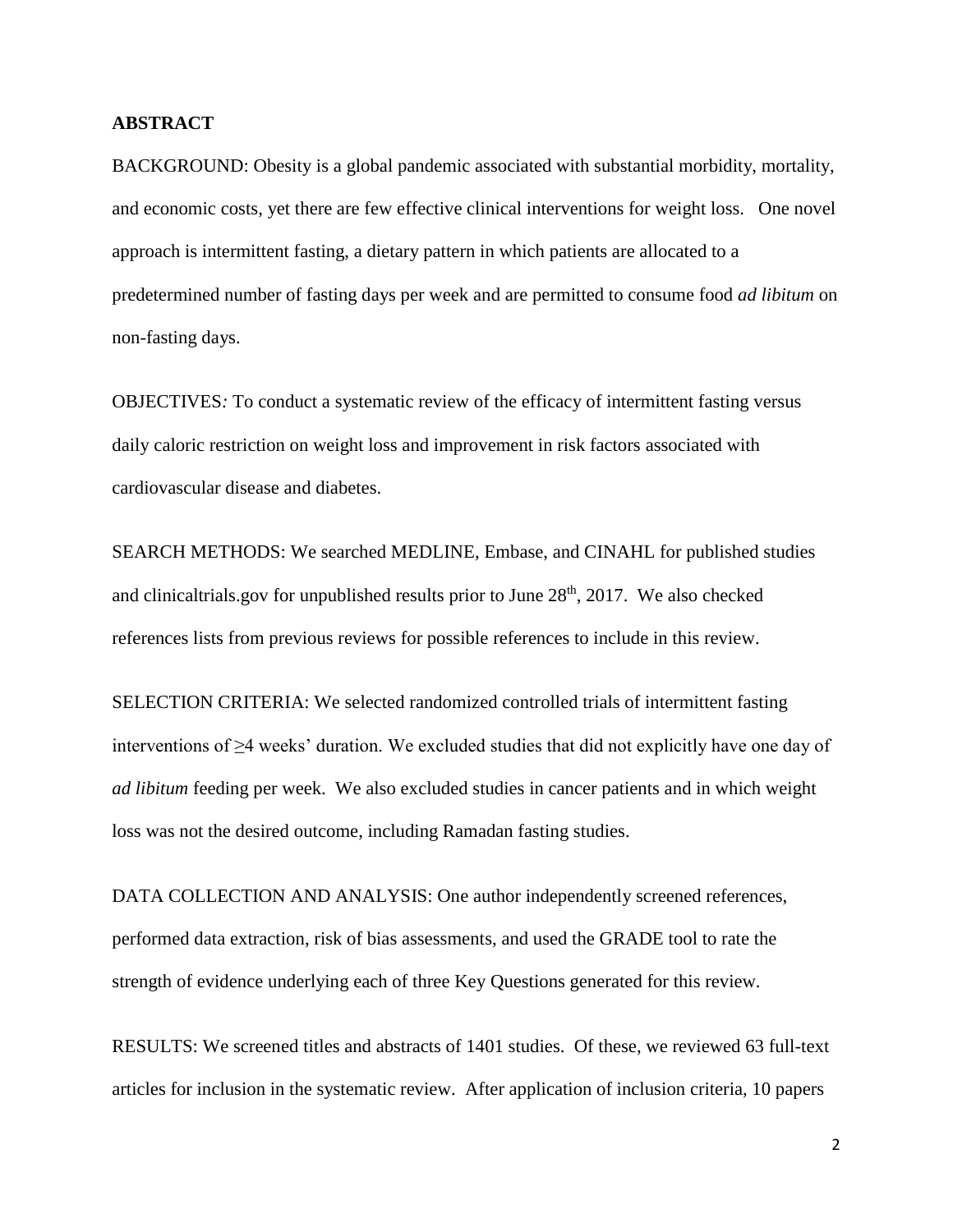reporting results from 9 studies and 11 intervention groups were identified for inclusion. In all 11 reported intermittent fasting groups, participants lost weight. Based on the reviewed data there is moderate strength of evidence in support of an association between intermittent fasting and weight loss. There is very low strength of evidence supporting a difference in efficacy between intermittent fasting and daily calorie restriction. There is also very low strength of evidence in support of an association between intermittent fasting and risk factors related to cardiovascular disease and diabetes. Few studies report intermittent fasting-associated harms, but those that did reported prevalence of headache and constipation to be 5-13% and 6.5-8% respectively, which was not significantly different from control groups.

CONCLUSION: Intermittent fasting is equally effective as, but not superior to, daily caloric restriction. Some patients may find intermittent fasting preferable to traditional weight loss strategies. Further research is needed regarding associations between intermittent fasting and risk factors for cardiovascular disease and diabetes, as well as adverse events related to this dietary pattern.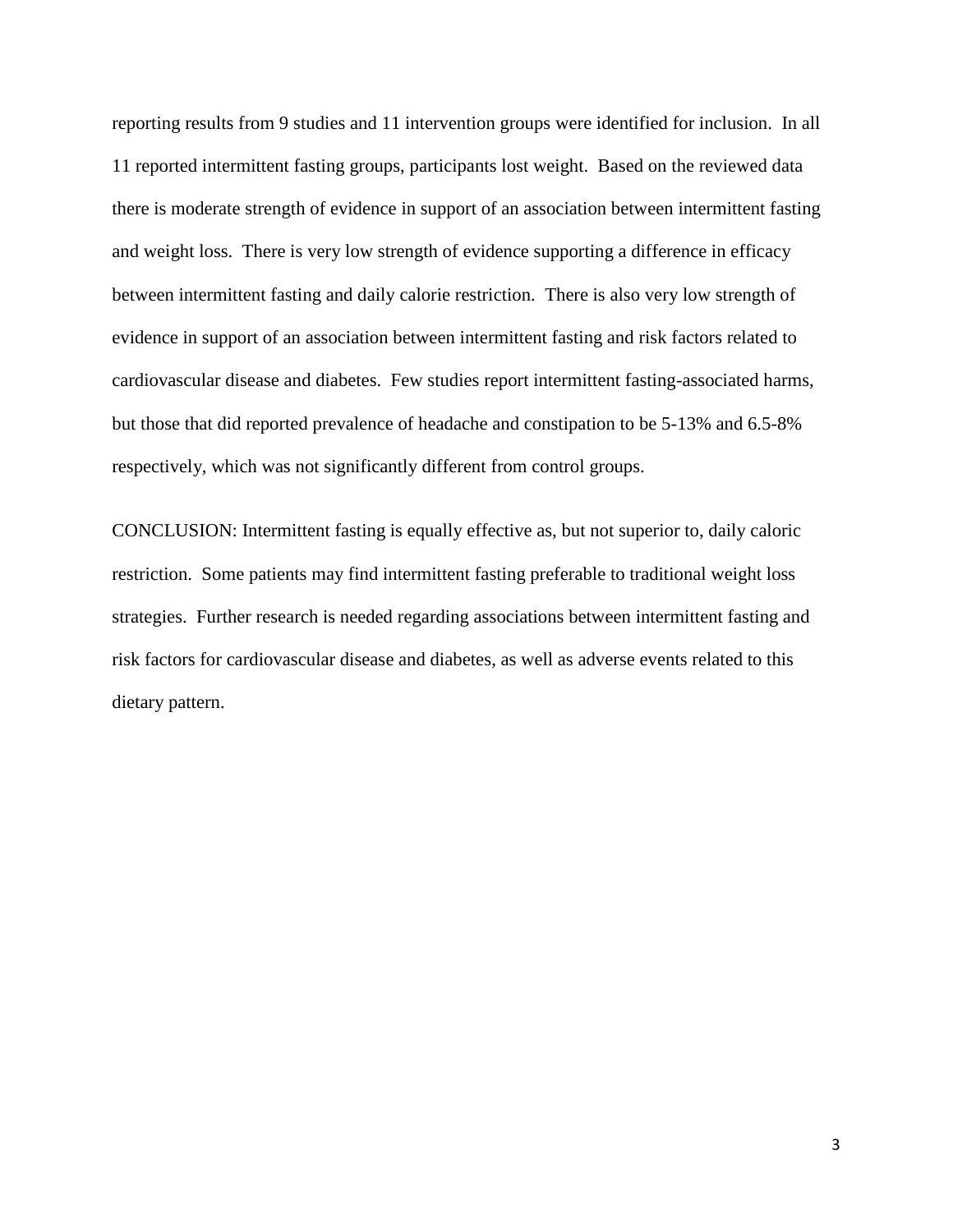## **INTRODUCTION**

#### *Background*

Obesity is a public health crisis that has grown in prevalence over the last four decades<sup>1</sup> and is associated with adverse health outcomes including various cancers, cardiovascular disease, respiratory disease, and musculoskeletal problems including osteoarthritis.<sup>2</sup> In addition, obesity disproportionately affects both rural and urban as well as racial and ethnic minorities.<sup>1–3</sup> Not only are these groups more likely to be obese, but they are also less likely to access or receive interventions that address obesity.<sup>2</sup> For this reason, interventions targeting these vulnerable populations are needed.

Obesity is also associated with significant healthcare expenditures both in the United States and worldwide. According to an analysis by Spieker and Pyzocha, obesity is responsible for 20 percent of all health care spending in the United States, with annual directly-associated medical costs of \$209.7 billion and indirect costs of \$66 billion.<sup>4</sup> This same analysis found that with optimal use of weight loss interventions, obesity-related costs may be reduced by \$600 billion dollars over 20 years.

Obesity-associated economic impacts include direct medical costs, productivity costs, transportation costs, and human capital costs.<sup>5</sup> Estimates of direct medical costs include treatment for obesity-related diseases such as hypertension and diabetes as well as interventions specifically aimed at treating obesity, including bariatric surgery and intensive nutritional and educational counseling. Productivity costs associated with obesity include labor absenteeism, premature mortality, and disability as reflected by loss of quality-adjusted life years (QALYs).<sup>5</sup> Additionally, decreased productivity while working, deemed "presenteeism" by Hammond and Levine, is another source of obesity-related productivity cost.<sup>5</sup> Worker productivity may be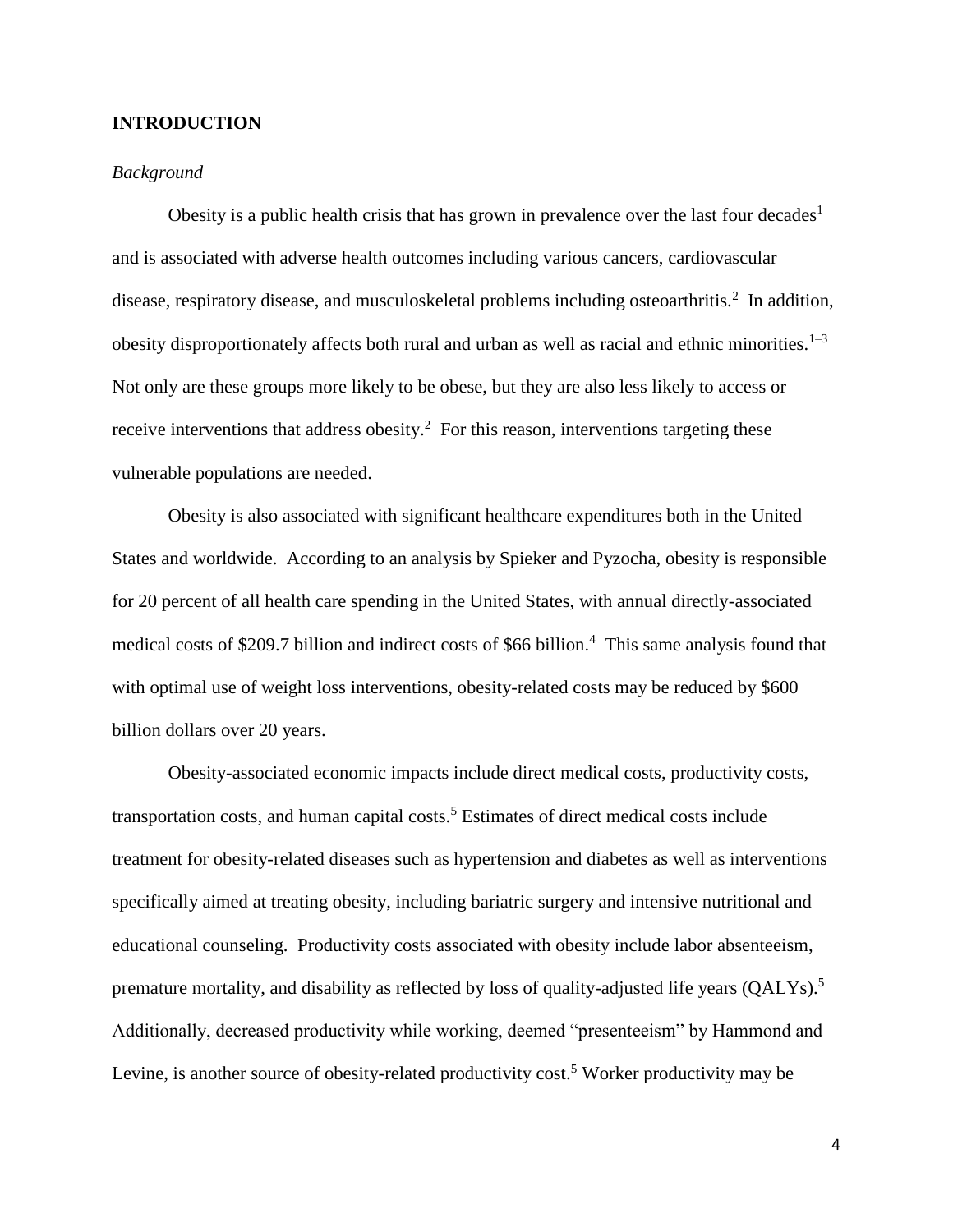negatively impacted by obesity-associated pain, fatigue, and disability. Furthermore, transportation costs associated with obesity include higher fuel consumption in airplanes, trains, and automobiles, and the increased demand for larger vehicles to accommodate a greater range of passenger sizes. Finally, estimates of human capital costs are based on studies reporting associations between obesity and decreased levels of upward mobility as measured by academic performance, educational status, and socioeconomic status after adjustment for baseline factors.<sup>5–</sup> 7

Despite the health and economic consequences of obesity, there is a paucity of effective and broadly implementable interventions, with one recent review suggesting that bariatric surgery is the most evidence-based option for treating obesity with associated comorbidities including diabetes, gastroesophageal reflux disease (GERD), hypertension, and hyperlipidemia.<sup>8</sup> However, access to bariatric surgery is dependent on health care coverage for the significant associated expense, as well as proximity to bariatric surgery services, which tend to be clustered in large, academic medical centers.<sup>9</sup> Furthermore, bariatric surgery in many cases is irreversible and carries the risk of severe adverse events such as bleeding, infection, and failure of anastamoses. Additionally, bariatric surgery is not recommended for individuals with overweight body mass index (BMI) of 25-30 or for obese individuals with BMI 30-35 without comorbidities, and use in adolescents is controversial. $9$  For these reasons, bariatric surgery is not an ideal first-line treatment for overweight and obese patients.

Given limited access to bariatric surgery and the lack of highly effective and translatable outpatient interventions geared towards obesity, there has been increased attention on novel techniques to achieve weight loss. Interventions have sought to affect change at all levels of the Public Health Pyramid, a public health intervention framework that specifies levels of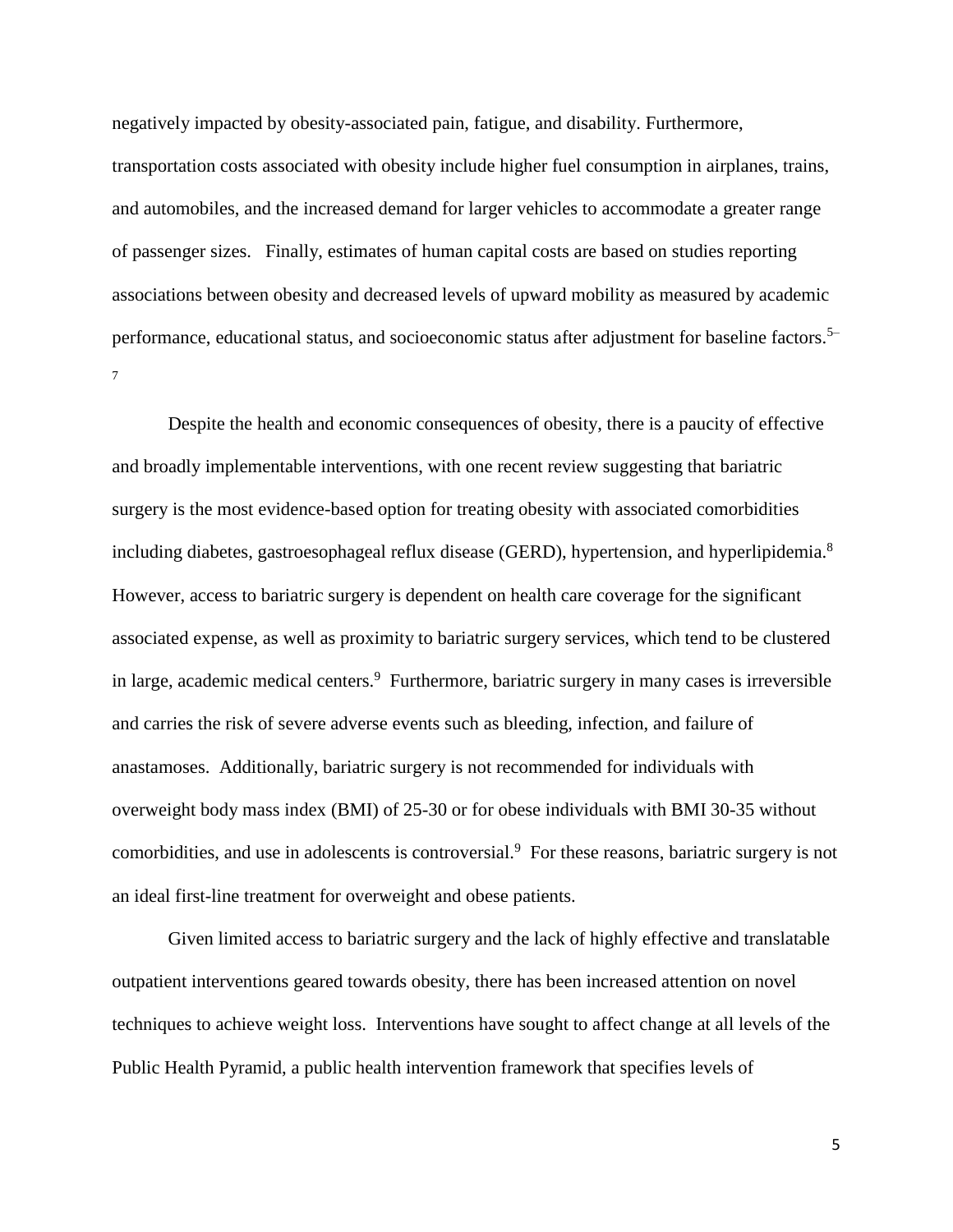intervention ranging from broad (socioeconomic factors) to specific (counseling and education).<sup>10</sup> Some of the most widely studied interventions for weight loss include restaurant menu labeling, office-based peer support groups, intensive nutritional counseling, excise taxes on sugar sweetened beverages, physical activity programs, pharmacotherapy, bariatric surgery, and a wide array of complementary and alternative therapies, yet overall evidence is mixed regarding the efficacy of these interventions.<sup>11–14</sup>Caloric restriction is another weight loss strategy that has been attempted with conflicting results. In caloric restriction diets, patients are asked to eat fewer than a pre-specified number of calories in a given day, based on basal metabolic rate, sex, age, and average daily physical activity level. Though caloric restriction is associated with weight loss, this finding is inconsistent, and there appears to be a significant propensity for patients to regain weight even after successful periods of weight loss.<sup>13</sup> Reasons that traditional caloric restriction diets may be limited in efficacy include the constant requirement to exercise self-control and track calories. The difficulty of losing weight by caloric restriction highlights the need for weight loss strategies that are both flexible for individual needs and that can be incorporated into patient lifestyles even after the weight loss phase of a dietary change.

#### *Intermittent Fasting as a Weight Loss Intervention*

One possible alternative to traditional caloric restriction is intermittent fasting. Intermittent fasting is similar to traditional caloric restriction in that it is designed to reduce the average number of calories consumed over a given time. However, unlike traditional caloric restriction, intermittent fasting employs techniques of limited meal skipping and fasting days, during which as few as 500 calories may be consumed.<sup>15,16</sup> These days are interspersed with *ad libitum* feeding days. Advantages of this approach include having days on which participants do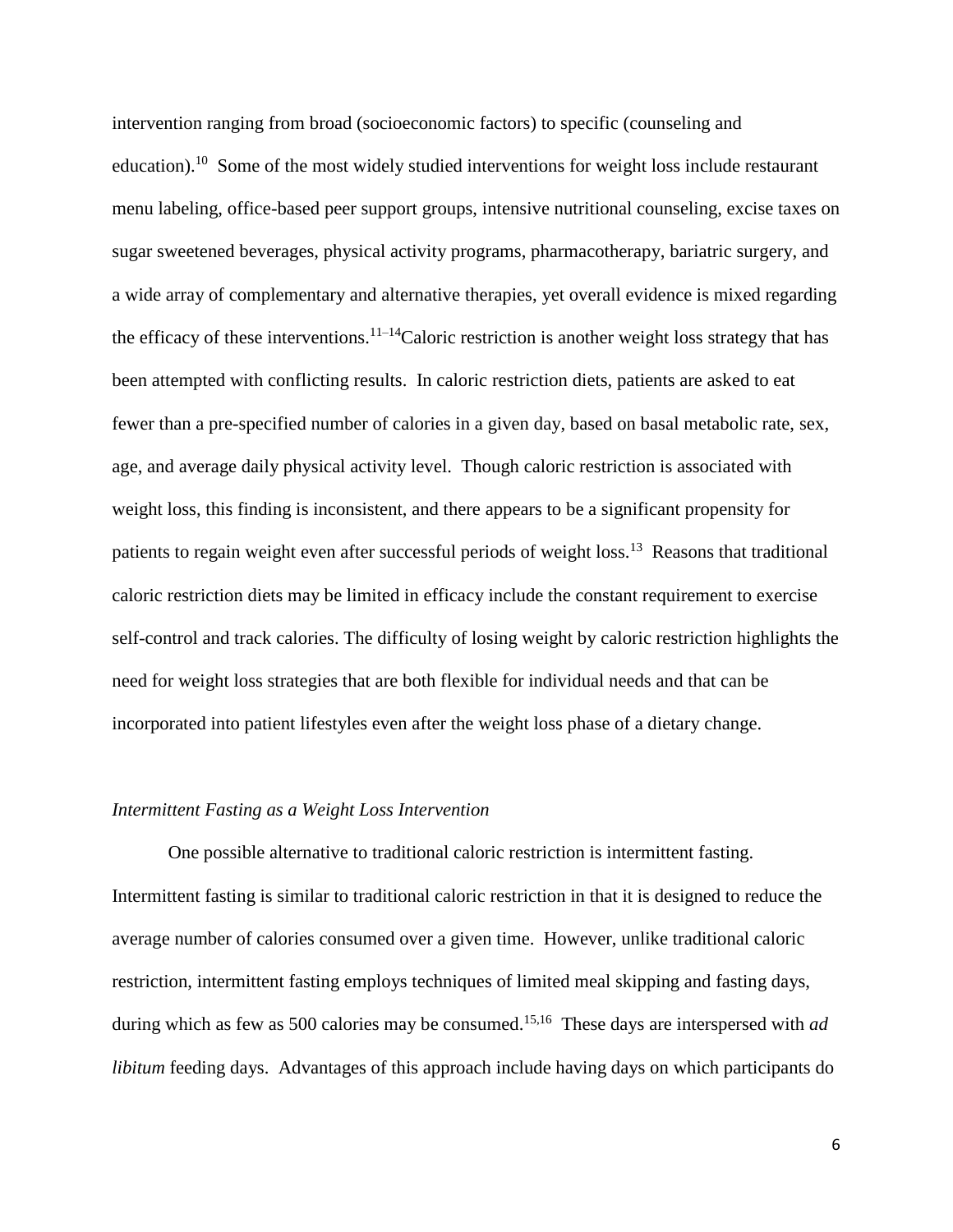not feel like they are on a restrictive diet and disruption of the addictive neurochemical pathways that have been associated with hyperphagia.<sup>15,16</sup> Similarly, intermittent fasting may also encourage mindful and appreciative eating patterns that persist beyond the period of caloric restriction. Another advantage is that intermittent fasting can be maintained on a limited basis after the weight loss phase of a diet, possibly contributing to sustained weight loss, although studies of this outcome have not been described in the literature.

A wide variety of intermittent fasting approaches have been reported. In one specific strategy called alternate day fasting (ADF), participants consumed 25% of their baseline caloric intake on alternating days interspersed with *ad libitum* feeding days, with all caloric consumption on fast days occurring between 12:00pm and 2:00pm.<sup>17</sup> Other intermittent fasting regimens include daily meal skipping (skipping one meal per day, often breakfast) or abstaining from all caloric intake for at least 12 hours in a given 24 hour period.<sup>18</sup> This strategy of eating within a small window of time each day is also called time-restricted feeding. Other studies have been conducted in participants fasting daily during religious or spiritual events such as Ramadan.<sup>19</sup>

Recognizing that there may be an addictive component in overeating is an important factor in preventing and treating obesity.<sup>20</sup> Based on an addiction model of overeating, several mechanisms have been proposed by which fasting-based diets may lead to weight loss either differently or more effectively than daily caloric restriction diets. In one small trial central μopioid receptor characteristics were shown to change based on whether the participants were in fasting or fed states, suggesting that food intake may acutely increase addictive food-consuming behavior.<sup>21</sup> Similarly, food intake appears to activate the mesocorticolimbic dopamine system, which may contribute to feelings of pleasure and satiety.<sup>22</sup> In one study, Wang et al. found that dopamine D2 receptor expression was lower in obese participants, suggesting that obese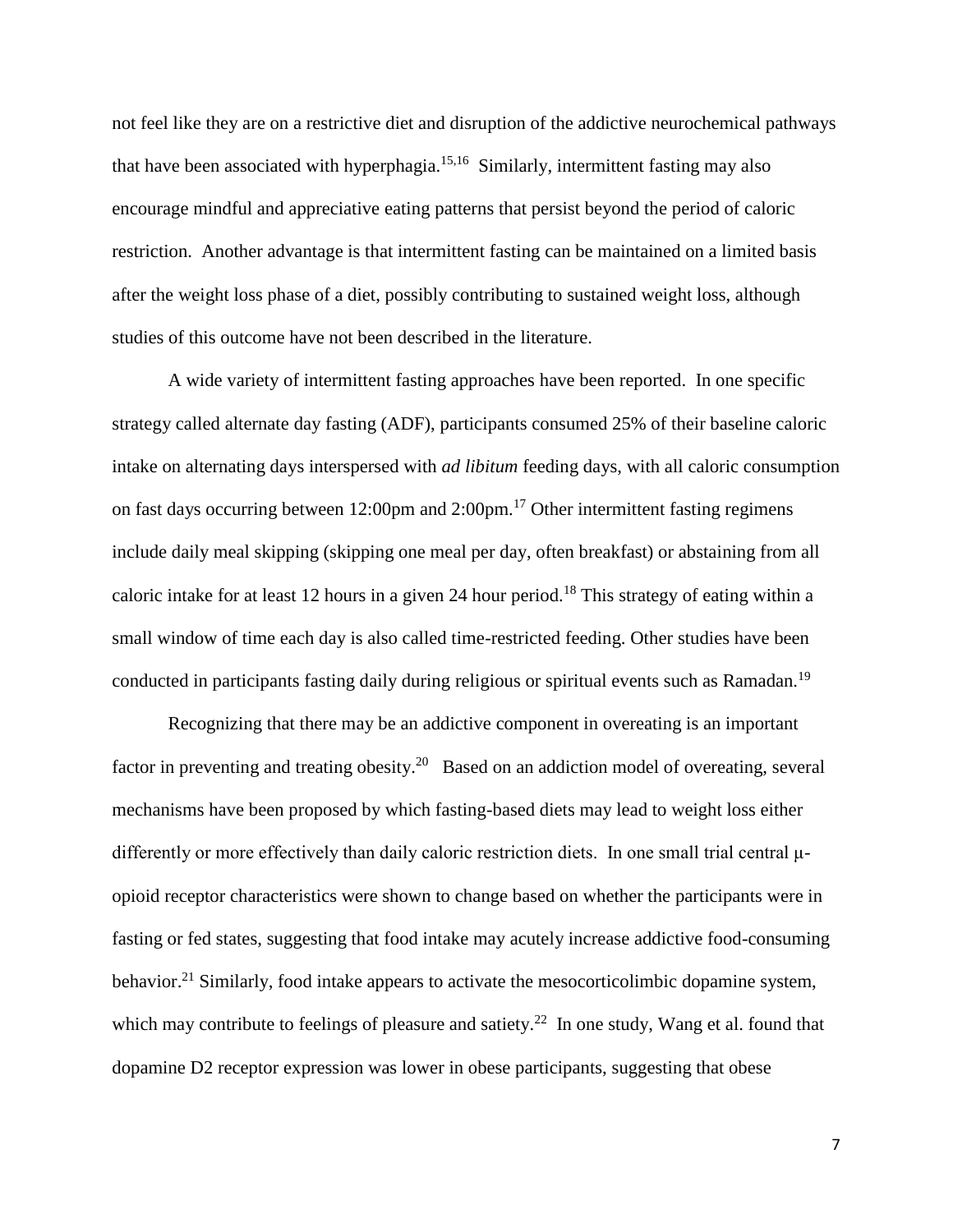individuals may have to overeat to achieve a level of satiety sufficient to quell hunger.<sup>23</sup> Wang et al. also hypothesized that downregulation of D2 receptors in chronic overeaters may contribute to addictive eating behavior,  $24$  possibly illuminating a mechanism whereby periodic caloric deprivation as part of an intermittent fasting diet might re-sensitize the mesocorticolimbic dopamine system to postprandial stimulation. Similarly, decreased sensitivity to the satietypromoting hormone leptin may play a role in obesity, as obese populations have elevated leptin concentrations relative to normal-weight controls despite lower satiety.<sup>25</sup> Calorie restriction and weight loss decrease leptin levels, which in turn causes hunger to increase. However, the breaking of short duration fasts in humans appears to return leptin levels to baseline,  $2<sup>6</sup>$  which may promote satiety in individuals attempting to lose weight.

Several animal studies suggest that intermittent calorie restriction may alter expression of obesity-related genes and influence production of hormones involved in satiety and fullness. Long-term caloric restriction and fasting in rats suppresses adipose tissue expression of UCP-1, a thermoregulatory gene associated with obesity in humans.<sup>27,28</sup> Although suppression of UCP1 may decrease rate of weight loss, the effect of UCP1 suppression may be smaller with fasts of shorter duration such as those that comprise a regimen of intermittent fasting.<sup>29</sup> Similarly, the concentration of the satiety-promoting hormone leptin decreases in calorie-restricted rats, though Kim et al. showed this could be avoided by cycling fasting and feeding, which was found to increase leptin levels.<sup>30</sup>

Although it is plausible that intermittent fasting may cause weight loss either more rapidly or consistently than traditional daily calorie restriction, human trials suggest the difference between the two dietary patterns is equivocal.<sup>17,31-33</sup> In addition to weight loss, studies have reported associations between intermittent fasting and changes in fasting plasma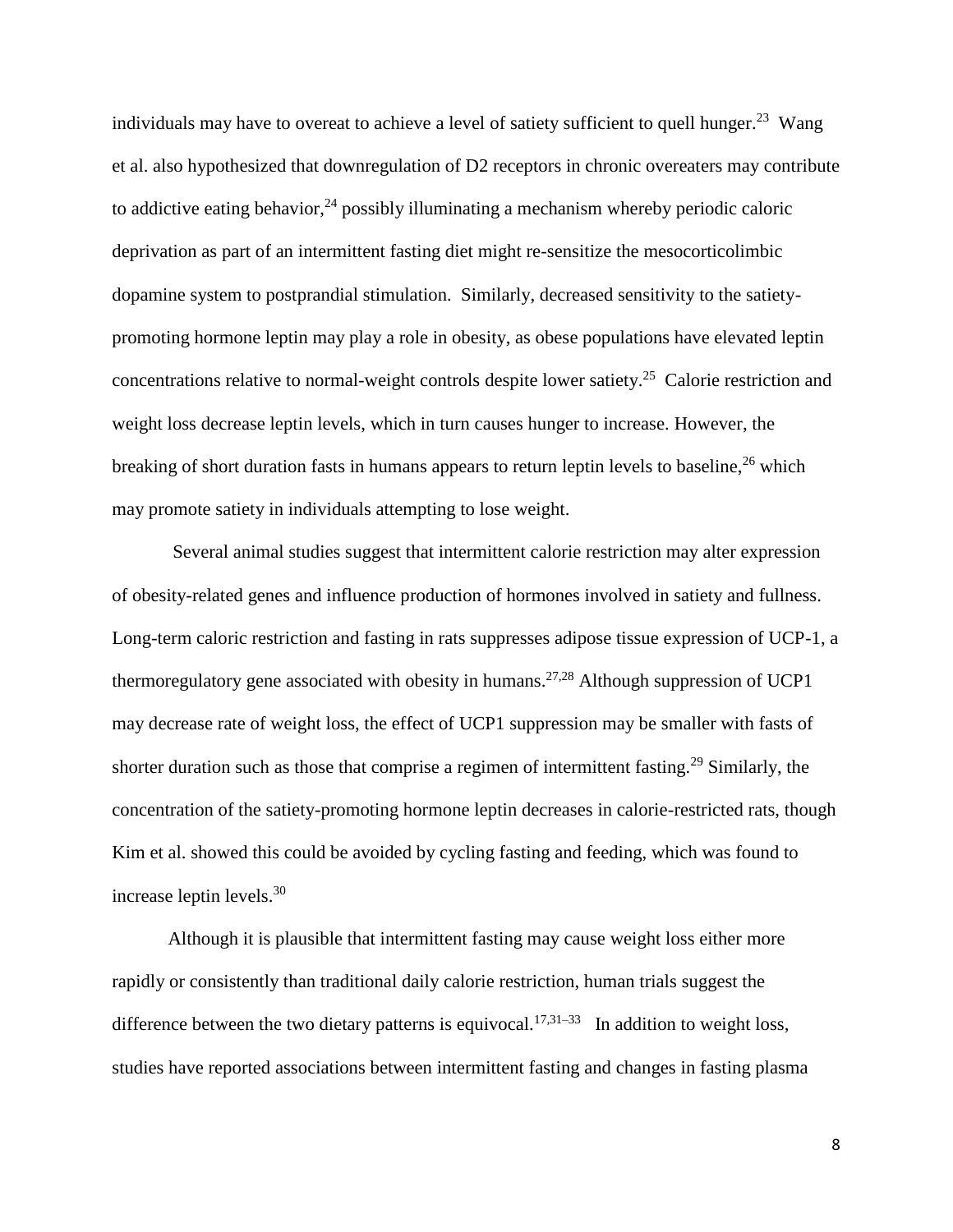glucose, hemoglobin A1C, blood pressure, and lipid profile,  $34-36$  though no consistent associations between fasting and these outcomes have been reported.

## *Rationale for Systematic Review*

Findings from clinical trials and observational studies have been summarized in three systematic reviews, all of which concluded that intermittent fasting and daily caloric restriction are similarly effective approaches to weight loss.<sup>15,16,37</sup> However, these reviews have included observational studies with high risk of bias or have applied inclusion criteria that do not effectively differentiate intermittent diet patterns with daily caloric restriction diets. For example, two systematic reviews included studies of very low calorie diets in which participants were asked to restrict caloric intake for up to five weeks in a row without days of non-fasting or ad libitum intake.<sup>16,37</sup> Although there are currently no clear criteria to define intermittent fasting, the appeal of this pattern of eating is to reduce the constant need for restriction often experienced by dieters. These same reviews also included pre-post observational studies with critically high risk of bias according to Cochrane Foundation guidelines.<sup>38</sup> In addition, it is unclear whether Horne et al. used a comprehensive literature search strategy. None of these reviews systematically addressed intermediate outcomes related to cardiovascular disease or diabetes, and none reported the occurrence of adverse events across included studies.

To facilitate addressing these data gaps we designed three key questions based on the populations, interventions, comparators, outcomes, and study designs of interest. Key Question 1 for this systematic review focused on weight loss: *"In overweight and/or obese adults, does intermittent fasting compared with traditional caloric restriction and/or non-intervention result in lower weight and/or BMI?"* Key Question 2 was focused on intermediate outcomes related to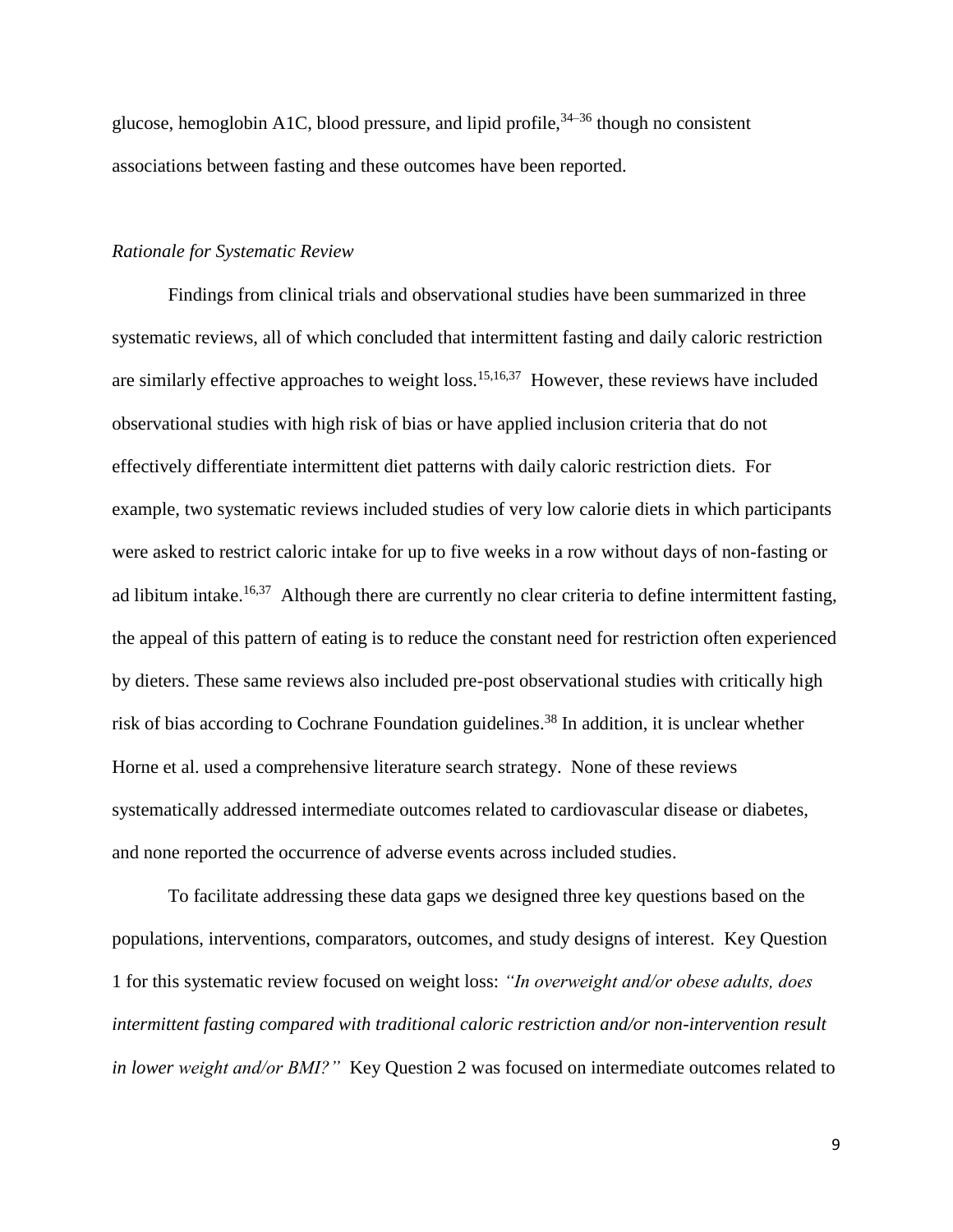type 2 diabetes mellitus: *"In overweight and/or obese adults, does intermittent fasting compared with traditional caloric restriction and/or non-intervention reduce hemoglobin A1c or fasting plasma glucose?"* Key Question 3 was focused on intermediate outcomes related to cardiovascular disease risk factors: *"In overweight and/or obese adults, does intermittent fasting compared with traditional caloric restriction and/or non-intervention increase high-density lipoprotein or decrease low-density lipoprotein, and/or triglycerides?"* For all of the key questions, we reviewed data from randomized controlled trials and observational longitudinal cohort studies.

## **METHODS**

## *Protocol and Registration*

A review protocol was developed for this systematic review but is currently unpublished. This review is not currently registered, although the review protocol is being prepared for possible submission to the International Prospective Register of Systematic Reviews (PROSPERO).

## *Eligibility Criteria*

We only considered observational cohort studies and randomized controlled trials for inclusion in this review. Eligible populations for all three Key Questions included adults 18 year of age or older who were overweight and/or obese, defined as  $BMI \geq 25$  kg/m<sup>2</sup>. We did not include studies if they reported outcomes in children (<18 years of age) or exclusively nonobese/overweight patients because results of such studies may have limited external validity in obese adult populations. For Key Questions 2 and 3, we did not limit the eligible study population to individuals with diabetes or cardiovascular disease, as the intermediate endpoints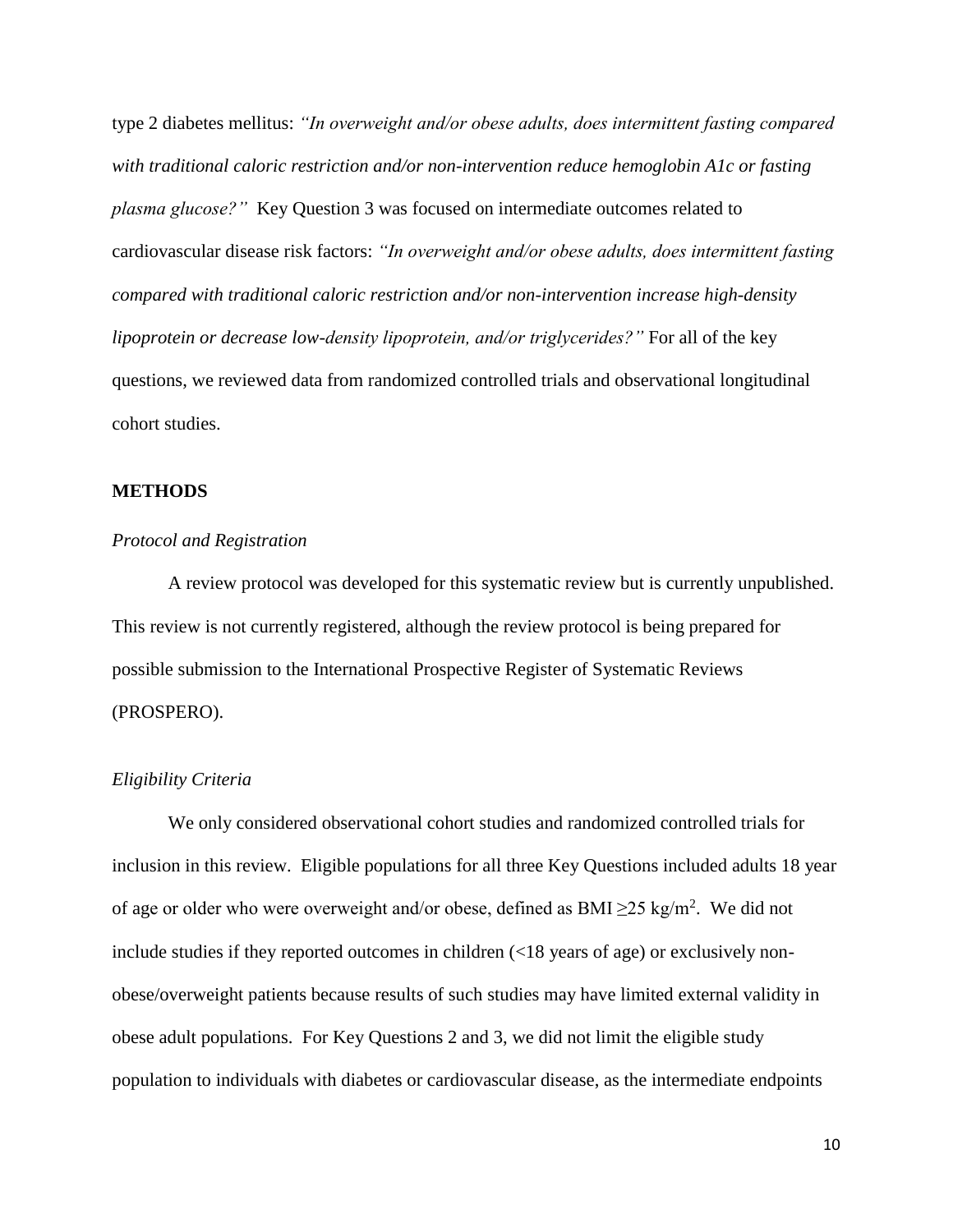of interest are readily measurable in individuals without these conditions, and there are scarce data on intermittent fasting in these patient populations. We excluded from this review studies reporting outcomes of fasting in cancer patients, as malignancy is a confounder of weight loss and fasting interventions in cancer patients are designed to slow cancer growth, not to decrease weight. We also excluded studies performed in populations observing Ramadan, as Ramadan fasting is not explicitly intended as a weight loss intervention. Furthermore, Ramadan lasts one full month, and the inclusion criteria for this review necessitate at least one non-fasting *ad libitum* feeding day per week.

For all three Key Questions, the intervention of interest was intermittent fasting, defined as at least 12 hours without caloric intake OR at least 24 hours  $w \ge 50\%$  reduction in baseline caloric requirement. We excluded studies that did not include *ad libitum* eating periods, as a fundamental component of intermittent fasting interventions is the ability to eat without restriction during non-fasting periods. Furthermore, we excluded studies that did not have an *ad libitum* feeding component at least once per week. This excluded studies of very low calorie diets (VLCDs) that do not necessitate alternating periods of caloric restriction and *ad libitum* intake, but nonetheless may have alternating components. For example, one VLCD diet regimen includes continuous eight week VLCD intervals,<sup>39</sup> and another includes alternating VLCD and *ad libitum* periods lasting five weeks.<sup>40</sup> Given that a major advantage of intermittent fasting is permitting participants to have "off days" during which they do not feel the pressure to limit their food intake, it is important to exclude studies of VLCDs that do not have an intermittent component at least once weekly. We did not specify a minimum frequency of fasting for inclusion in this review, as some interventions are based on monthly or semi-monthly fasting regimens. $41$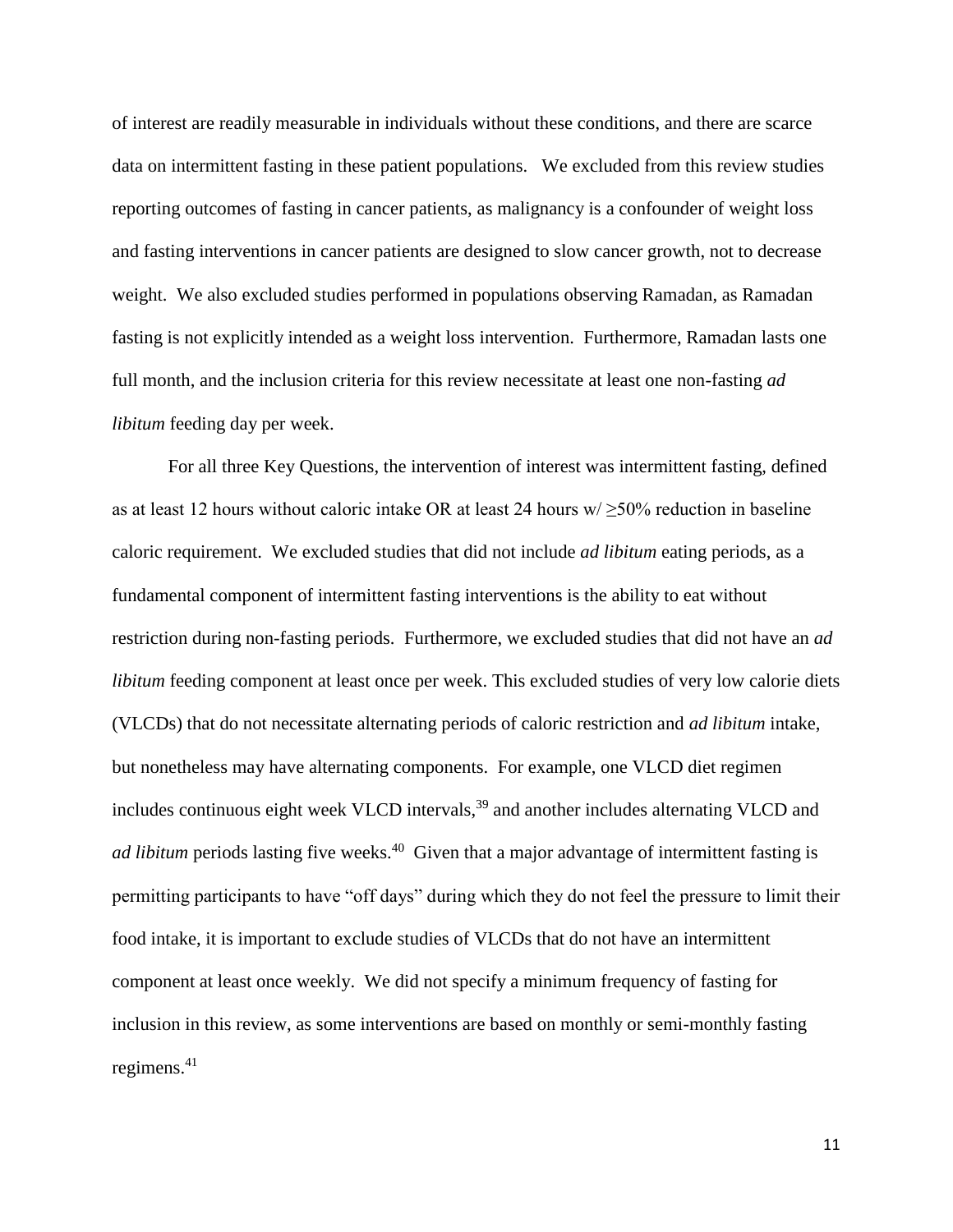For all three Key Questions, the comparator groups were either traditional caloric restriction or non-intervention. We defined non-intervention as any intervention not designed directly to reduce weight, including education-only control groups, support groups, intensive dietary counseling, and treatment with placebo weight loss pills, or representative populations that did not undergo a form of intermittent fasting. We included any intervention-based comparator group if it did not meet the inclusion criteria for intermittent fasting as described above.

Studied outcomes for Key Question 1 included weight change (measured in pounds and/or kilograms) and BMI change (reported in  $kg/m<sup>2</sup>$ ). We only considered for inclusion time points inclusive of the active intervention, as some studies report continuing weight loss and weight maintenance during non-intervention follow-up periods, and the efficacy of dietary interventions in producing weight maintenance is beyond the scope of this review. For Key Question 2, intermediate outcomes related to diabetes included hemoglobin A1c and fasting plasma glucose (FPG). For Key Question 3 intermediate outcomes related to cardiovascular disease included levels of high-density lipoprotein (HDL), low-density lipoprotein (LDL) and triglycerides (TG).

Given that our review is designed to assess the efficacy of intermittent fasting as a longterm weight loss intervention, we excluded studies of interventions lasting less than four weeks. For lipid profile outcomes and for hemoglobin A1c, we only included studies of  $\geq$ 4 weeks duration, as changes in these outcomes require additional time to occur. Specific population, intervention, comparator, outcome, timing, setting, and study design (PICOTSS) criteria for each Key Question are listed in Table 1.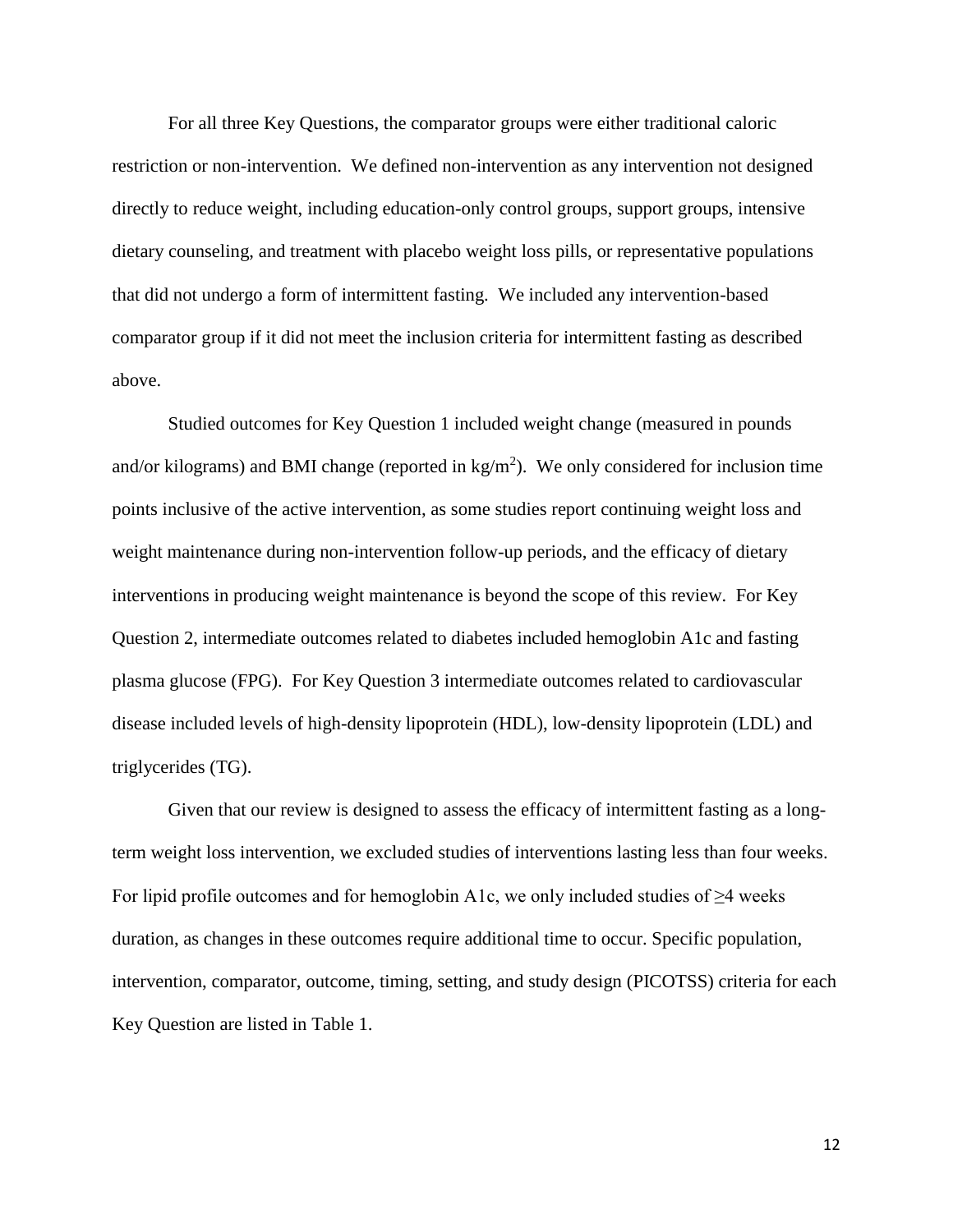**Table 1.** Population, Intervention, Comparator, Outcome, Timing, Setting, and Study Design (PICOTSS) for the three Key Questions assessed in this systematic review of intermittent fasting

|                               | <b>Key Question 1:</b><br>Weight Loss                                                                                                            | <b>Key Question 2:</b><br><b>Intermediate Outcomes</b><br><b>Related to Diabetes</b>                                                                   | <b>Key Question 3: Intermediate</b><br><b>Outcomes Related to</b><br><b>Cardiovascular Disease</b>                                                       |
|-------------------------------|--------------------------------------------------------------------------------------------------------------------------------------------------|--------------------------------------------------------------------------------------------------------------------------------------------------------|----------------------------------------------------------------------------------------------------------------------------------------------------------|
| <b>Population</b>             | Overweight/obese<br>$(BMI\geq 25 \text{ kg/m}^2)$<br>adults (age $\geq$ 18<br>years)                                                             | Overweight/obese<br>$(BMI\geq 25 \text{ kg/m}^2)$ adults<br>$(age \geq 18 \text{ years})$                                                              | Overweight/obese (BMI $\geq$ 25<br>kg/m <sup>2</sup> ) adults (age $\geq$ 18 years)                                                                      |
| <b>Intervention</b>           | Intermittent fasting<br>(at least 12 hours<br>without caloric<br>intake OR at least<br>24 hours $w/\geq 50\%$<br>reduction in caloric<br>intake) | Intermittent fasting (at<br>least 12 hours without<br>caloric intake OR at least<br>24 hours $w/\geq 50\%$<br>reduction in baseline<br>caloric intake) | Intermittent fasting (at least 12)<br>hours without caloric intake<br>OR at least 24 hours $w/\geq 50\%$<br>reduction in baseline caloric<br>intake)     |
| Comparator                    | Traditional caloric<br>restriction and/or<br>non-intervention or<br>other control group                                                          | Traditional caloric<br>restriction and/or non-<br>intervention or other<br>control group                                                               | Traditional caloric restriction<br>and/or non-intervention or<br>other control group                                                                     |
| <b>Outcomes</b>               | Weight (lbs/kgs),<br>BMI $(Kg/m^2)$                                                                                                              | Hemoglobin A1c<br>(HgbA1c), fasting plasma<br>glucose (FPG)                                                                                            | High-density lipoprotein<br>(HDL), low-density<br>lipoprotein (LDL),<br>triglycerides (TG)                                                               |
| <b>Timing</b>                 | $\geq$ 4 weeks                                                                                                                                   | $\geq$ 4 weeks for fasting<br>insulin, and/or insulin<br>resistance. $\geq$ 4 weeks for<br>HgbA1c                                                      | $\geq$ 4 weeks for blood pressure, $\geq$<br>4 weeks for cholesterol, high-<br>density lipoprotein, low-<br>density lipoprotein, and/or<br>triglycerides |
| <b>Setting</b>                | University research<br>centers, outpatient<br>clinics, community<br>based interventions                                                          | University research<br>centers, outpatient clinics,<br>community based<br>interventions                                                                | University research centers,<br>outpatient clinics, community<br>based interventions                                                                     |
| <b>Study</b><br><b>Design</b> | Randomized<br>controlled trials,<br>longitudinal cohort<br>studies                                                                               | Randomized controlled<br>trials, longitudinal cohort<br>studies                                                                                        | Randomized controlled trials,<br>longitudinal cohort studies                                                                                             |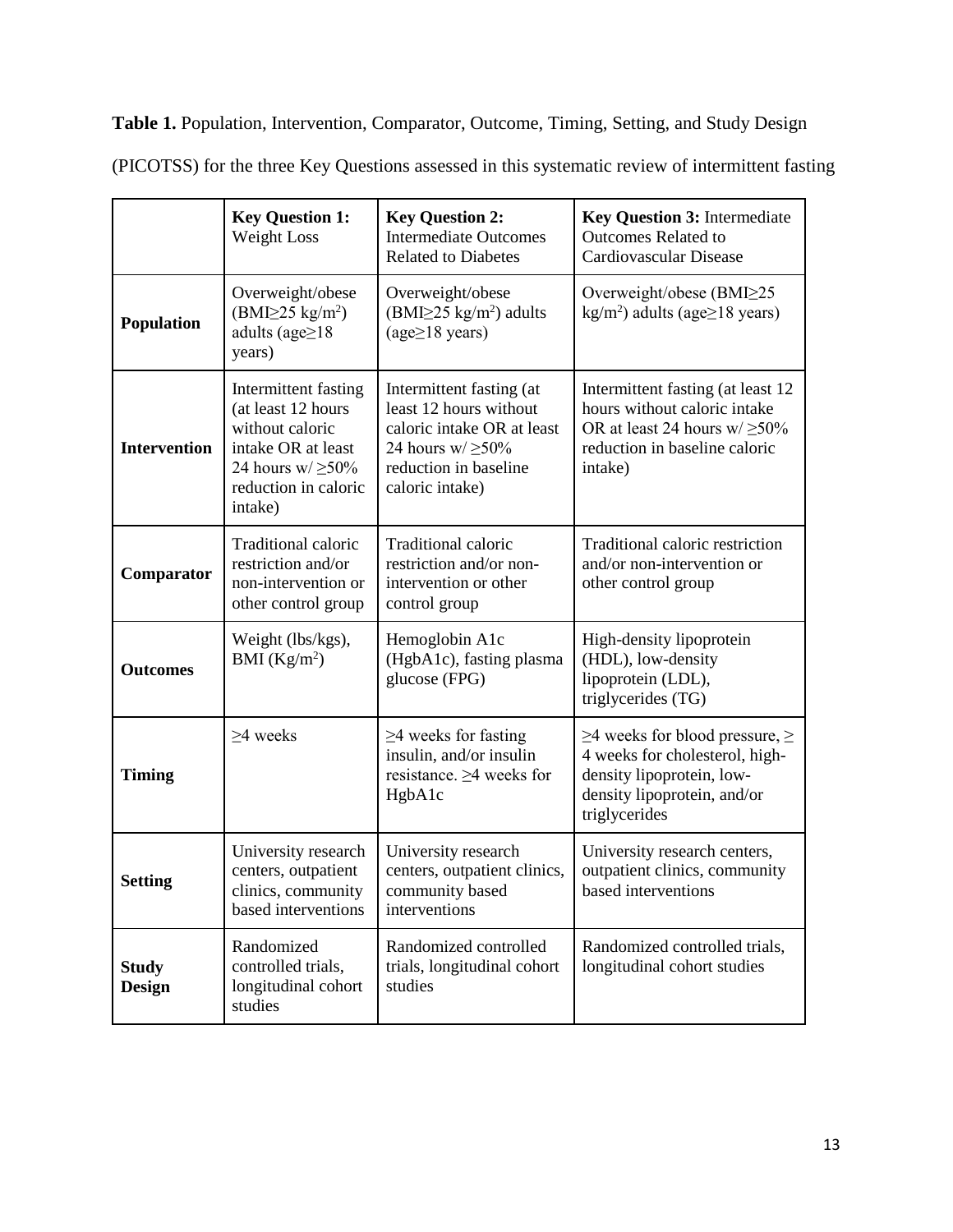## *Literature Search Strategy*

We conducted formal literature searches via MEDLINE, EMBASE, and CINAHL, and additional queries were made with The Cochrane Database of Systematic Reviews and GoogleScholar between January 15th, 2017 and June 28th, 2017. We also searched clinicaltrials.gov on June 28th, 2017 for grey literature including unpublished studies and results. Literature published after June 28th, 2017 was therefore not included in this review. We considered additional sources based on review of references used in the papers discovered through the initial search. We designed search strings based on the PICO factors for each key question. The full search strings, including the list of synonyms used to search MEDLINE, EMBASE, and CINAHL are shown in Appendix 1.

### *Study Selection and Data Extraction*

One author (RA) independently assessed all titles and abstracts identified by the literature search. For papers deemed potentially eligible by title/abstract review, RA obtained and reviewed the full text. All studies meeting the pre-specified eligibility criteria were included.

RA extracted data into Microsoft Word tables designed specifically for this review. Extracted data included sample size (N), study duration, post-intervention values for weight change (kg), HgbA1c, FPG, HDL, LDL, and triglycerides. Given that these values were continuous, we included means and standard deviations when reported by the included studies. When possible we also included prevalence (percent, or proportion converted to percent, and standard deviation) of adverse outcomes including headache, nausea, compensatory binge eating, hunger, fullness, and constipation in the intervention vs. nonintervention groups.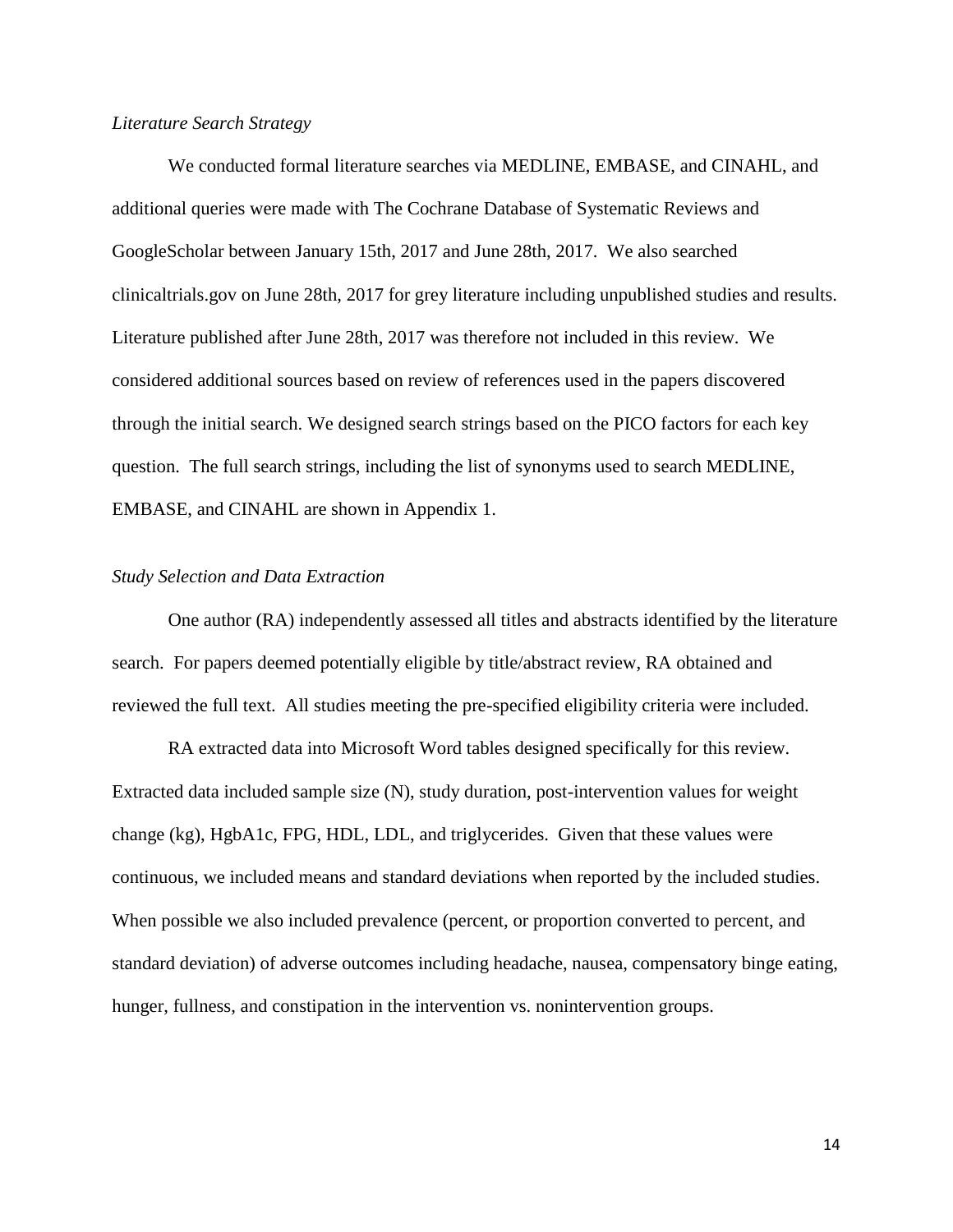## *Risk of Bias in Individual Studies*

One author (RA) assessed each included study for risk of bias. Bias assessments were conducted using the Cochrane Risk of Bias Tool as specified in the The Cochrane Handbook for Systematic Reviews and Interventions.<sup>38</sup> Risk of bias was assessed based on six domains, including: 1.) allocation sequence generation, 2.) concealment of allocation, 3.) blinding of participants and investigators, 4.) incomplete outcome data, 5.) selective outcome reporting, and 6.) other bias sources. Within each domain, we scored studies as having low, high, or unclear risk of bias. Pre-post studies or uncontrolled observational studies were excluded based on having critical risk of bias, in accordance with Cochrane guidance.<sup>38</sup>

## *Data Synthesis and Summary Measures*

We did not perform imputations for missing data, and we did not contact authors of studies reporting missing data. Using the GRADE approach<sup>42</sup> we combined information on internal validity (risk of bias, inconsistency, imprecision, publication bias) and external validity (directness of results, applicability to patient populations) to characterize the overall quality of evidence supporting the efficacy of intermittent fasting in changing each outcome variable.

#### **RESULTS**

#### *Study Selection*

After removal of duplicates, our initial literature search identified 1395 titles and abstracts, and 6 additional references were added through reference review of the identified publications as well as literature searches conducted via GoogleScholar; in total 1401 references were identified for possible inclusion in this review. 1338 records were excluded on the basis of title and abstract, with reasons for exclusion being: acute study duration (n=19), animal studies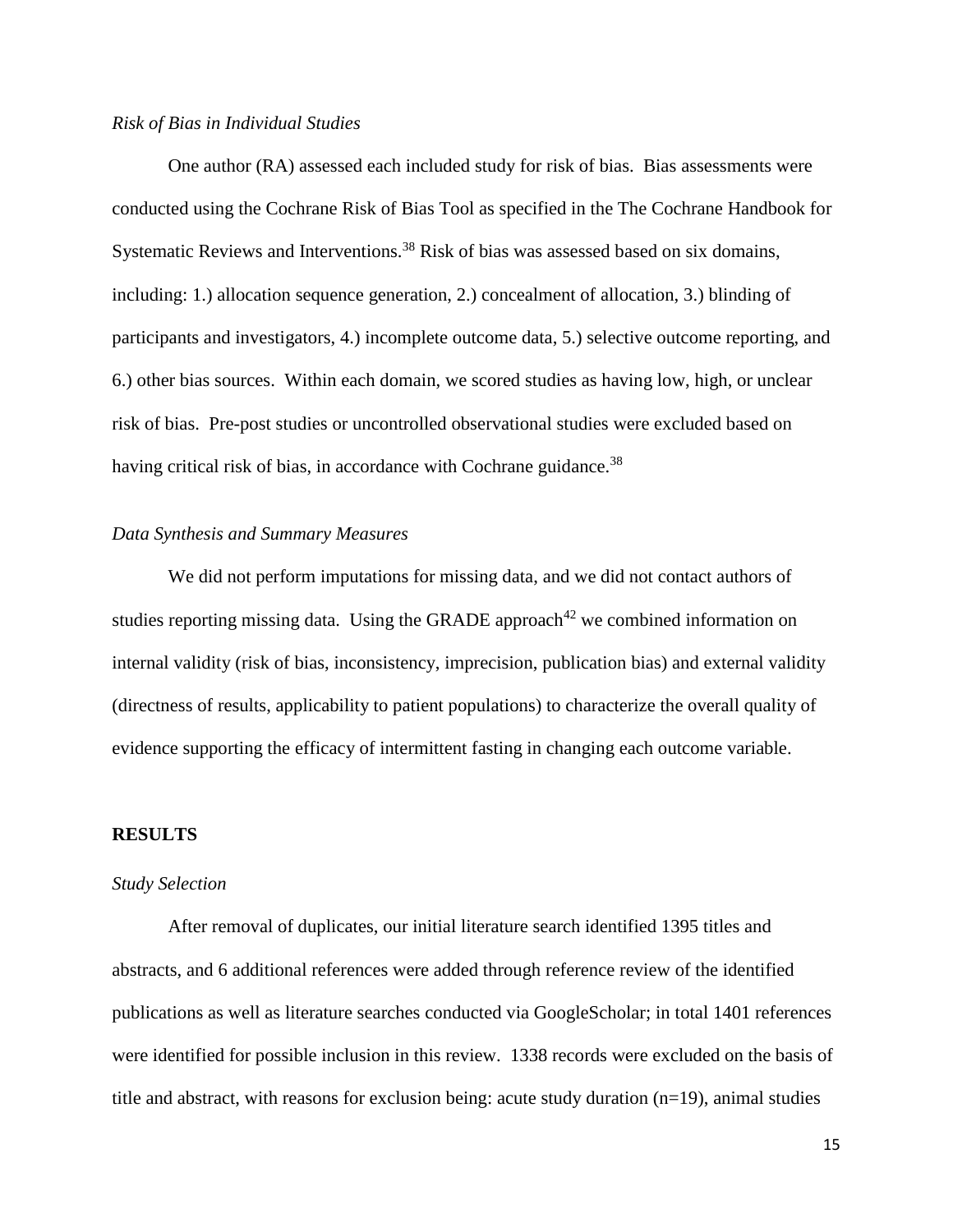or studies of dietary interventions that did not meet inclusion criteria for this review based on frequency or duration of fasting (n=905), studies in children (n=10), non-English language publications (n=19), studies of Ramadan participants (n=36), and non-experimental references such as other reviews, case studies, or conference abstracts (n=349).

We reviewed 63 full-text articles for eligibility. Of these, we excluded studies on the basis of not meeting inclusion criteria for intermittent fasting (n=24); reviews, case studies, or conference abstracts that were not identified with the initial title/abstract screen (n=16); studies in which weight loss was not the objective of the intervention (n=6); studies that did not report the outcomes included in this systematic review  $(n=1)$  and; studies with critical risk of bias  $(n=6)$ . Even though it did not explicitly violate inclusion criteria, we excluded a study by Lantz et al.<sup>43</sup> because the frequency of fast days in the "on-demand" weight loss group was not reported, and therefore it was not possible to ascertain whether there was at least one fasting day per week of intervention. After review by full text, we found 10 papers reporting on 9 randomized controlled trials that fully met inclusion criteria for this review. The PRISMA flow diagram outlining the results of our literature search is shown in Figure 1.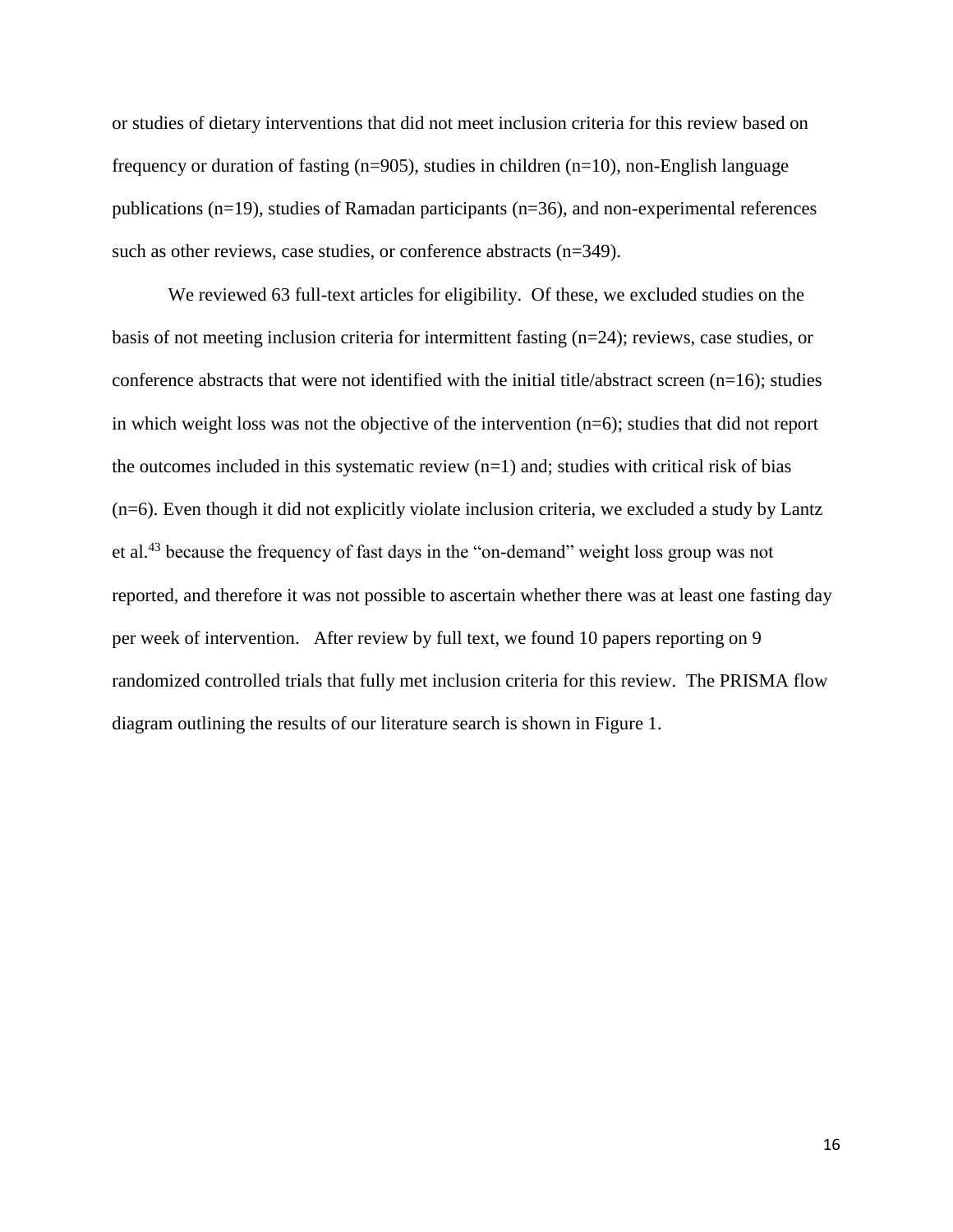## **Figure 1.** PRISMA flow diagram indicating identification and inclusion of references for

systematic review



## *Characteristics and Results of Included Studies*

Results from included studies are summarized herein, but full data extraction tables are available in Appendix 2. Ash et al. $44$  conducted a randomized trial in overweight men with type 2 diabetes in which participants were randomized to one of three experimental groups. The two experimental groups included one intermittent energy restriction group and a group given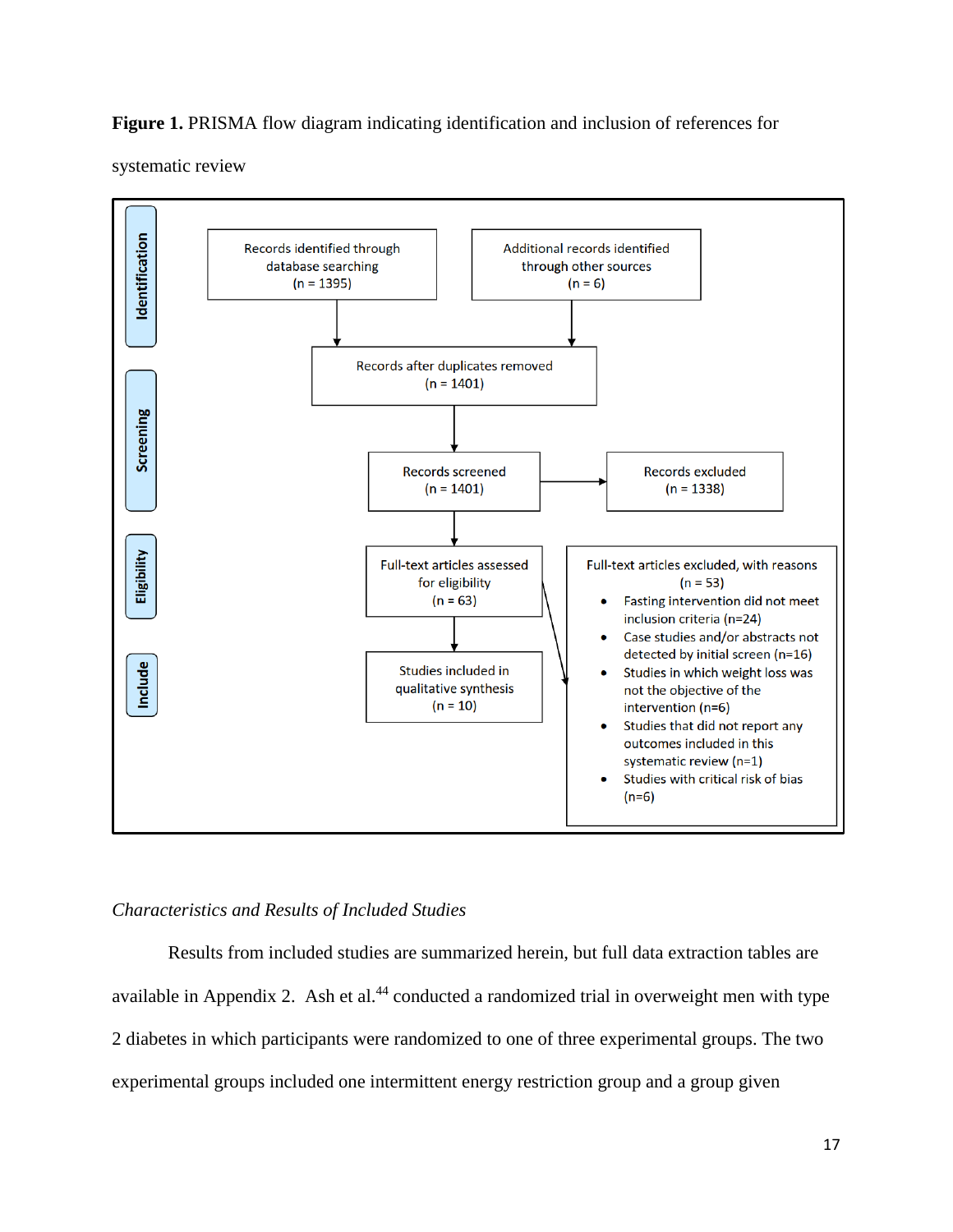predetermined meals with a set number of calories. The latter group was not included in this systematic review, as the predetermined meal intervention did not fit the inclusion criteria for interventions or controls. The control group was allowed to self-select dietary pattern but was required to adhere to the same average caloric intake as the experimental groups. After twelve weeks, participants in the control group and the experimental group lost 6.4+/-4.6 Kg on average, and the difference between the two groups was not statistically significant. Triglycerides decreased by 3.6mg/dL across the two groups, and hemoglobin A1c decreased by 1.2%. Given that none of the differences were significant across groups, the study authors reported only mean changes in outcomes across both control and experimental groups.

Bhutani et al.<sup>45,46</sup> performed a randomized controlled trial in 41 obese adults between the ages of 25 and 65 examining the role of intermittent fasting and exercise interventions on weight loss. There were two experimental groups; both participated in an intermittent fasting regimen comprised of 25% of baseline calorie consumption on alternating days, with *ad libitum* feeding allowed on non-fasting days. In one of the two experimental groups, participants were also required to complete moderate-intensity endurance exercises three times per week. The fasting+exercise group was compared to an education+exercise control group, while the fastingonly group was compared to an education-only group. After 12 weeks, subjects in the intermittent fasting+exercise group lost  $-6+/-4$  kg, compared to  $-1+/-0$  kg in the exercise-only control group. The difference between the experimental and control exercise groups was not statistically significant. However, there was a significant difference between the intermittent fasting-only group and the group of education-only controls, with weight loss of 3+/-1 kg and  $0+/-0$  kg respectively. There was also a significant increase in HDL in the fasting+exercise group relative controls, but there were no other significant differences between experimental and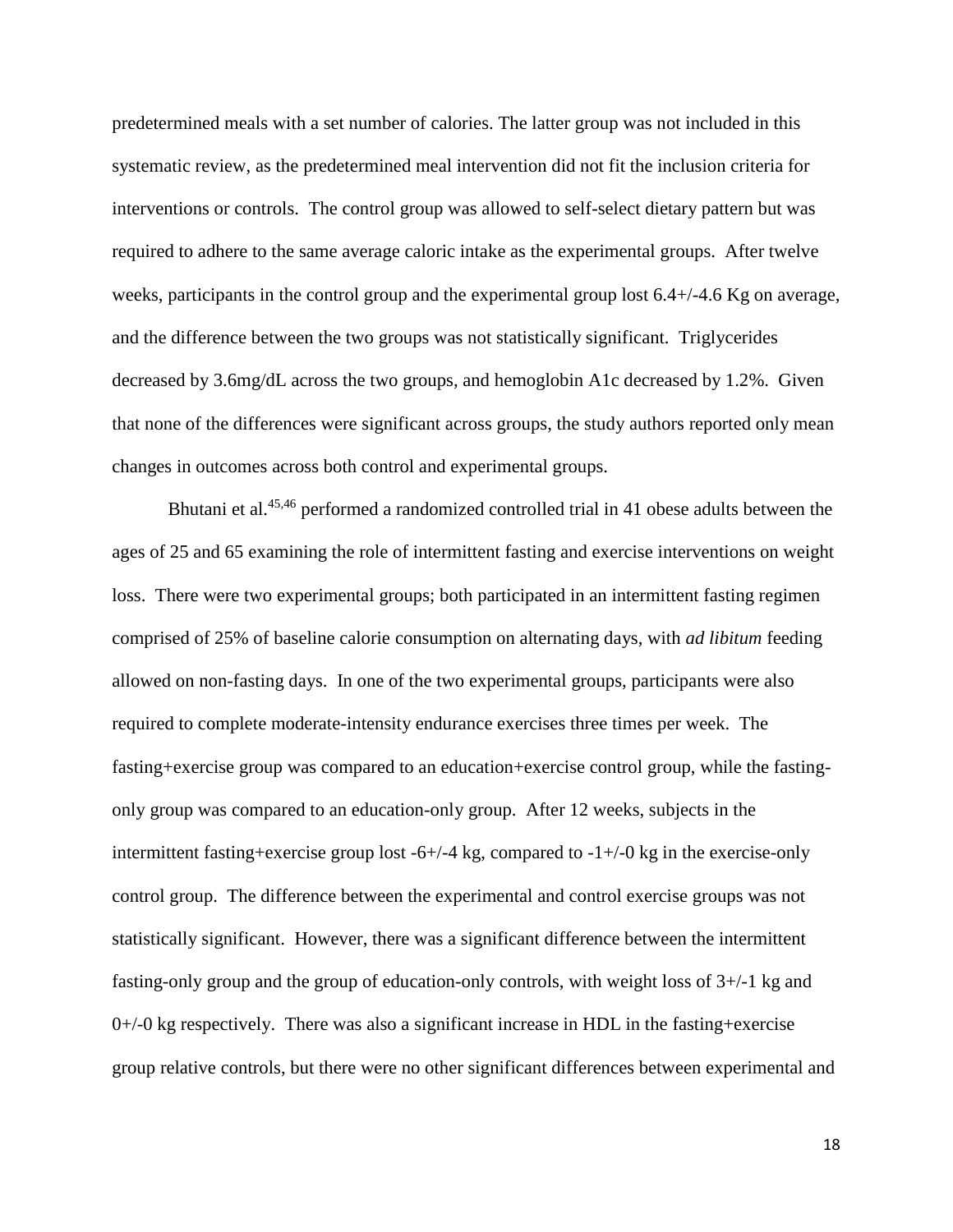control groups. The authors also reported on diet-associated hunger, fullness, and uncontrolled eating. In fasting groups, hunger decreased and fullness increased over the 12 week study. Uncontrolled eating decreased in the fasting and fasting+exercise groups.

Carter et al.<sup>34</sup> randomized 63 overweight and obese adults with type 2 diabetes to either an experimental group that fasted twice per week or a control group that was administered a daily calorie restriction diet capped at 1200-1550 kcal/day. On fast days participants were permitted consumption of up to 400-600 calories, dependent on baseline calculated caloric need, while on non-fasting days participants were allowed to eat *ad libitum*. After 12 weeks, both groups lost 8 kg of weight. The study authors also reported change in HgbA1c, which decreased by 0.6% in the fasting group and 0.8% in the control group, though this difference was not statistically significant. Carter et al. also reported on diet-associated hunger and fullness; control and experimental groups both reported decreases in hunger and increased fullness over the twelve weeks of the study.

In one study of overweight and obese patients with family history of breast cancer, Harvie et. al.<sup>33</sup> randomized 107 women to one of two diets: a control diet of daily caloric restriction of 75% of calculated need and an experimental diet comprised of two fasting days per week. On fasting days, participants were asked to consume fewer than 645 calories and to aim for 50g of total protein consumption. At the end of 26 weeks, the intermittent fasting group had lost 5.7 kg compared to 4.5 kg in the control group, though this difference was not statistically significant. In the intermittent fasting group, LDL-c decreased by 11.6mg/dL and triglycerides by 18mg/dL. HDL cholesterol was unchanged, and none of these differences were significant between groups.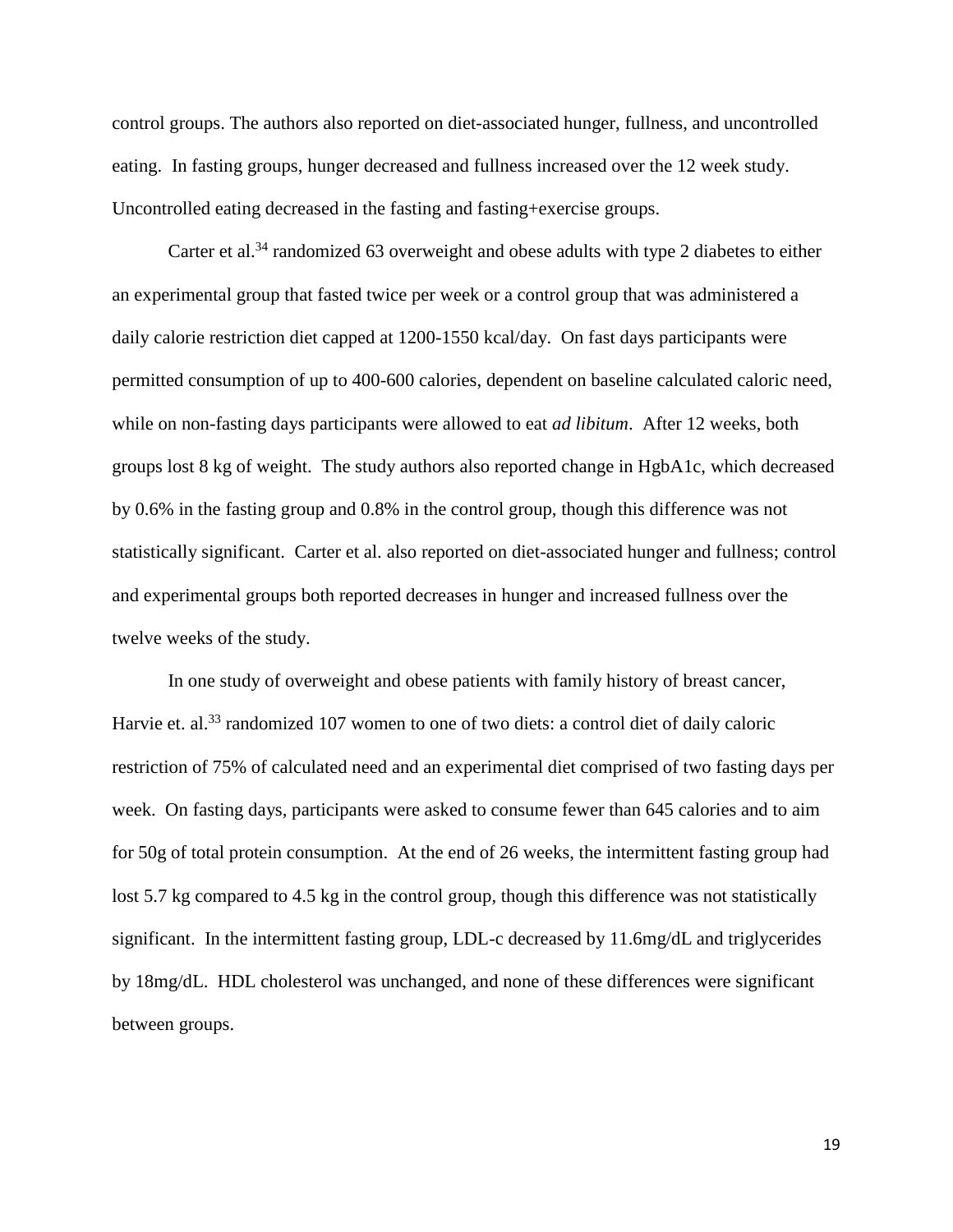Harvie et al. conducted a second similarly designed study<sup>47</sup> in which 36 overweight and obese women between the ages of 20 and 69 and with positive family history of breast cancer were randomized to one of two diets. The control diet was comprised of standard caloric restriction of 75% of calculated daily energy requirement. The experimental group was asked to fast on two fasting days per week (a 5:2 regimen), with caloric intake on fast days capped at 30% of calculated daily caloric need. Furthermore, participants were limited to 40g of carbohydrates on fast days. After 12 weeks, the fasting group had lost 5.0 kg on average compared to 4.0 kg in the control group, though this difference was not statistically significant. Similarly, there were no statistically significant differences between any of the reported cardiovascular or diabetes risk-related endpoints.

The two included studies by Harvie et al. also reported on adverse events experienced during the course of the trial. Decreased energy was reported by 5% of the intermittent fasting group and 5% of the daily calorie restriction control group. Constipation occurred in 8% of intermittent fasters vs. 3% of controls. Headache occurred in 5% of the intermittent fast group and 0% of controls. Light-headedness occurred in 3 vs. 0% (fasting vs. controls) and mood instability was reported in 3% of intermittent fasting participants but 5% in the control group. Finally, halitosis was reported by 5% of participants in the fasting group vs. 3% in controls. Overall, there were more events reported in the fasting group, though none of these differences from controls reached statistical significance.

Hill et al.<sup>48</sup> performed a randomized controlled trial in which 40 moderately obese women were assigned to a regimen of alternate daily fasting intervention or daily caloric restriction. Both groups had a subgroup of participants who were asked to exercise by walking 5 days per week. All diets provided an average of 1200 kcal/day over a 12 week period, and all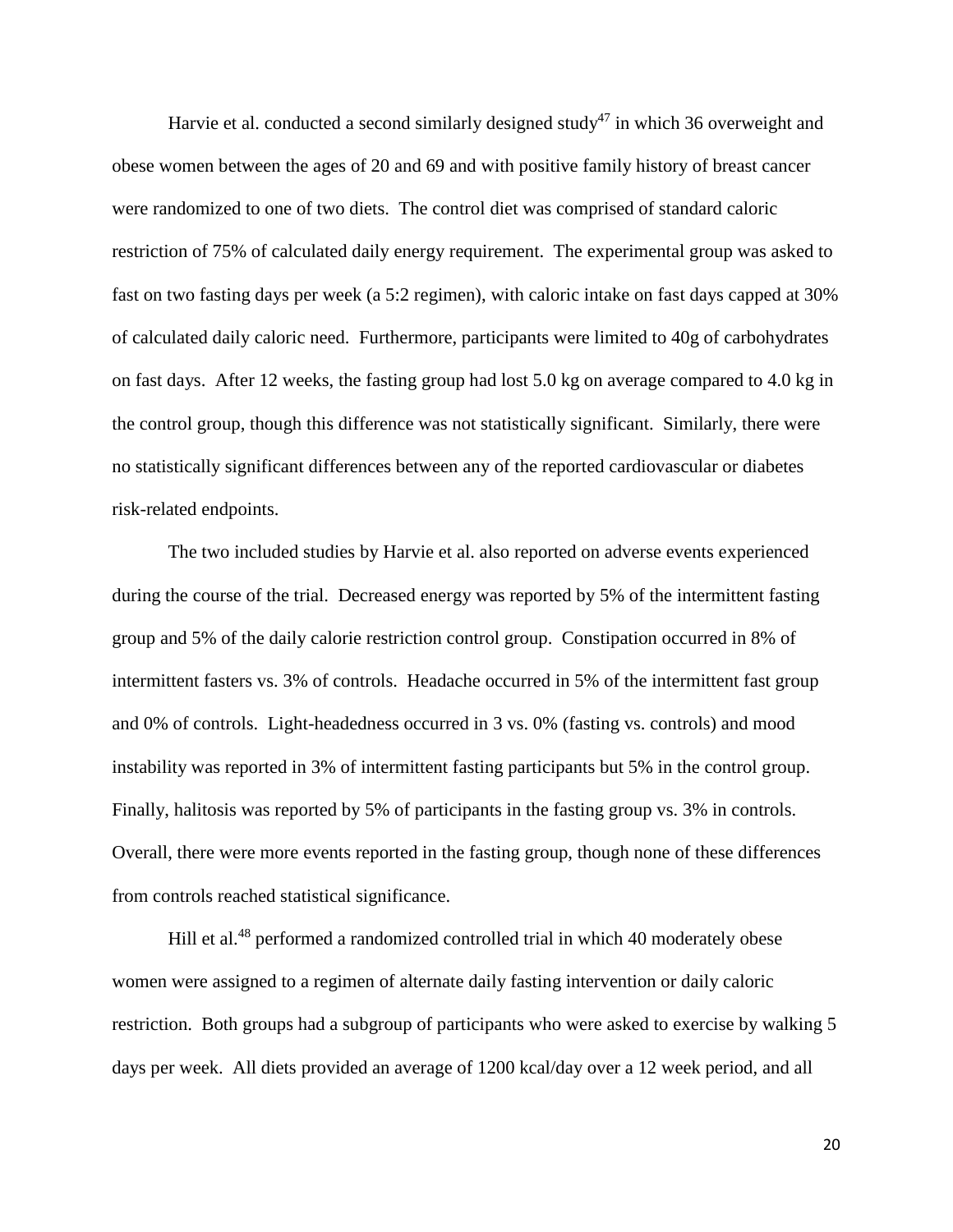participants also received an educational program. At the end of the study, all participants engaging in intermittent fasting had lost 7.6 kg, while the control group lost 7.6 kg also. Hill et. al did not report outcomes related to cardiovascular disease or diabetes.

Varady et al.<sup>35</sup> compared the effects of daily caloric restriction with those of alternate daily fasting on weight and cardiovascular disease risk factors. They performed a randomized controlled trial in 30 overweight and obese adults age 35-65 with no history of cardiovascular disease, diabetes, or smoking. Participants were randomized to an intervention group that fasted every other day for 84 days or to a control group that was prescribed a daily calorie restriction diet comprised of 75% of baseline daily caloric need. Absolute weight loss was not reported in this study; however, participants in the intervention group lost  $5.2+/-1.1$  percent of their baseline body weight, while participants in the control group lost 5.0+/1.4 percent, a difference that was not statistically significant. Varady et al. similarly reported cardiovascular disease risk factor changes as percent change instead of absolute change. The only statistically significant difference in cardiovascular disease risk factors for the control vs. intervention group was in LDL cholesterol, which decreased by  $10+/4$  percent in the intervention group and by 8+/-4 percent in the control group. Differences in HDL and triglyceride change were not significant, though small improvements were seen in both groups. The study authors also reported adverse event rates in the fasting intervention group. Two out of 15 subjects (13%) experienced newonset headaches during the course of the study. One out of 15 intervention subjects (6.5%) reported constipation; however, this had resolved by the third week after the participant was encouraged to increase fruit and vegetable intake.

Varady et al conducted a second randomized controlled trial<sup>17</sup> of intermittent fasting in 25 patients who were either normal or overweight (BMI 20-29.99 kg/m<sup>2</sup>). Participants were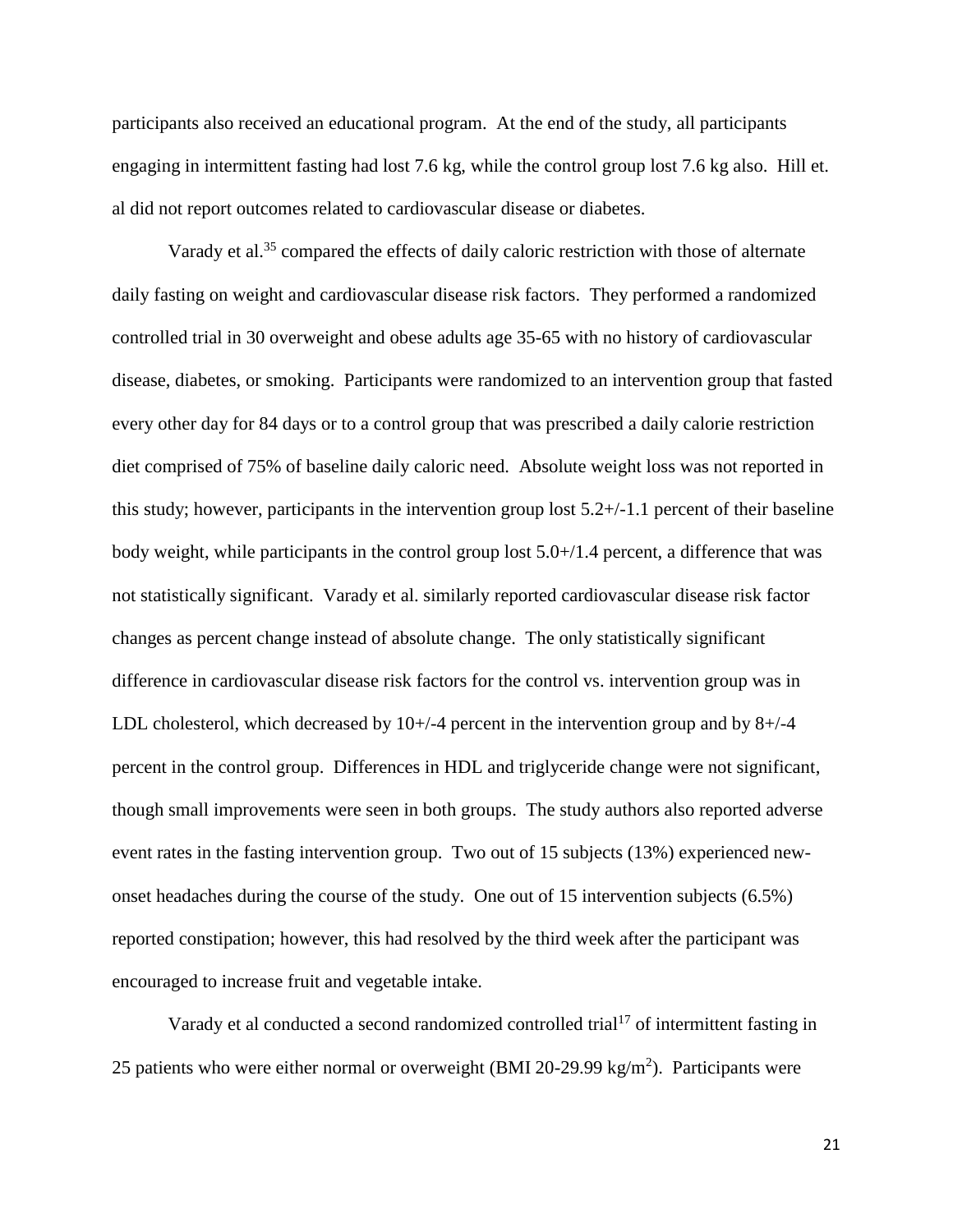randomized to either an alternate daily fasting regimen on which 25% or fewer of baseline calorie needs were consumed between 12:00pm and 2:00pm or a non-intervention group in which participants were asked to maintain their regular food consumption habits but had regular meetings with nutritionists. At the end of the 12 week study period, body weight decreased in both groups, but the fasting group lost  $5.2+\frac{1}{9}$ . Reg more than the control group, a difference that was statistically significant. Participants in the alternate daily fasting arm also reported a statistically significant decrease in overall fullness over the course of the study, but there were no significant differences between the two groups in hunger or satisfaction. There also were no significant differences between the two groups in outcomes associated with cardiovascular disease or diabetes risk factors.

Williams et al.<sup>41</sup> performed a randomized controlled trial in 40 individuals with type 2 diabetes and who were at least 20 percent above ideal body weight. In this study, a control group was treated with standard diet-related behavioral therapy. There were two fasting interventions, both of which started with a period of fasting for five days in one week with 400-600 kcal permitted on fasting days. Then, in the first group, participants spent 15 weeks with one fasting day per week. In the second group, participants were asked to fast for five consecutive days at least four times over the remaining 15 weeks. By study's end, the group receiving the standard behavioral intervention had lost 5.4+/-5.9 kg, while the group that fasted one day per week lost 9.6+/-5.7 kg, and the group that engaged in four five-day fasting periods lost 10.4+/-5.4. Weight loss in both experimental groups was statistically significant in comparison to controls, but the difference in weight loss between the two fasting regimens was not. There also were no statistically significant differences in cardiovascular disease or diabetes-related outcomes.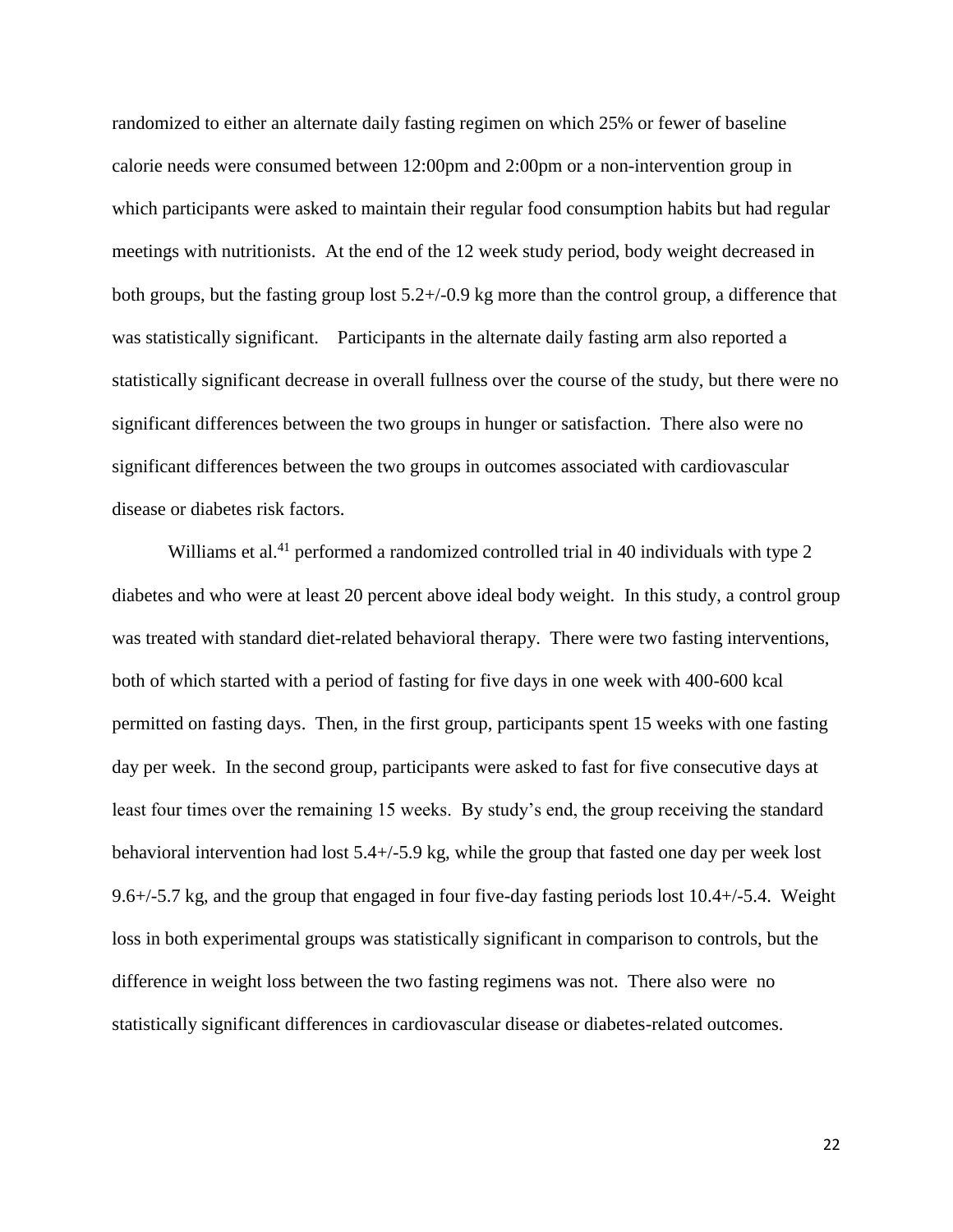## *Synthesis of Results*

In summary there were 9 studies published in 10 papers reporting on 11 experimental fasting groups and their reported weight loss. Among the 11 fasting groups, 6 were compared to a daily calorie restriction group as the control, while 5 fasting groups were compared to an education-only control group. Overall, weight loss was reported in all 11 experimental groups, and 10 out of 11 control groups. There were no statistically significant differences in weight loss in fasting groups compared to daily calorie restriction control groups, however, when compared to education-only controls, 4 out of 5 experimental groups experienced statistically significant weight loss. It was not possible to calculate the average weight lost in experimental vs. control groups given the heterogeneity across studies in reporting weight loss values and estimates of precision

Regarding outcomes related to cardiovascular disease and diabetes, there were 8 studies published in 9 papers reporting on 10 experimental fasting groups and their reported changes in triglycerides, LDL, HDL, HgbA1c, and fasting plasma glucose. Only the study by Hill et al.<sup>48</sup> did not report these outcomes. There were few statistically significant differences found between intervention and control groups, including those control groups comprised of behavioral or education-only interventions. No trends were observed in changes in these parameters, with different studies reporting increases and/or decreases in the same parameters. Across studies, two statistically significant results were reported. Bhutani et al.<sup>45,46</sup> found a statistically significant increase in HDL in a fasting+exercise experimental group compared to fasting-only and exercise-only groups  $(+9 \text{ vs. } +4 \text{ mg/dl})$ . Varady et al.<sup>35</sup> reported statistically significant differences between fasters and controls in LDL (respectively, -10+/-4% vs. -8+/-4%) and triglycerides (respectively  $-15+/12\%$  vs.  $+10+/12\%$ ) at the end of 12 weeks.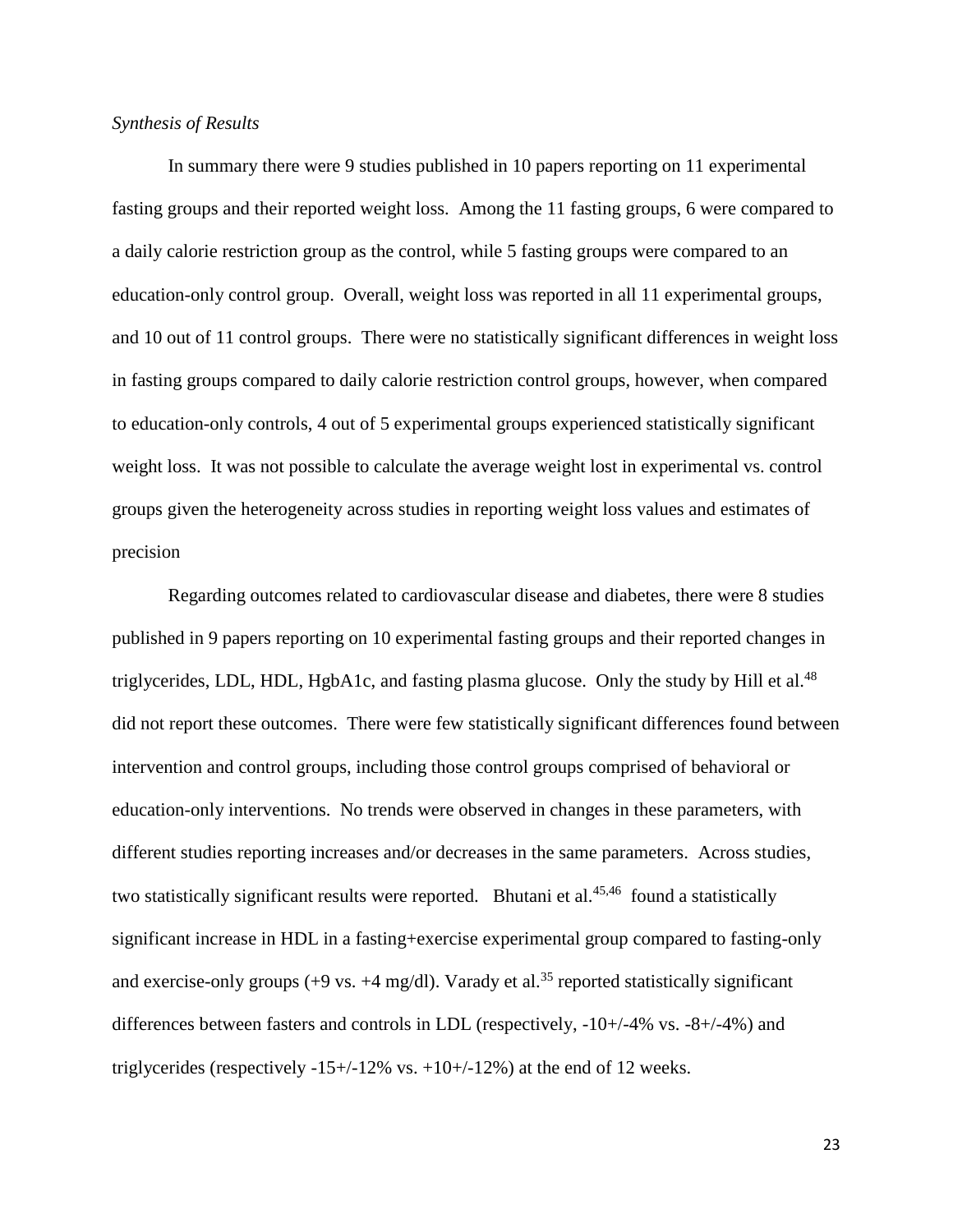Adverse outcomes were reported in 4 of the 10 included publications, including Harvie et al.,<sup>47</sup> Bhutani et al.,<sup>46</sup> Carter et al.,<sup>34</sup> and Varady et al.<sup>17</sup> Outcomes described in more than one study include constipation, headache, and hunger. The rate of constipation in fasting groups ranged from 6.5%-8% vs. 0%-3% in controls, and for headache from 5%-13% in fasting groups vs. 0% reported in controls. Qualitative hunger was reported to decrease in two studies. Full data for adverse outcomes are available in Appendix 2

Based on our analysis using the GRADE instrument, the overall quality of evidence supporting a difference between intermittent fasting and education-only non-intervention groups is moderate. In all 9 randomized controlled trials including 244 participants, the intermittent fasting interventions produced weight loss. There was a consistent trend of statistical significance across studies supporting an association between intermittent fasting and weight loss in comparison to populations treated only with behavioral or educational interventions. The overall quality of evidence supporting a difference between intermittent fasting interventions and daily caloric restriction for weight loss is low due to small sample sizes and inconsistently observed effects. Similarly, the overall evidence for associations between intermittent fasting and changes in cardiovascular disease and diabetes endpoints is constrained by small sample sizes and inconsistently observed effects. A summary table describing our findings with the GRADE assessment is shown in Table 2.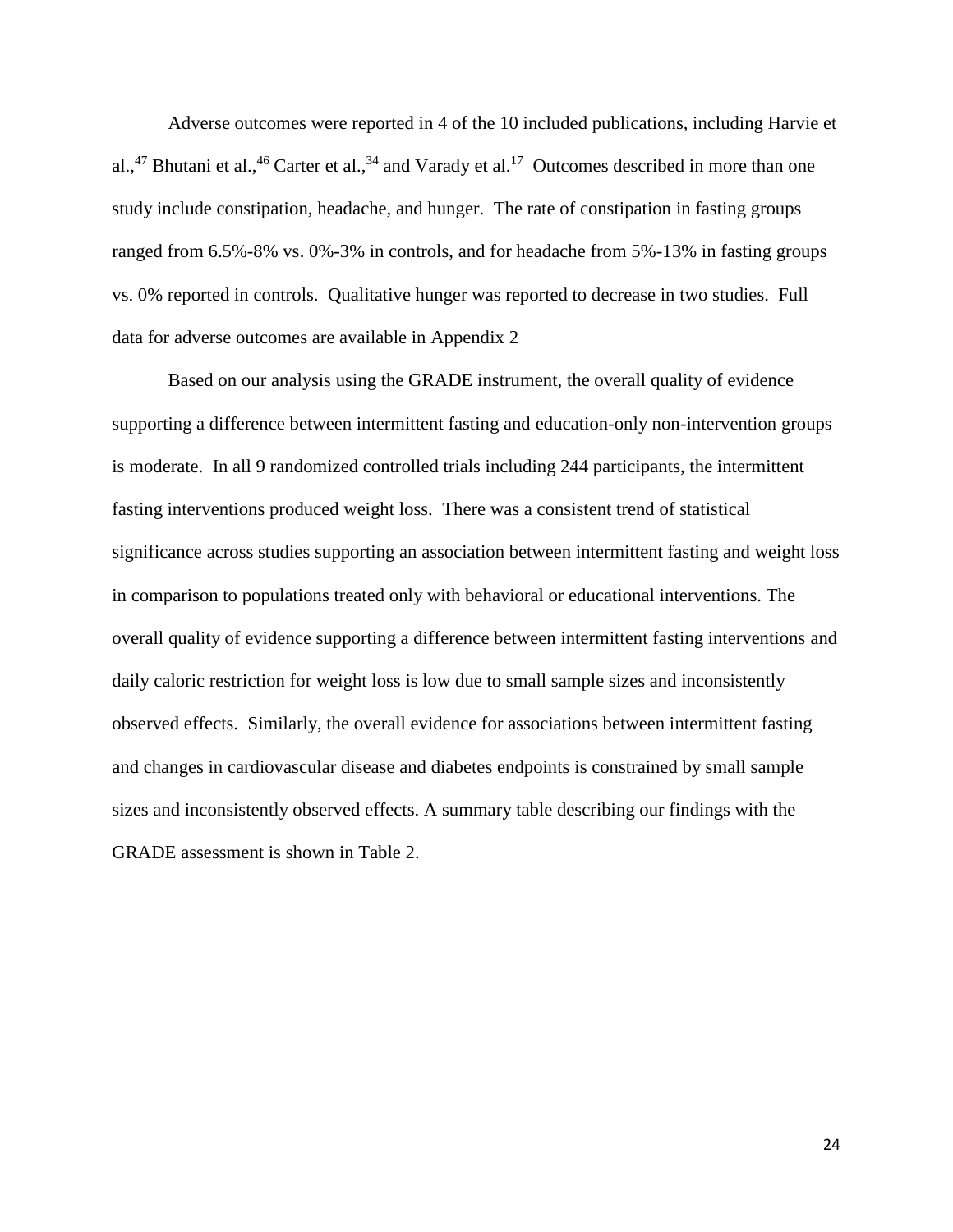**Table 2.** Summary of strength of evidence for selected outcomes of this review in accordance with the Grading of Recommendations Assessment, Development, and Evaluation (GRADE) approach. +=Very low strength of evidence; ++=Low strength of evidence; +++=Moderate strength of evidence; ++++=High strength of evidence

| Outcome                | Fasting<br>(n) | Daily Energy<br>Restriction (n) | Non-<br>intervention (n) | Total No. of<br>participants<br>(n) | <b>Quality of Evidence</b><br>(GRADE) Fasting vs.<br>daily calorie restriction | <b>Quality of Evidence</b><br>(GRADE) Fasting vs.<br>non-intervention |
|------------------------|----------------|---------------------------------|--------------------------|-------------------------------------|--------------------------------------------------------------------------------|-----------------------------------------------------------------------|
| Change<br>in weight    | 244            | 152                             | 91                       | 487                                 | $\boldsymbol{+}$                                                               | $+++$                                                                 |
| Change<br>in LDL       | 224            | 132                             | 91                       | 447                                 | $\boldsymbol{+}$                                                               | $+$                                                                   |
| Change<br>in HDL       | 224            | 132                             | 91                       | 447                                 | $\boldsymbol{+}$                                                               | $+$                                                                   |
| Change<br>in TG        | 224            | 132                             | 91                       | 447                                 | $\boldsymbol{+}$                                                               | $+$                                                                   |
| Change<br>in<br>HgbA1c | 224            | 132                             | 91                       | 447                                 | $\boldsymbol{+}$                                                               | $\boldsymbol{+}$                                                      |
| Change<br>in FPG       | 224            | 132                             | 91                       | 447                                 | $\boldsymbol{+}$                                                               | $+$                                                                   |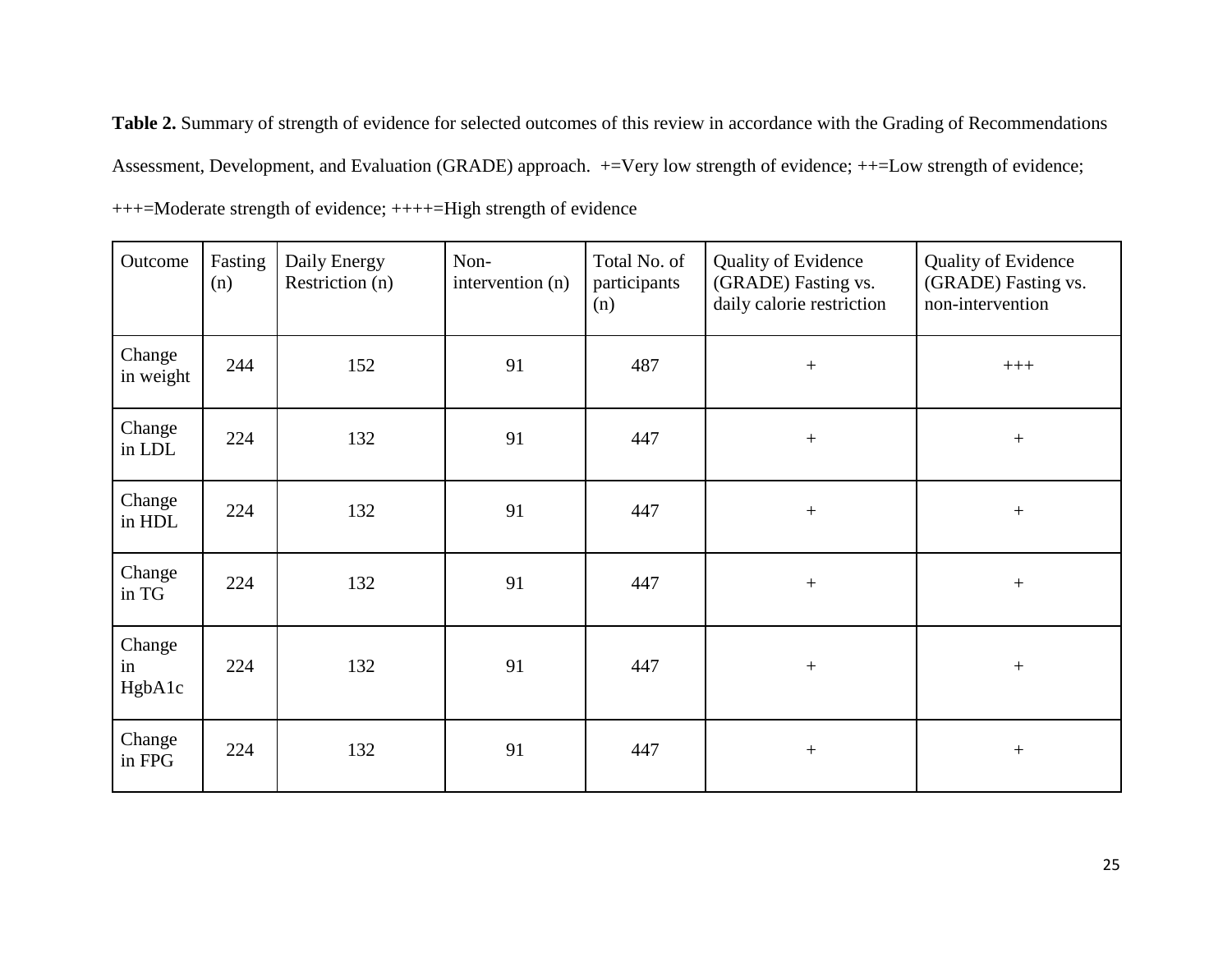#### *Assessment of Risk of Bias*

We assessed the included studies for risk of bias using the Cochrane Risk of Bias Tool. Results are shown in Table 3. The overall risk of bias is unclear due insufficient reporting on blinding of outcome assessment and other potential sources of bias including conflicts of interest. All included studies had either a low or unclear risk of selection bias related to random sequence generation or allocation concealment. All included studies were considered high risk of performance bias due to the insufficient blinding of participants and personnel; in no studies were participants blinded to dietary intervention. Similarly, all but one study was rated an unclear level of detection bias. Study personnel performing assessments were blinded in one of the 9 included trials. The risk of attrition bias due to incomplete outcome data was deemed to be low in 8 of 9 of the included studies. The study that was rated as "unclear" risk of attrition bias did not report comparability of dropout between groups and did not use intention-to-treat analyses. Reporting bias due to selective reporting was difficult to assess because 7 of the 9 included trials did not have clinical trial registry data available for comparison. One study was deemed high risk of selective reporting bias because changes from baseline to 12-weeks of intervention were not reported for both groups; outcomes were pooled and average weight loss was reported. Justifications for our reported risk of bias for each included study are available in Appendix 3.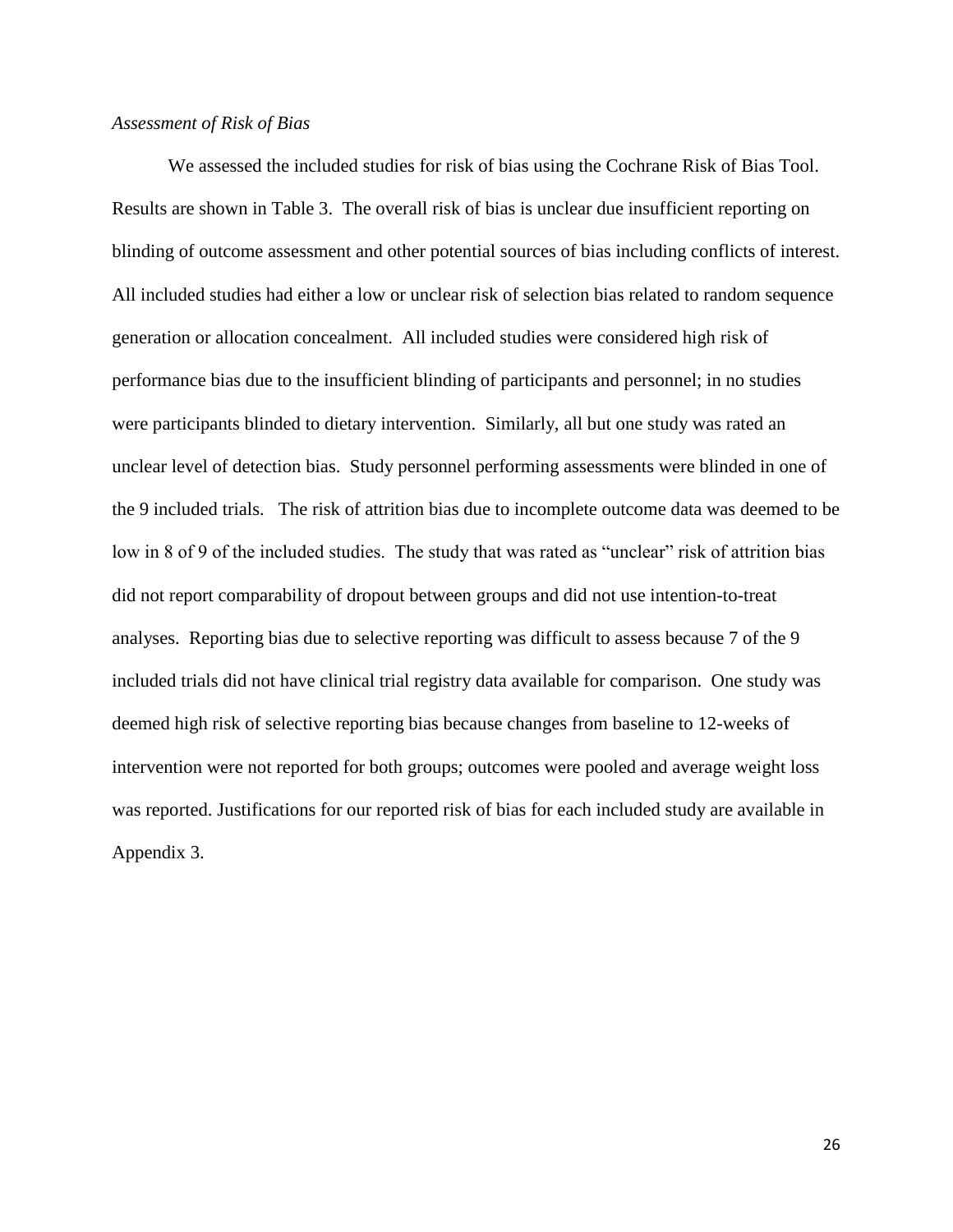**Table 3.** Risk of bias in included studies. For each study, selection bias, performance bias, detection bias, attrition bias, reporting bias, and other bias

|  |  |  | was rated as "High," "Low," or "Unclear." Full ratings with justifications are available in Appendix 3. |  |
|--|--|--|---------------------------------------------------------------------------------------------------------|--|
|--|--|--|---------------------------------------------------------------------------------------------------------|--|

| Reference                | Random<br>Sequence<br>Generation<br>(Selection<br>Bias) | Allocation<br>Concealment<br>(Selection Bias) | Blinding of<br>Participants and<br>Personnel<br>(Performance<br>Bias) | Blinding of<br>Outcome<br>Assessment<br>(Detection Bias) | Incomplete<br>Outcome Data<br>(Attrition Bias) | Selective<br>Reporting<br>(Reporting<br>Bias) | <b>Other Bias</b> |
|--------------------------|---------------------------------------------------------|-----------------------------------------------|-----------------------------------------------------------------------|----------------------------------------------------------|------------------------------------------------|-----------------------------------------------|-------------------|
| Ash et al.               | Low                                                     | Unclear                                       | High                                                                  | Unclear                                                  | Low                                            | High                                          | <b>Unclear</b>    |
| Bhutani et al.           | Low                                                     | Low                                           | High                                                                  | <b>Unclear</b>                                           | Low                                            | Unclear                                       | Unclear           |
| Carter et al.            | Low                                                     | Low                                           | High                                                                  | Unclear                                                  | Low                                            | Low                                           | Unclear           |
| Harvie et al.<br>Study 1 | Unclear                                                 | Unclear                                       | High                                                                  | Unclear                                                  | Low                                            | <b>Unclear</b>                                | <b>Unclear</b>    |
| Harvie et al.<br>Study 2 | Unclear                                                 | Low                                           | High                                                                  | Low                                                      | Low                                            | Unclear                                       | Unclear           |
| Hill et al.              | <b>Unclear</b>                                          | Unclear                                       | High                                                                  | Unclear                                                  | Unclear                                        | <b>Unclear</b>                                | Unclear           |
| Varady et al.<br>Study 1 | Unclear                                                 | <b>Unclear</b>                                | High                                                                  | Unclear                                                  | Low                                            | <b>Unclear</b>                                | Unclear           |
| Varady et al.<br>Study 2 | Low                                                     | Unclear                                       | High                                                                  | Unclear                                                  | Low                                            | <b>Unclear</b>                                | Unclear           |
| Williams et al           | Unclear                                                 | Unclear                                       | High                                                                  | Unclear                                                  | Low                                            | Unclear                                       | <b>Unclear</b>    |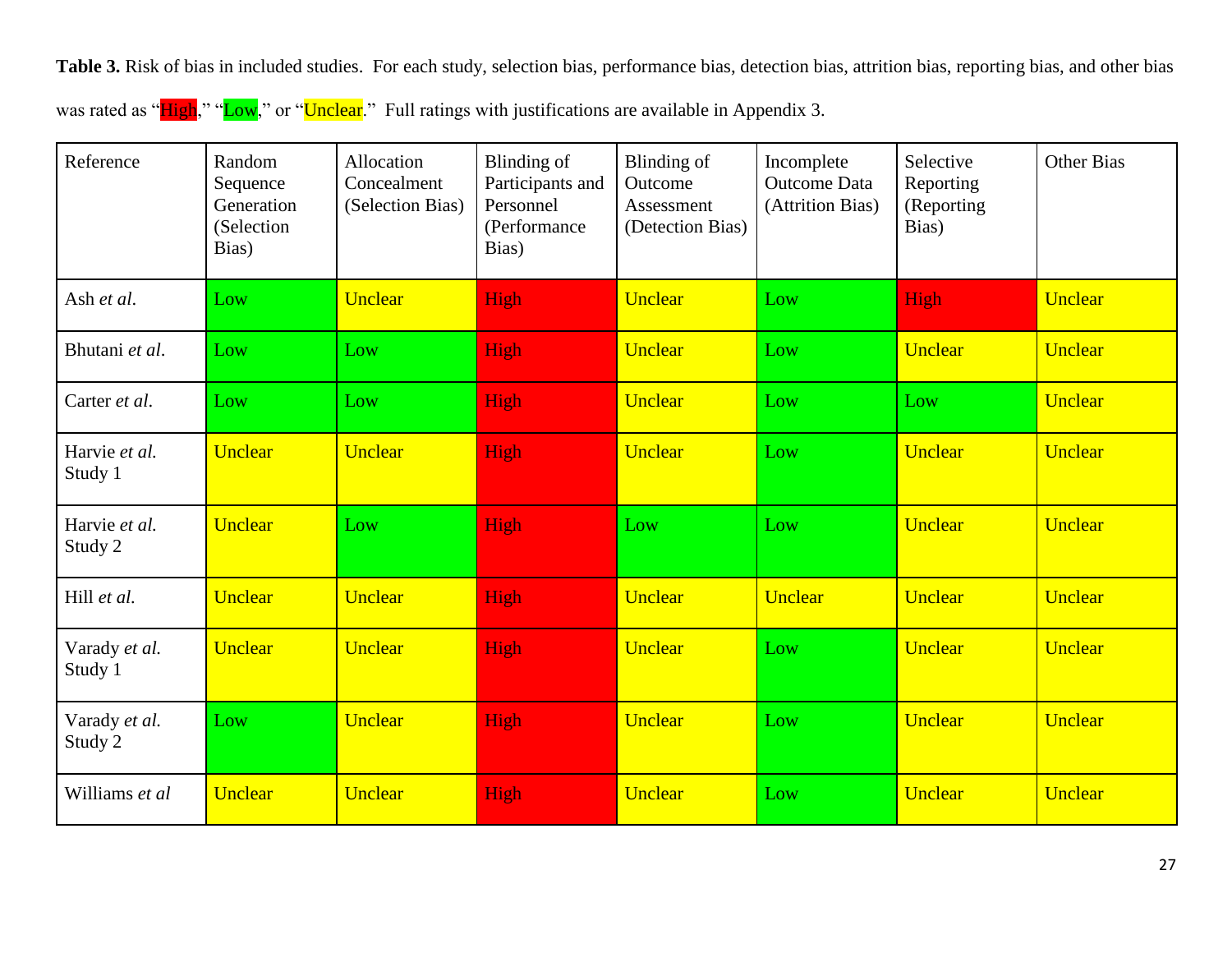## **DISCUSSION**

## *Intermittent Fasting as a Dietary Intervention for Weight Loss*

Key Question 1 for this systematic review focused on weight loss: *"In overweight and/or obese adults, does intermittent fasting compared with traditional caloric restriction and/or nonintervention alter weight and/or BMI?*" Based on the results of this systematic review there is moderate evidence supporting the efficacy of this intervention for weight loss in comparison to behavioral-only or education-only interventions. However, we found that the quality of evidence supportive of a difference between daily caloric restriction and intermittent fasting is very low overall. No studies reported statistically significant differences between the two diets and there was substantial heterogeneity, small sample size, and small effect sizes.

The finding that daily caloric restriction is comparable in efficacy to intermittent fasting is consistent with those of previous systematic reviews. The review by Davis et al.<sup>16</sup> found that all included studies reported significant weight loss in intermittent fasting groups and that intermittent energy restriction diets did not appear to differ in their efficacy for weight loss when compared to traditional caloric restriction diets. Similarly, Seimon et al.<sup>37</sup> found that intermittent fasting was equivalent, but not superior to traditional daily caloric restriction, and this relationship was true for both long-term interventions such as those included in this review and short term interventions lasting fewer than four weeks. Horne et. al.<sup>15</sup> also published a systematic review on intermittent fasting, however their literature search strategy was unclear and included only five studies, some of which were based on Ramadan fasts not explicitly intended to cause weight loss. Nonetheless, Horne et al. found results similar to those of this review, reporting that intermittent fasting appears to be efficacious for weight loss but is not significantly different from daily caloric restriction in this regard. All three of these systematic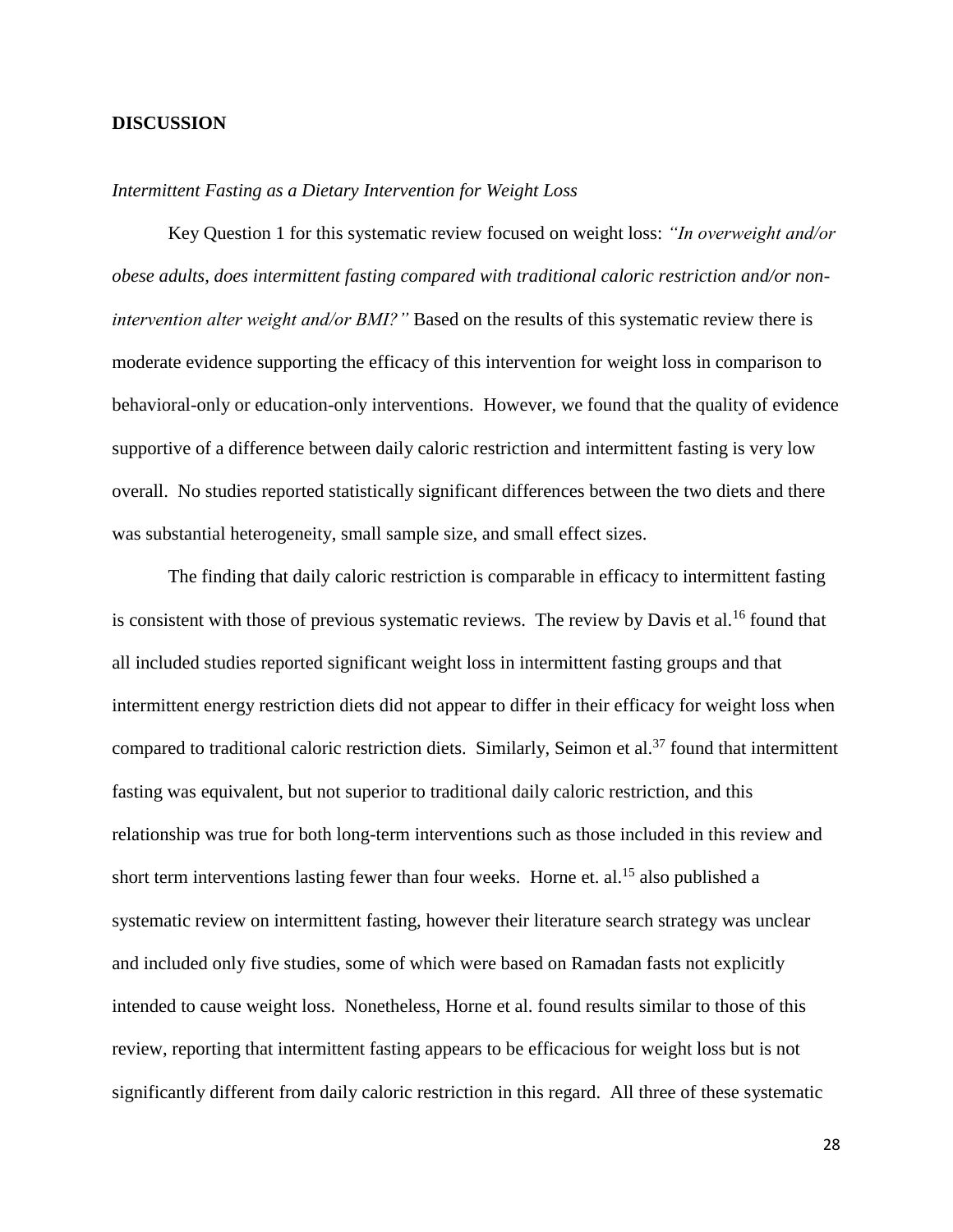reviews included studies reporting on very-low calorie diets, which were excluded in this systematic review based on lacking an intermittent component. Nonetheless, the results of this review add to a growing body of evidence that intermittent fasting diets may be an effective alternative to daily caloric restriction for patients attempting to lose weight.

The availability of alternative weight loss strategies for patients attempting weight loss is important clinically. In busy clinical settings, physicians tend to rely on simple, well-known dietary interventions such as daily caloric restriction, yet current success rates of these traditional dietary interventions for long-term weight loss are approximately 20%.<sup>49</sup> This highlights the importance of customizing dietary approaches to individual preference, particularly for patients with addictive patterns of eating for whom daily caloric restriction may not be an ideal strategy to lose weight. As an analogy, the "cold turkey" approach is considered an effective way to quit smoking,<sup>50</sup> and for many smokers the notion of reducing cigarette consumption but not quitting outright is more daunting than stopping altogether. For addictive eaters there may be some similarity in the sense that food consumption, which is necessary for survival, is itself a trigger for additional eating. For this reason, intermittent fasting may represent the best middle ground between the diet fatigue associated with daily calorie counting and a theoretical "cold turkey" method. In summary, the shortcomings of daily caloric restriction may be mitigated through use of an intermittent fasting diet. Regardless, of the intervention used, successful weight loss necessitates a comprehensive, multidisciplinary approach.<sup>51</sup>

#### *Intermittent Fasting to Minimize Cardiovascular Disease and Diabetes Risk Factors*

Key Question 2 for this systematic review focused on intermediate outcomes related to type 2 diabetes mellitus: *"In overweight and/or obese adults, does intermittent fasting compared*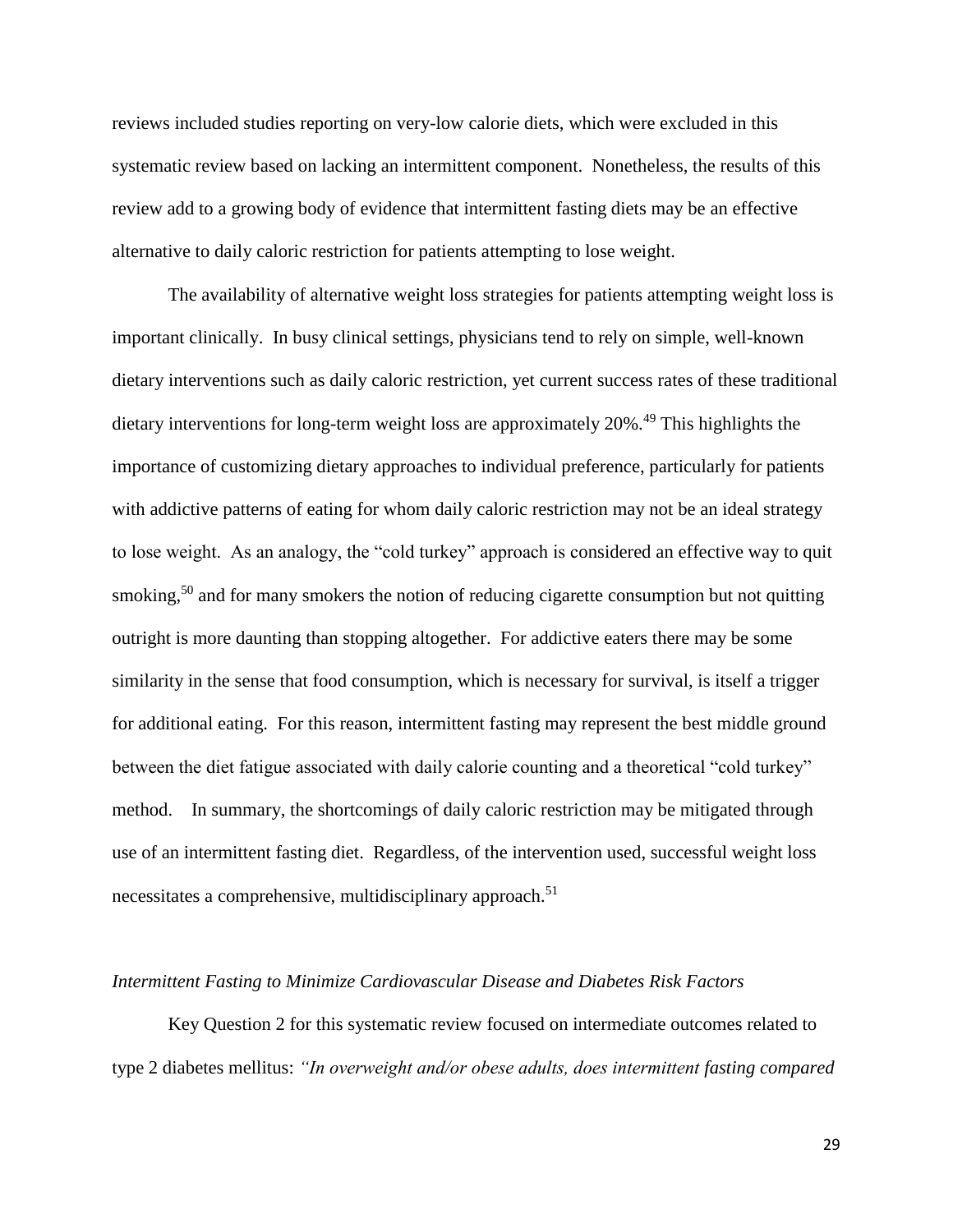*with traditional caloric restriction and/or non-intervention alter hemoglobin A1c and/or fasting plasma glucose?"* Similarly, Key Question 3 focused on intermediate outcomes related to cardiovascular disease risk factors: *"In overweight and/or obese adults, does intermittent fasting compared with traditional caloric restriction and/or non-intervention alter high-density lipoprotein, low-density lipoprotein, and/or triglycerides?"* Based on the results of this systematic review, the strength of evidence supporting a relationship between intermittent fasting and these outcomes is very low overall. This is primarily due to widespread heterogeneity of results, small sample sizes, and small effect sizes. The strength of evidence is similarly very low regarding a possible difference between intermittent fasting and daily caloric restriction in terms of these outcomes.

Of the three identified previous systematic review on intermittent fasting, only Horne et al.<sup>15</sup> reported on an association between intermittent fasting and cardiovascular disease risk factors. They included two observational studies on intermittent fasting and coronary artery disease risk factors, both of which were excluded from this review due to critical risk of bias. The authors conclude that further research is needed to determine whether intermittent fasting is associated with changes in risk factors for cardiovascular disease and diabetes. The evidence in our review is supportive of this conclusion; studies included reported small sample sizes that were likely insufficient to detect a significant effect on these outcomes. The systematic review by Davis et al. did not include outcomes related to diabetes or cardiovascular disease, however, the authors based their decision to exclude these data on the apparent lack of statistical power in existing studies.<sup>16</sup>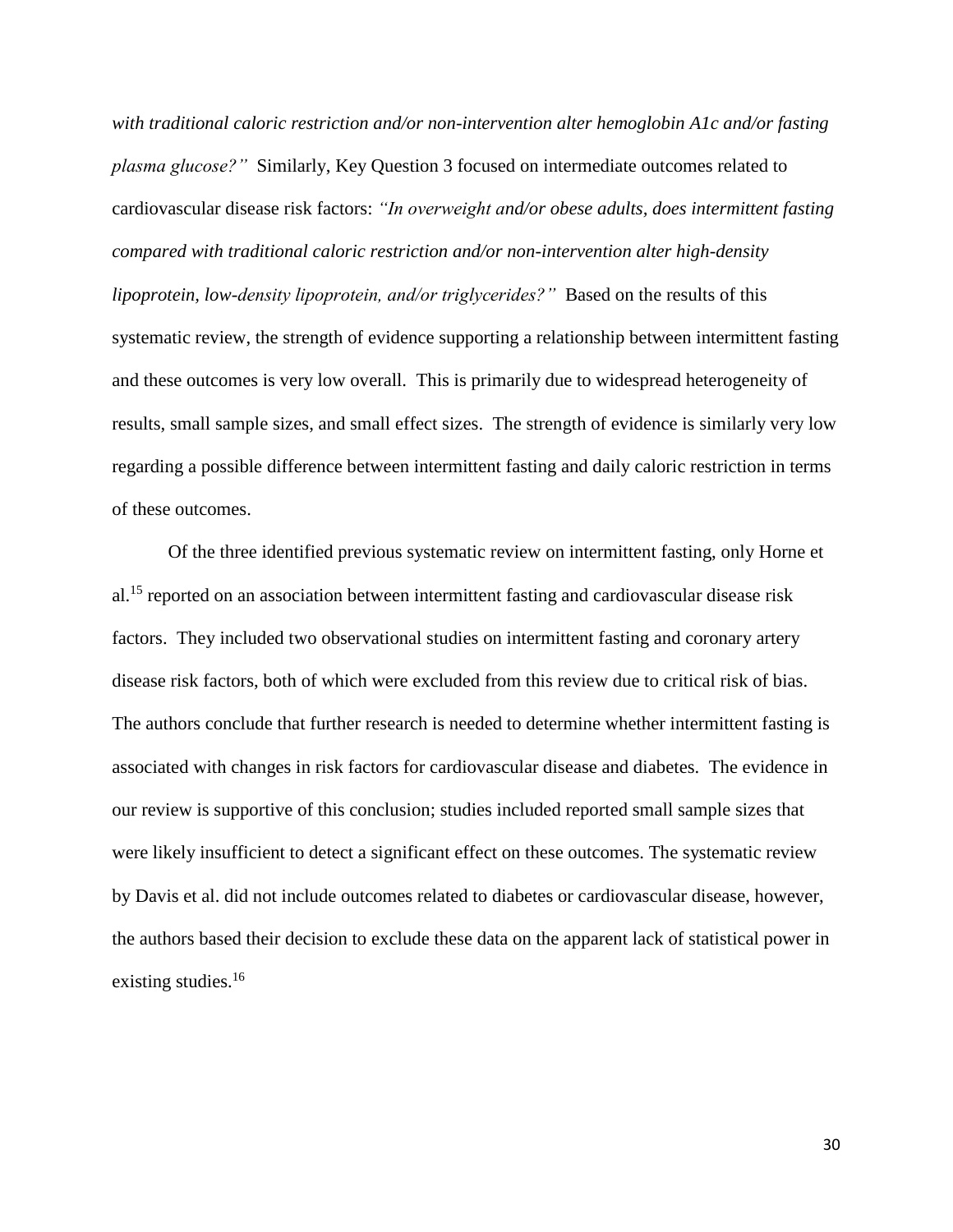## *Intermittent Fasting and Adverse Outcomes*

Of the 9 studies included in this review, four reported on adverse outcomes and events, although reporting was inconsistent and sample sizes were insufficient to detect significant differences. The most commonly reported adverse effects of intermittent fasting diets appear to be headache, constipation, and decreased energy, although these occur with similar frequency in the daily calorie restriction groups. Interestingly, hunger appears to decrease with intermittent fasting interventions. No studies reported on anorexia, binge eating, or bulimic behaviors in intervention arms, however, a previous study found an association between engaging in fasts and bulimia, $52$  although the direction of causality was unclear based on the cross-sectional study design. Another systematic review found that daily caloric restriction reduced prevalence of binge-eating disorder in experimental groups.<sup>53</sup>. There are limited data specifically regarding the safety and tolerability of intermittent fasting as an intervention for weight loss. However, emerging expert opinion is supportive of the notion that intermittent fasting is comparable to daily caloric restriction in terms of adverse outcomes and that adverse outcomes are collectively uncommon unless a fasting intervention is implemented in normal weight participants attempting further weight  $loss.<sup>32,54,55</sup>$ 

## *Limitations and Future Directions*

This review has several limitations. Due to logistical limitations, studies of intermittent fasting that were published in other languages were not included in this review. These constitute a potentially important source of information on the efficacy and/or harms of intermittent fasting interventions, particularly given the rising prevalence of obesity in developing nations.<sup>56</sup> Additionally, only one author reviewed titles, determined inclusions, and assessed risk of bias.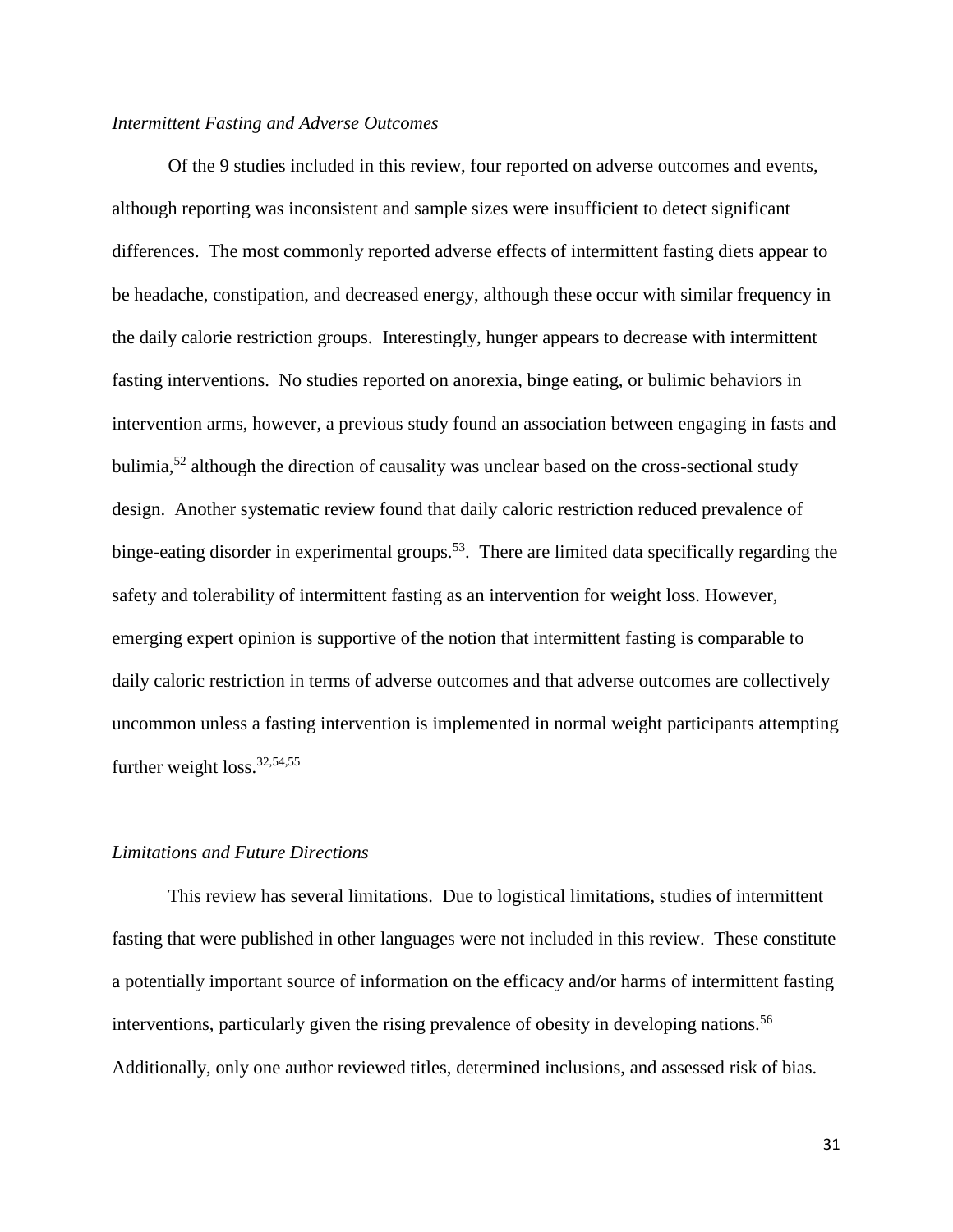Another limitation of this study was the limited inclusion of possible markers of cardiovascular disease and diabetes. Given that the results of this review might be used by clinicians to counsel patients about weight loss strategies, we did not include infrequently used or difficult-to-obtain laboratory measurements such as fasting insulin, insulin sensitivity, and LDL and HDL particle size. These may be significant markers of disease risk or progression but are not part of routine laboratory evaluation for these diseases and so were not included in this review. This review may also be limited in external validity, as it is unclear if these findings are externally valid to populations that may be vulnerable based on race, ethnicity, socioeconomic status, gender, sex, and/or geography. Finally, we were unable to perform a meta-analysis with included data due to heterogeneity of reporting and inadequate availability of measures of precision in the included studies.

In part, the limitations of this review are attributable to evidence gaps in the literature. Overall, sample sizes in the included studies are small, and there is a paucity of data on intermittent fasting as an intervention in specific subpopulations, particularly racial and ethnic minorities. In addition, all of the included studies took place in resource-rich university settings where participants had access to behavioral counseling, nutritionists, and high quality food sources. It is unclear if individuals attempting weight loss in underserved and/or rural areas, where the obesity epidemic is particularly problematic, would achieve similar weight loss outcomes, and future studies of intermittent fasting should assess interventions that may have greater external validity or are easier to implement. There may also be varied efficacy of intermittent fasting as an intervention in subgroups with specific patterns of overeating, such as addictive or binge eaters,  $57$  but efficacy of intermittent fasting in these groups has not been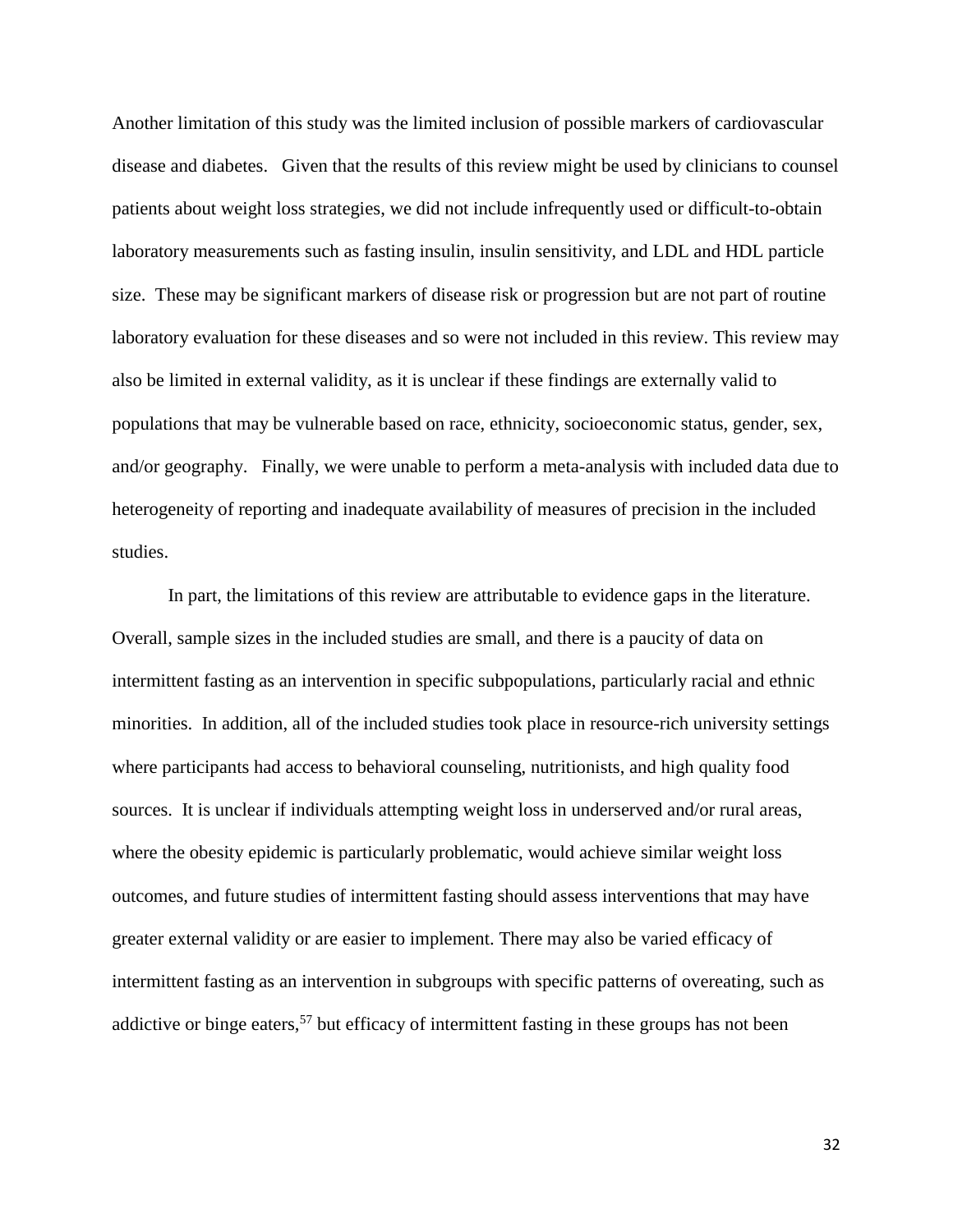reported in the literature. Future studies might better characterize the efficacy of intermittent fasting interventions by stratifying participants by eating behavior.

Overall, the strength of evidence supporting an association between intermittent fasting and outcomes related to cardiovascular disease and diabetes is very low. Several systematic reviews and meta-analyses support the notion that weight loss reduces morbidity and mortality in obese patients, possibly by 15%,<sup>58,59</sup> and much of this reduction is attributable to reductions in prevalence of diabetes and cardiovascular disease. However, there are few data reporting morbidity and mortality associated with specific weight loss interventions. Ideally, future studies of intermittent fasting and/or daily caloric restriction will be sufficiently powered and of sufficient duration to observe morbidity and mortality changes and to accurately measure adverse event rates. Absent morbidity and mortality data, it will be helpful for future studies of intermittent fasting to be sufficiently powered to detect significant differences in intermediate outcomes associated with cardiovascular disease and diabetes, the chief drivers of obesityassociated mortality.<sup>60</sup>

Adverse event reporting is inconsistent across studies, with the majority of studies included in this review omitting reporting on such outcomes. Future studies should include rates of constipation, headache, and fatigue in experimental and control groups, as based on this review these are the most commonly reported adverse events associated with intermittent fasting. Furthermore, studies are needed on the safety of this dietary intervention in groups with history of eating disorders such as anorexia, bulimia, and binge-eating disorder, as improper compliance with an intermittent fasting diet could contribute to first occurrence or relapse of these conditions. This is of particular importance given that the prevalence of eating disorders in obese populations may be increasing.<sup>61</sup>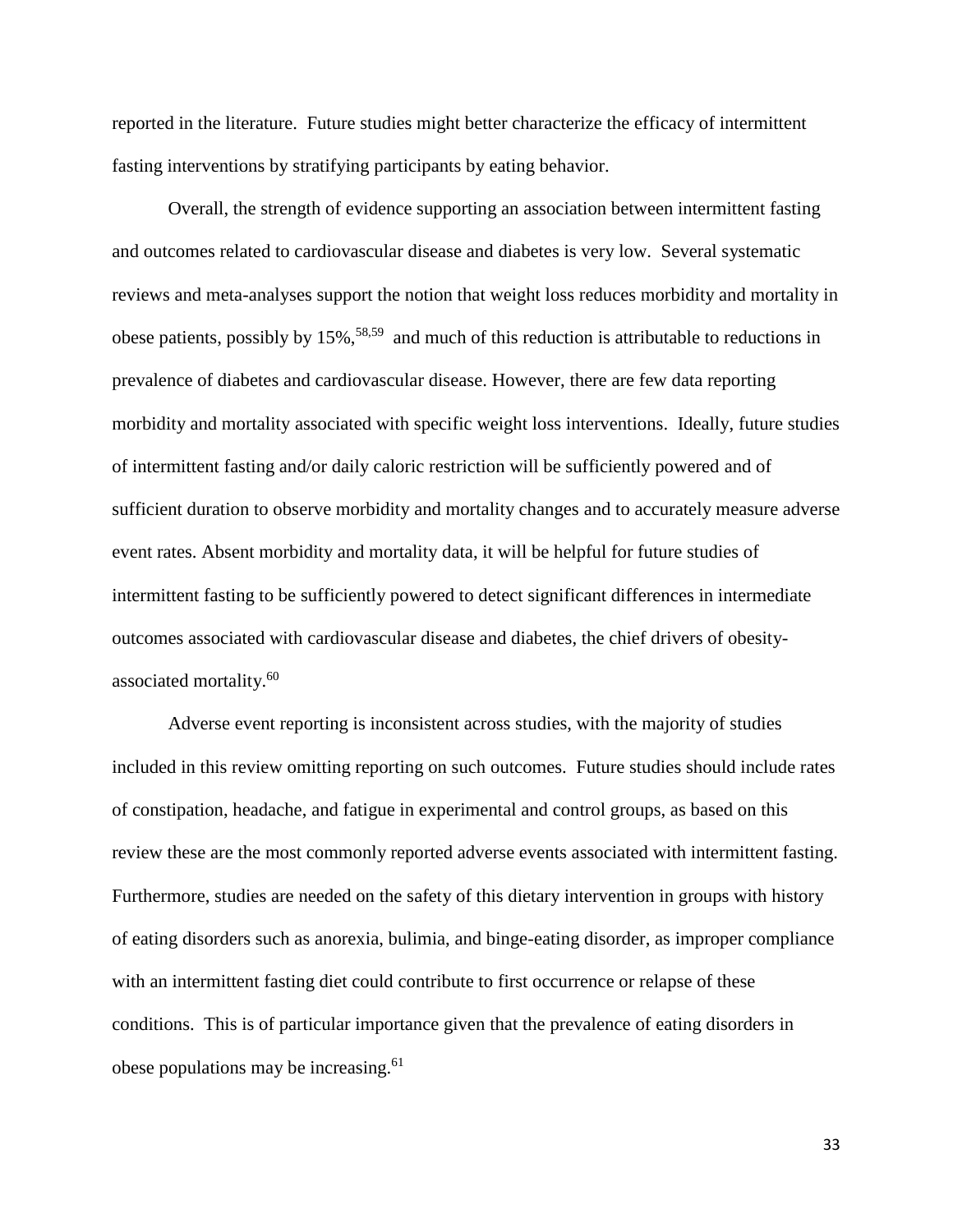## **CONCLUSION**

In summary, the obesity pandemic is an international public health crisis, and novel interventions are needed to help obese patients lose weight. Intermittent fasting is one such intervention that affords dieters periods of indulgence interspersed with periods of strict caloric restriction, which may improve weight loss compliance for some patients. In this systematic review, we assessed the efficacy of intermittent fasting for weight loss in comparison to daily caloric restriction, which has long been a mainstay of dietary interventions for patients seeking to lose weight. We also reviewed the evidence supporting an association between intermittent fasting and changes in risk factors for cardiovascular disease and diabetes. In this review, which included nine randomized controlled trials, we found moderate strength evidence that intermittent fasting is effective for weight loss, though its efficacy for weight loss is approximately the same as that of daily caloric restriction. The overall strength of evidence supporting an association between intermittent fasting and changes in risk factors for cardiovascular disease and diabetes was very low. Intermittent fasting-associated adverse events reported across studies included headache and constipation, though reporting of adverse events is inconsistent across studies, and we found no reports of associations between intermittent fasting dietary interventions and unhealthy eating behaviors.

Collectively, these data support the hypothesis that intermittent fasting is an effective alternative to daily caloric restriction, though future studies should be sufficiently powered to detect changes in risk factors for cardiovascular diseases and diabetes as well as adverse event rates. Intermittent fasting as an intervention may be preferred by some patients, and clinicians should tailor dietary weight loss plans to individual needs. Like other dietary weight loss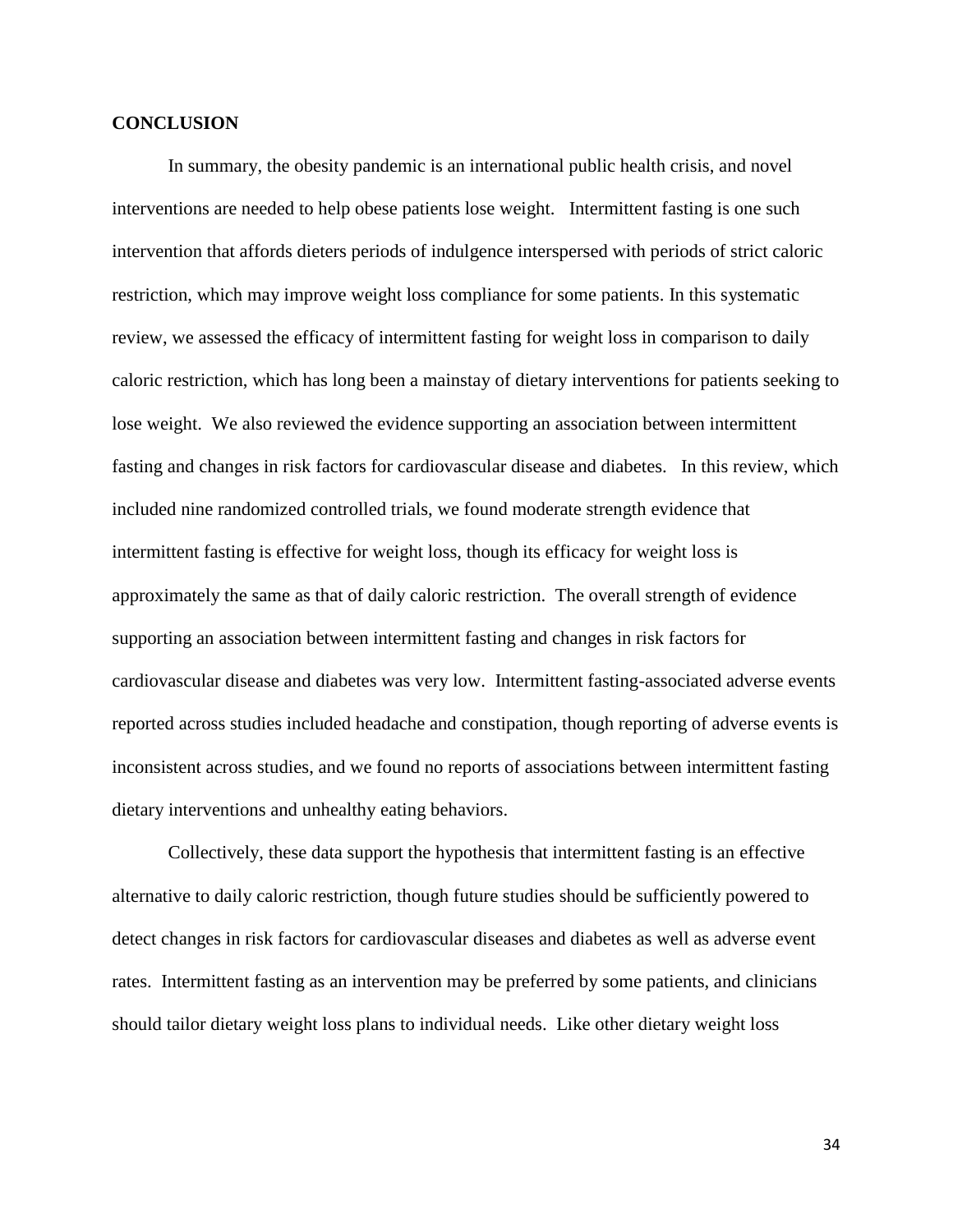interventions, intermittent fasting is most effective when combined with additional lifestyle

modifications including exercise, counseling, and peer support.

## **REFERENCES**

- 1. Centers for Disease Control and Prevention. Prevalence of Self-Reported Obesity Among U.S. Adults by State and Territory. *BRFSS* 2015. Available at: https://www.cdc.gov/obesity/data/prevalence-maps.html.
- 2. Kopelman P. Health risks associated with overweight and obesity. *Obes Rev* 2007;8 Suppl 1:13-17. doi:10.1111/j.1467-789X.2007.00311.x.
- 3. Danaei G, Ding EL, Mozaffarian D, et al. The preventable causes of death in the United States: comparative risk assessment of dietary, lifestyle, and metabolic risk factors. *PLoS Med* 2009;6(4):e1000058. doi:10.1371/journal.pmed.1000058.
- 4. Spieker EA, Pyzocha N. Economic impact of obesity. *Prim Care* 2016;43(1):83-95, viii. doi:10.1016/j.pop.2015.08.013.
- 5. Hammond RA, Levine R. The economic impact of obesity in the United States. *Diabetes Metab Syndr Obes* 2010;3:285-295. doi:10.2147/DMSOTT.S7384.
- 6. Cohen AK, Rai M, Rehkopf DH, Abrams B. Educational attainment and obesity: a systematic review. *Obes Rev* 2013;14(12):989-1005. doi:10.1111/obr.12062.
- 7. Sabia JJ. The Effect of Body Weight on Adolescent Academic Performance. *Southern Economic Journal* 2007;73(4):871-900. Available at: https://www.jstor.org/stable/20111933.
- 8. Rao G. Office-based strategies for the management of obesity. *Am Fam Physician* 2010;81(12):1449-56 ; quiz 1429.
- 9. Inge TH. Bariatric surgery for severely overweight adolescents: concerns and recommendations. *Pediatrics* 2004;114(1):217-223. doi:10.1542/peds.114.1.217.
- 10. Frieden TR. A framework for public health action: the health impact pyramid. *Am J Public Health* 2010;100(4):590-595. doi:10.2105/AJPH.2009.185652.
- 11. Norris SL, Zhang X, Avenell A, Gregg E, Schmid CH, Lau J. Long-term nonpharmacological weight loss interventions for adults with prediabetes. *Cochrane Database Syst Rev* 2005;(2):CD005270. doi:10.1002/14651858.CD005270.
- 12. Jurgens TM, Whelan AM, Killian L, Doucette S, Kirk S, Foy E. Green tea for weight loss and weight maintenance in overweight or obese adults. *Cochrane Database Syst Rev* 2012;12:CD008650. doi:10.1002/14651858.CD008650.pub2.
- 13. Loveman E, Frampton GK, Shepherd J, et al. The clinical effectiveness and costeffectiveness of long-term weight management schemes for adults: a systematic review. *Health Technol Assess* 2011;15(2):1-182. doi:10.3310/hta15020.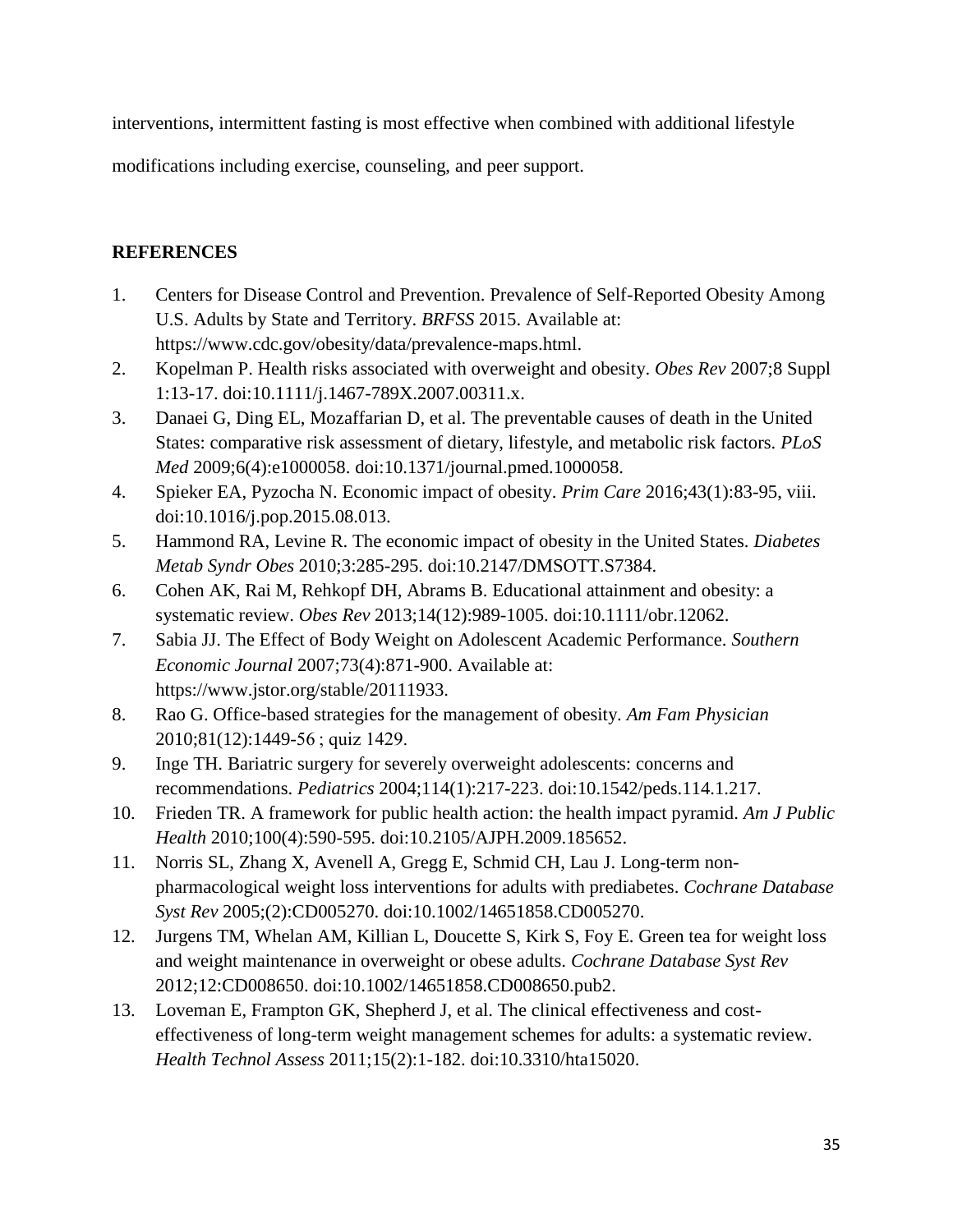- 14. Swartz JJ, Braxton D, Viera AJ. Calorie menu labeling on quick-service restaurant menus: an updated systematic review of the literature. *Int J Behav Nutr Phys Act* 2011;8:135. doi:10.1186/1479-5868-8-135.
- 15. Horne BD, Muhlestein JB, Anderson JL. Health effects of intermittent fasting: hormesis or harm? A systematic review. *Am J Clin Nutr* 2015;102(2):464-470. doi:10.3945/ajcn.115.109553.
- 16. Davis CS, Clarke RE, Coulter SN, et al. Intermittent energy restriction and weight loss: a systematic review. *Eur J Clin Nutr* 2016;70(3):292-299. doi:10.1038/ejcn.2015.195.
- 17. Varady KA, Bhutani S, Klempel MC, et al. Alternate day fasting for weight loss in normal weight and overweight subjects: a randomized controlled trial. *Nutr J* 2013;12(1):146. doi:10.1186/1475-2891-12-146.
- 18. Rothschild J, Hoddy KK, Jambazian P, Varady KA. Time-restricted feeding and risk of metabolic disease: a review of human and animal studies. *Nutr Rev* 2014;72(5):308-318. doi:10.1111/nure.12104.
- 19. Nematy M, Alinezhad-Namaghi M, Rashed MM, et al. Effects of Ramadan fasting on cardiovascular risk factors: a prospective observational study. *Nutr J* 2012;11:69. doi:10.1186/1475-2891-11-69.
- 20. Barry D, Clarke M, Petry NM. Obesity and its relationship to addictions: is overeating a form of addictive behavior? *Am J Addict* 2009;18(6):439-451. doi:10.3109/10550490903205579.
- 21. Burghardt PR, Rothberg AE, Dykhuis KE, Burant CF, Zubieta J-K. Endogenous opioid mechanisms are implicated in obesity and weight loss in humans. *J Clin Endocrinol Metab* 2015;100(8):3193-3201. doi:10.1210/jc.2015-1783.
- 22. Abizaid A, Gao Q, Horvath TL. Thoughts for food: brain mechanisms and peripheral energy balance. *Neuron* 2006;51(6):691-702. doi:10.1016/j.neuron.2006.08.025.
- 23. Wang GJ, Volkow ND, Logan J, et al. Brain dopamine and obesity. *The Lancet* 2001;357(9253):354-357. doi:10.1016/S0140-6736(00)03643-6.
- 24. Wang G-J, Volkow ND, Thanos PK, Fowler JS. Similarity between obesity and drug addiction as assessed by neurofunctional imaging: a concept review. *J Addict Dis* 2004;23(3):39-53. doi:10.1300/J069v23n03\_04.
- 25. Myers MG, Heymsfield SB, Haft C, et al. Challenges and opportunities of defining clinical leptin resistance. *Cell Metab* 2012;15(2):150-156. doi:10.1016/j.cmet.2012.01.002.
- 26. Weigle DS, Duell PB, Connor WE, Steiner RA, Soules MR, Kuijper JL. Effect of fasting, refeeding, and dietary fat restriction on plasma leptin levels. *J Clin Endocrinol Metab* 1997;82(2):561-565. doi:10.1210/jcem.82.2.3757.
- 27. Kozak LP, Anunciado-Koza R. UCP1: its involvement and utility in obesity. *Int J Obes (Lond)* 2008;32 Suppl 7:S32-8. doi:10.1038/ijo.2008.236.
- 28. Nedergaard J, Golozoubova V, Matthias A, Asadi A, Jacobsson A, Cannon B. UCP1: the only protein able to mediate adaptive non-shivering thermogenesis and metabolic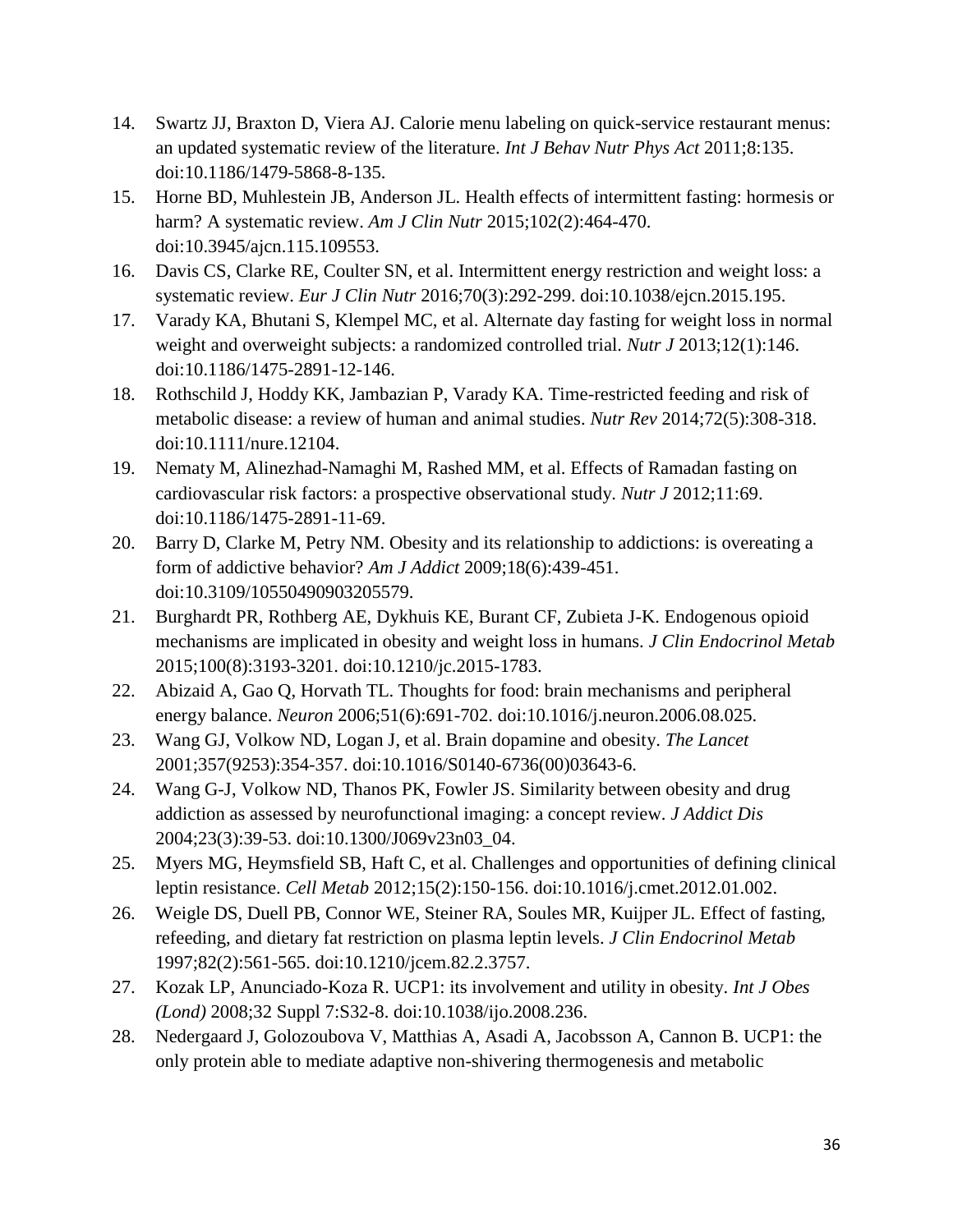inefficiency. *Biochimica et Biophysica Acta (BBA) - Bioenergetics* 2001;1504(1):82-106. doi:10.1016/S0005-2728(00)00247-4.

- 29. Gianotti M, Clapés J, Lladó I, Palou A. Effect of 12, 24 and 72 hours fasting in thermogenic parameters of rat brown adipose tissue mitochondrial subpopulations. *Life Sci* 1998;62(20):1889-1899. doi:10.1016/S0024-3205(98)00153-2.
- 30. Kim Y-W, Scarpace PJ. Repeated fasting/refeeding elevates plasma leptin without increasing fat mass in rats. *Physiol Behav* 2003;78(3):459-464.
- 31. Varady KA. Intermittent versus daily calorie restriction: which diet regimen is more effective for weight loss? *Obes Rev* 2011;12(7):e593-601. doi:10.1111/j.1467- 789X.2011.00873.x.
- 32. Harvie M, Howell A. Potential Benefits and Harms of Intermittent Energy Restriction and Intermittent Fasting Amongst Obese, Overweight and Normal Weight Subjects-A Narrative Review of Human and Animal Evidence. *Behavioral sciences (Basel, Switzerland)* 2017;7(1). doi:10.3390/bs7010004.
- 33. Harvie MN, Pegington M, Mattson MP, et al. The effects of intermittent or continuous energy restriction on weight loss and metabolic disease risk markers: a randomized trial in young overweight women. *Int J Obes (Lond)* 2011;35(5):714-727. doi:10.1038/ijo.2010.171.
- 34. Carter S, Clifton PM, Keogh JB. The effects of intermittent compared to continuous energy restriction on glycaemic control in type 2 diabetes; a pragmatic pilot trial. *Diabetes Res Clin Pract* 2016;122:106-112. doi:10.1016/j.diabres.2016.10.010.
- 35. Varady KA, Bhutani S, Klempel MC, Kroeger CM. Comparison of effects of diet versus exercise weight loss regimens on LDL and HDL particle size in obese adults. *Lipids Health Dis* 2011;10:119. doi:10.1186/1476-511X-10-119.
- 36. Klempel MC, Kroeger CM, Bhutani S, Trepanowski JF, Varady KA. Intermittent fasting combined with calorie restriction is effective for weight loss and cardio-protection in obese women. *Nutr J* 2012;11:98. doi:10.1186/1475-2891-11-98.
- 37. Seimon RV, Roekenes JA, Zibellini J, et al. Do intermittent diets provide physiological benefits over continuous diets for weight loss? A systematic review of clinical trials. *Mol Cell Endocrinol* 2015;418 Pt 2:153-172. doi:10.1016/j.mce.2015.09.014.
- 38. Higgins J, Green S. *Cochrane Handbook for Systematic Reviews of Interventions*. (alk. paper). Chichester, England ; Wiley-Blackwell, c2008.: Wiley-Blackwell
- 39. Keogh JB, Pedersen E, Petersen KS, Clifton PM. Effects of intermittent compared to continuous energy restriction on short-term weight loss and long-term weight loss maintenance. *Clin Obes* 2014;4(3):150-156. doi:10.1111/cob.12052.
- 40. Arguin H, Dionne IJ, Sénéchal M, et al. Short- and long-term effects of continuous versus intermittent restrictive diet approaches on body composition and the metabolic profile in overweight and obese postmenopausal women: a pilot study. *Menopause* 2012;19(8):870- 876. doi:10.1097/gme.0b013e318250a287.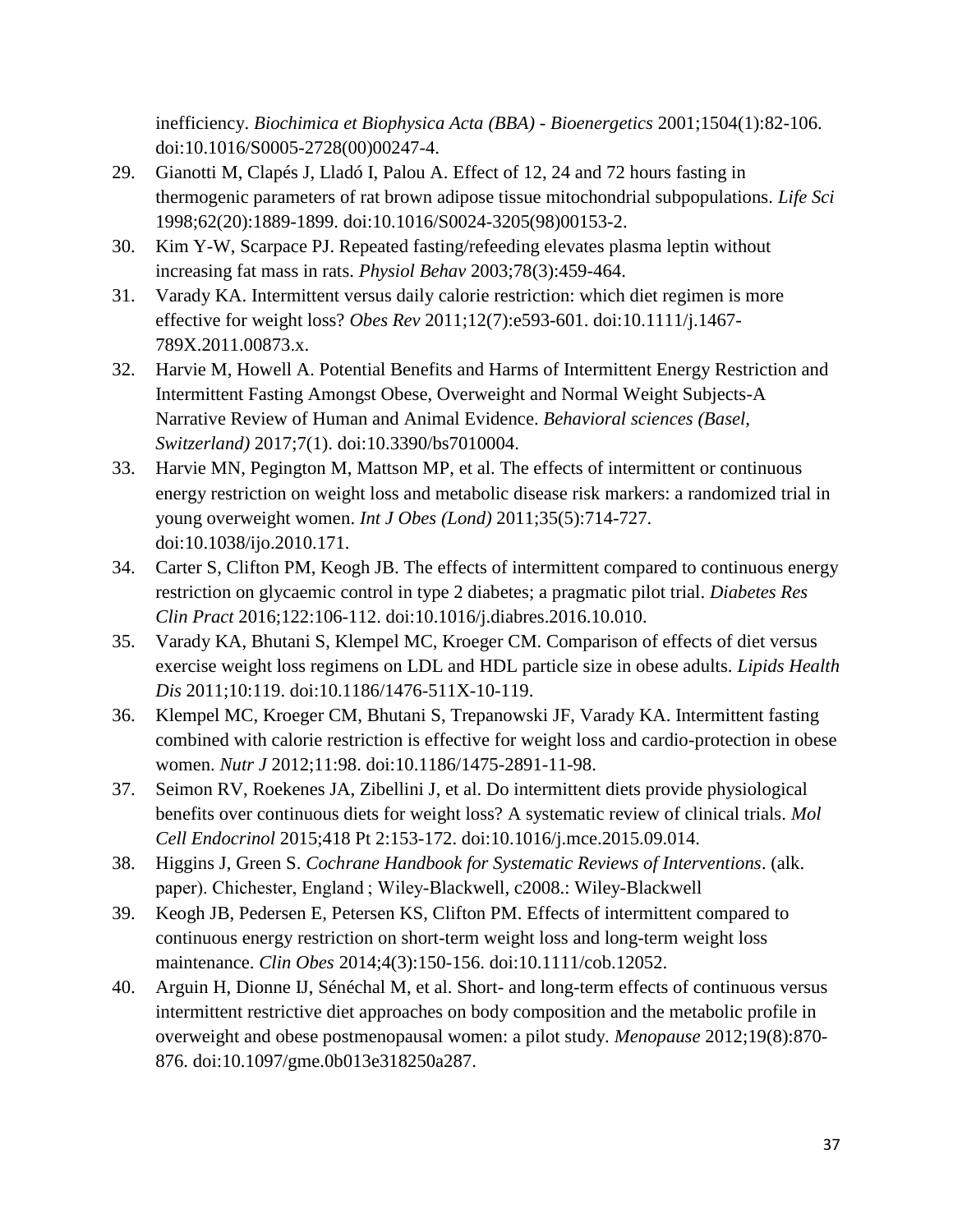- 41. Williams KV, Mullen ML, Kelley DE, Wing RR. The effect of short periods of caloric restriction on weight loss and glycemic control in type 2 diabetes. *Diabetes Care* 1998;21(1):2-8.
- 42. Guyatt GH, Oxman AD, Vist GE, et al. GRADE: an emerging consensus on rating quality of evidence and strength of recommendations. *BMJ* 2008;336(7650):924-926. doi:10.1136/bmj.39489.470347.AD.
- 43. Lantz H, Peltonen M, Agren L, Torgerson JS. Intermittent versus on-demand use of a very low calorie diet: a randomized 2-year clinical trial. *J Intern Med* 2003;253(4):463-471. doi:10.1046/j.1365-2796.2003.01131.x.
- 44. Ash S, Reeves MM, Yeo S, Morrison G, Carey D, Capra S. Effect of intensive dietetic interventions on weight and glycaemic control in overweight men with Type II diabetes: a randomised trial. *Int J Obes Relat Metab Disord* 2003;27(7):797-802. doi:10.1038/sj.ijo.0802295.
- 45. Bhutani S, Klempel MC, Kroeger CM, Trepanowski JF, Varady KA. Alternate day fasting and endurance exercise combine to reduce body weight and favorably alter plasma lipids in obese humans. *Obesity (Silver Spring)* 2013;21(7):1370-1379. doi:10.1002/oby.20353.
- 46. Bhutani S, Klempel MC, Kroeger CM, et al. Effect of exercising while fasting on eating behaviors and food intake. *J Int Soc Sports Nutr* 2013;10(1):50. doi:10.1186/1550-2783- 10-50.
- 47. Harvie M, Wright C, Pegington M, et al. The effect of intermittent energy and carbohydrate restriction v. daily energy restriction on weight loss and metabolic disease risk markers in overweight women. *Br J Nutr* 2013;110(8):1534-1547. doi:10.1017/S0007114513000792.
- 48. Hill JO, Schlundt DG, Sbrocco T, et al. Evaluation of an alternating-calorie diet with and without exercise in the treatment of obesity. *Am J Clin Nutr* 1989;50(2):248-254.
- 49. Wing RR, Phelan S. Long-term weight loss maintenance. *Am J Clin Nutr* 2005;82(1 Suppl):222S-225S.
- 50. Cheong Y, Yong H-H, Borland R. Does how you quit affect success? A comparison between abrupt and gradual methods using data from the International Tobacco Control Policy Evaluation Study. *Nicotine Tob Res* 2007;9(8):801-810. doi:10.1080/14622200701484961.
- 51. Nicklas JM, Huskey KW, Davis RB, Wee CC. Successful weight loss among obese U.S. adults. *Am J Prev Med* 2012;42(5):481-485. doi:10.1016/j.amepre.2012.01.005.
- 52. Stice E, Davis K, Miller NP, Marti CN. Fasting increases risk for onset of binge eating and bulimic pathology: a 5-year prospective study. *J Abnorm Psychol* 2008;117(4):941-946. doi:10.1037/a0013644.
- 53. Da Luz FQ, Hay P, Gibson AA, et al. Does severe dietary energy restriction increase binge eating in overweight or obese individuals? A systematic review. *Obes Rev* 2015;16(8):652- 665. doi:10.1111/obr.12295.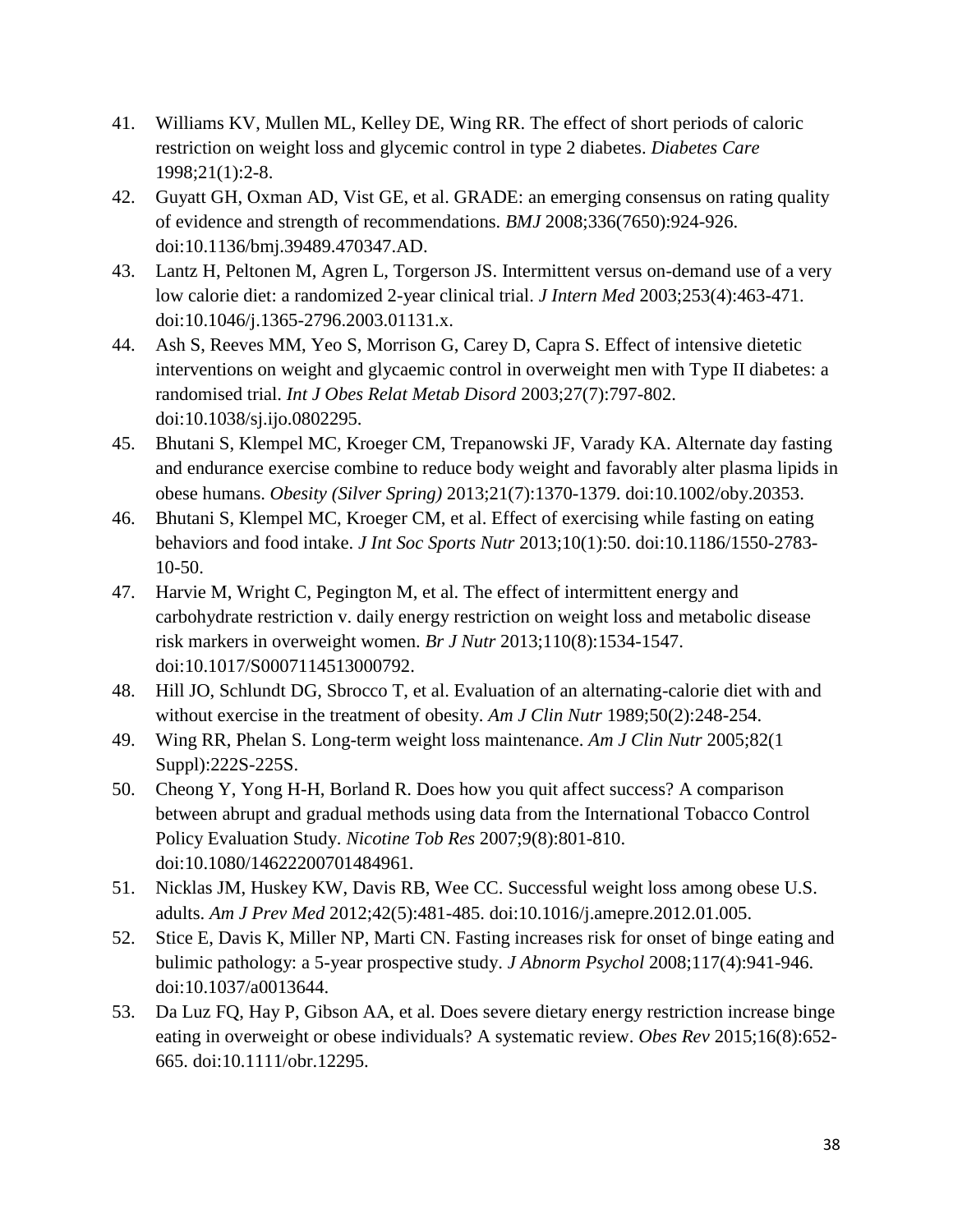- 54. Hoddy KK, Kroeger CM, Trepanowski JF, Barnosky AR, Bhutani S, Varady KA. Safety of alternate day fasting and effect on disordered eating behaviors. *Nutr J* 2015;14:44. doi:10.1186/s12937-015-0029-9.
- 55. Laessle RG, Platte P, Schweiger U, Pirke KM. Biological and psychological correlates of intermittent dieting behavior in young women. A model for bulimia nervosa. *Physiol Behav* 1996;60(1):1-5.
- 56. Popkin BM, Adair LS, Ng SW. Global nutrition transition and the pandemic of obesity in developing countries. *Nutr Rev* 2012;70(1):3-21. doi:10.1111/j.1753-4887.2011.00456.x.
- 57. Davis C. A narrative review of binge eating and addictive behaviors: shared associations with seasonality and personality factors. *Frontiers in psychiatry* 2013;4:183. doi:10.3389/fpsyt.2013.00183.
- 58. Poobalan AS, Aucott LS, Smith WCS, Avenell A, Jung R, Broom J. Long-term weight loss effects on all cause mortality in overweight/obese populations. *Obes Rev* 2007;8(6):503- 513. doi:10.1111/j.1467-789X.2007.00393.x.
- 59. Kritchevsky SB, Beavers KM, Miller ME, et al. Intentional weight loss and all-cause mortality: a meta-analysis of randomized clinical trials. *PLoS ONE* 2015;10(3):e0121993. doi:10.1371/journal.pone.0121993.
- 60. Prospective Studies Collaboration, Whitlock G, Lewington S, et al. Body-mass index and cause-specific mortality in 900 000 adults: collaborative analyses of 57 prospective studies. *The Lancet* 2009;373(9669):1083-1096. doi:10.1016/S0140-6736(09)60318-4.
- 61. Darby A, Hay P, Mond J, Quirk F, Buttner P, Kennedy L. The rising prevalence of comorbid obesity and eating disorder behaviors from 1995 to 2005. *Int J Eat Disord* 2009;42(2):104-108. doi:10.1002/eat.20601.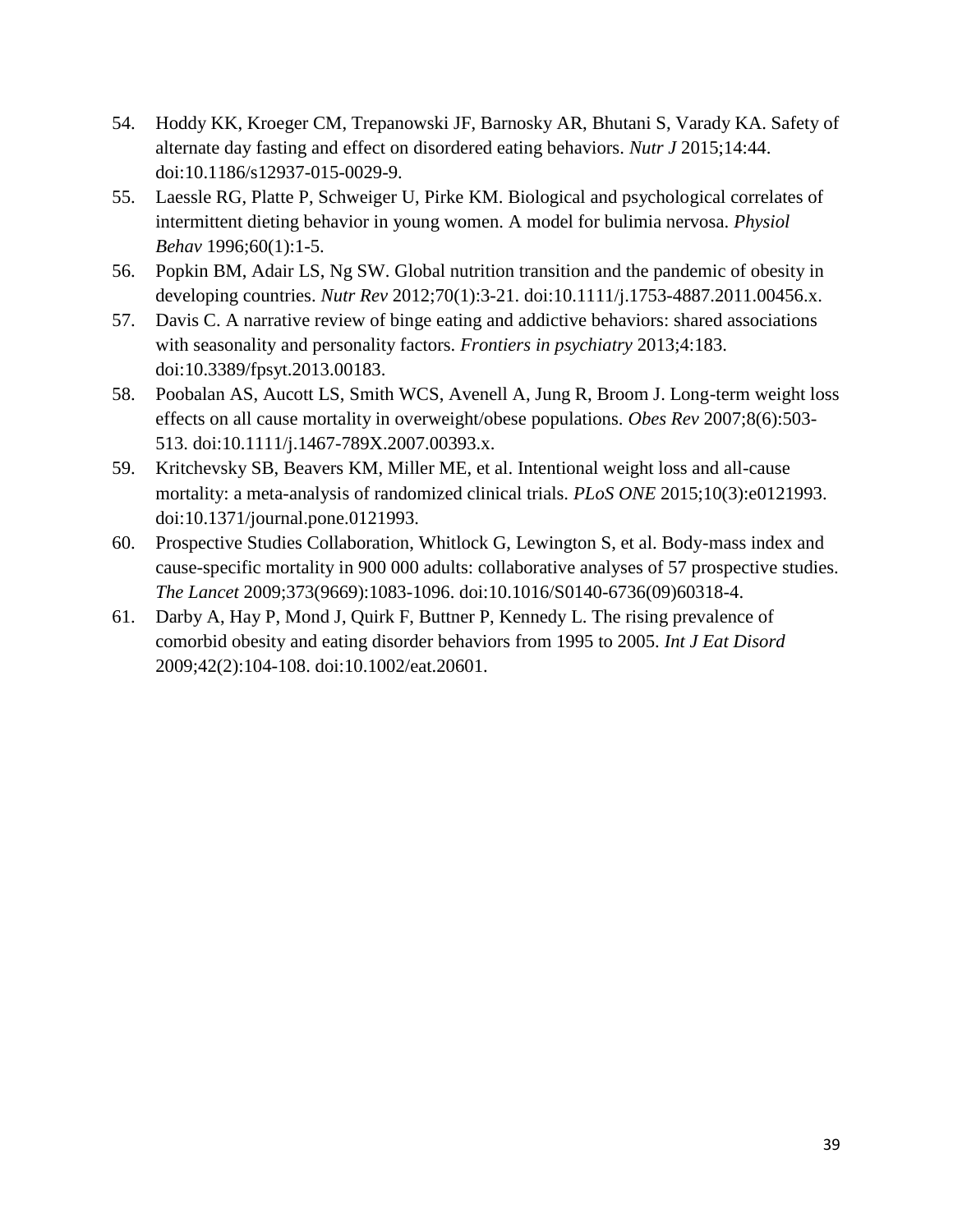## **APPENDIX 1: Literature Search Strings**

### *MEDLINE Search String (832 Results Identified)*

("Overweight"[Mesh] OR "Obesity"[Mesh] OR ("obesity"[MeSH Terms] OR "obesity"[All Fields] OR "obese"[All Fields])) AND ((periodic[All Fields] AND ("fasting"[MeSH Terms] OR "fasting"[All Fields] OR "fast"[All Fields])) OR (periodic[All Fields] AND fasts[All Fields]) OR "periodic fasting"[All Fields] OR "intermittent calorie restriction"[All Fields] OR "intermittent fasting"[All Fields] OR "intermittent fasts"[All Fields] OR "intermittent fast"[All Fields] OR "intermittent energy restriction"[All Fields] OR "intermittent caloric restriction"[All Fields] OR "Very low calorie diet"[All Fields] OR "very low calorie diets"[All Fields] OR "continuous energy restriction"[All Fields] OR "time restricted feeding"[All Fields] OR (("time"[MeSH Terms] OR "time"[All Fields]) AND restricted[All Fields] AND feeds[All Fields]) OR (("time"[MeSH Terms] OR "time"[All Fields]) AND restricted[All Fields] AND feed[All Fields])) AND ("Body Mass Index"[Mesh] OR "Ideal Body Weight"[Mesh] OR "body weight"[All Fields] OR ("weights and measures"[MeSH Terms] OR ("weights"[All Fields] AND "measures"[All Fields]) OR "weights and measures"[All Fields] OR "weight"[All Fields] OR "body weight"[MeSH Terms] OR ("body"[All Fields] AND "weight"[All Fields]) OR "body weight"[All Fields]) OR "ideal body"[All Fields] OR "normal body weight"[All Fields])

## *CINAHL Search String (166 Results Identified)*

("periodic fasting" OR "periodic fasts" OR "periodic fast" OR "intermittent fasting" OR "intermittent fasts" OR "intermittent fast" OR "intermittent energy restriction" OR "intermittent calorie restriction" OR "intermittent caloric restriction" OR "very low calorie diet" OR "very low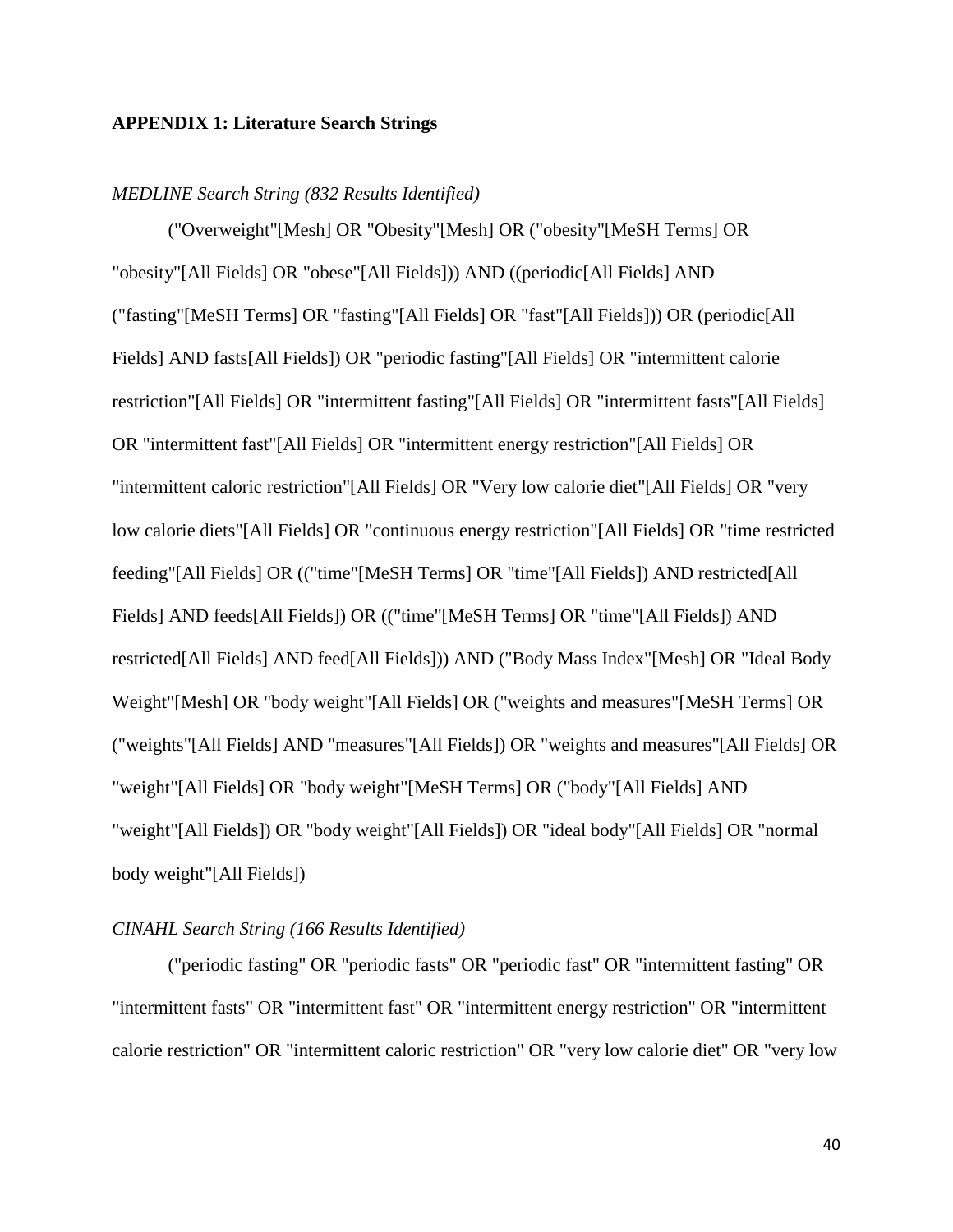calorie diets" OR "time restricted feeding") AND (BMI OR "body mass index" OR "weight" OR "mass")

## *Embase Search String (1287 Results Identified)*

("periodic fasting" OR "periodic fasts" OR "periodic fast" OR "intermittent fasting" OR "intermittent fasts" OR "intermittent fast" OR "intermittent energy restriction" OR "intermittent calorie restriction" OR "intermittent caloric restriction" OR "very low calorie diet" OR "very low calorie diets" OR "time restricted feeding") AND (BMI OR "body mass index" OR "weight" OR "mass")

## *List of synonyms used in building literature searches*

- *Intermittent fasting*
- *Alternate day fasting*
- *Very-low calorie diet*
- *Intermittent energy restriction*
- *Intermittent calorie restriction*
- *Periodic fasting*
- *Periodic calorie restriction*
- *5:2 diet*
- *Time restricted feeding*
- *Time restricted caloric intake*
- *Fasting diet*
- *Intermittent diet*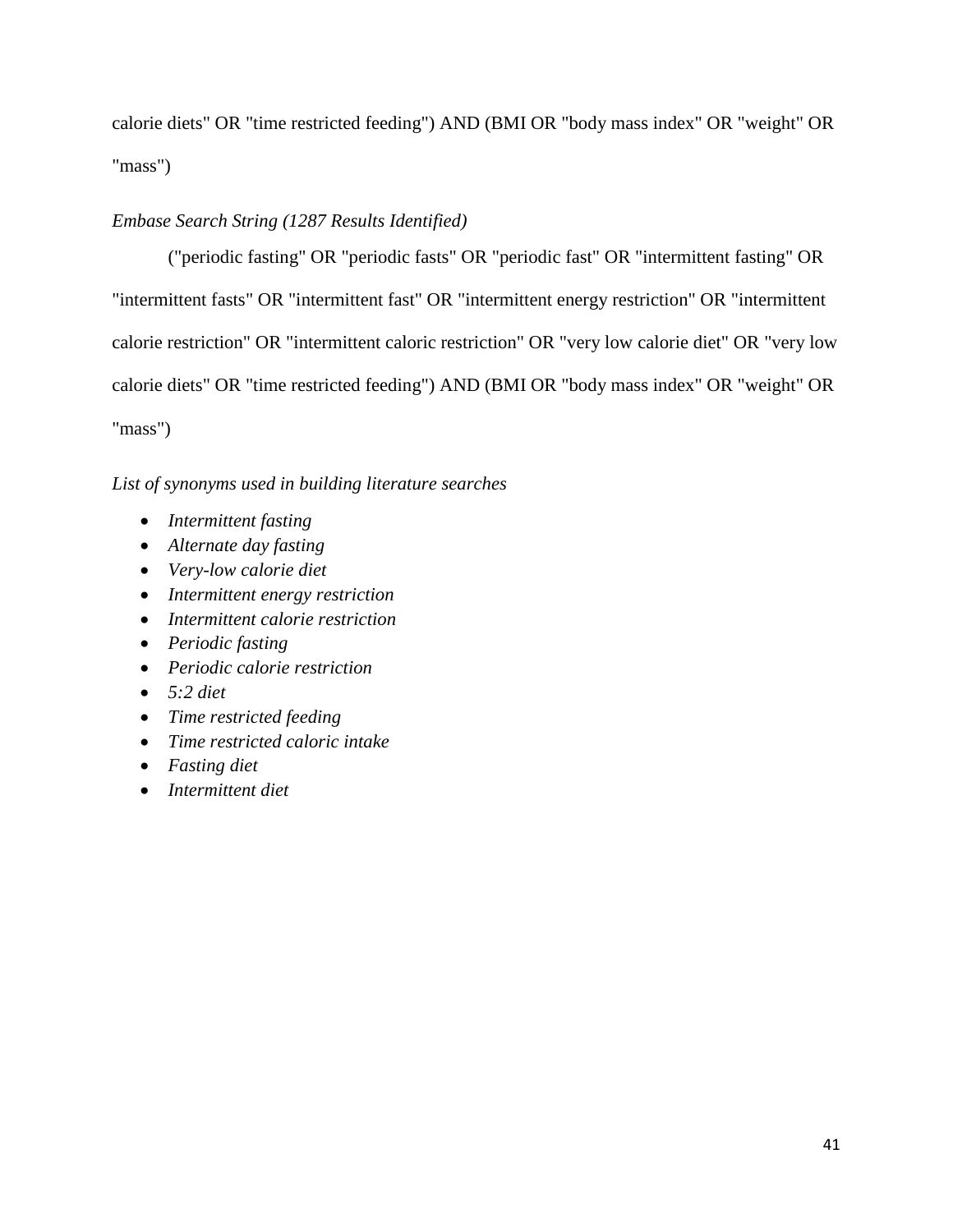|                                 |                                                                                           | <b>Study Characteristics</b>                                                                                                  |                              |                                     |                                   | <b>Outcomes for Weight Loss</b>      |  |  |
|---------------------------------|-------------------------------------------------------------------------------------------|-------------------------------------------------------------------------------------------------------------------------------|------------------------------|-------------------------------------|-----------------------------------|--------------------------------------|--|--|
| Study                           | Population                                                                                | <b>Interventions and Comparators</b>                                                                                          | Sample Size                  | Duration of<br>Follow Up<br>(weeks) | Weight change $(Kg)$              | Difference<br>between<br>$groups$ ?* |  |  |
|                                 |                                                                                           |                                                                                                                               |                              |                                     |                                   |                                      |  |  |
| Ash et $al.^2$                  | Overweight men with type<br>2 diabetes                                                    | I: 48 fasting days, 36 ad libitum<br>days. On fasting days participants<br>given 1000 kcal/day w/ liquid<br>meal replacement  | 14 men                       | 12                                  | $-6.4 \pm 4.6$ (sd <sup>b</sup> ) | No                                   |  |  |
|                                 |                                                                                           | C: 1400-1700 kcal/day                                                                                                         | 17 men                       | 12                                  | $-6.4 \pm 4.6$ (sd) <sup>c</sup>  |                                      |  |  |
| Carter et                       | Overweight or obese                                                                       | I: 2 fast days per week, $w/400$ -<br>600 kcal on fast days and ad<br>libitum on non-fast days                                | 31 (17)<br>women, 14<br>men) | 12                                  | $-8$                              | N <sub>0</sub>                       |  |  |
| al.9                            | adults with type 2 diabetes                                                               | C: Continuous energy restriction<br>of 1200-1550 kcal/day                                                                     | 32(16)<br>women, 16<br>men)  | 12                                  | $-8$                              |                                      |  |  |
| Harvie et<br>al. Study<br>$1^5$ | Overweight women<br>between ages of 30-45<br>years, w/ family history of<br>breast cancer | I: 2 fasting days per week. On<br>fasting days total caloric intake<br><645 kcal/day and total protein<br>intake goal was 50g | 53 women                     | 26                                  | $-5.7$                            | N <sub>0</sub>                       |  |  |

**Table 1.** RCTs reporting weight loss associated with intermittent fasting diets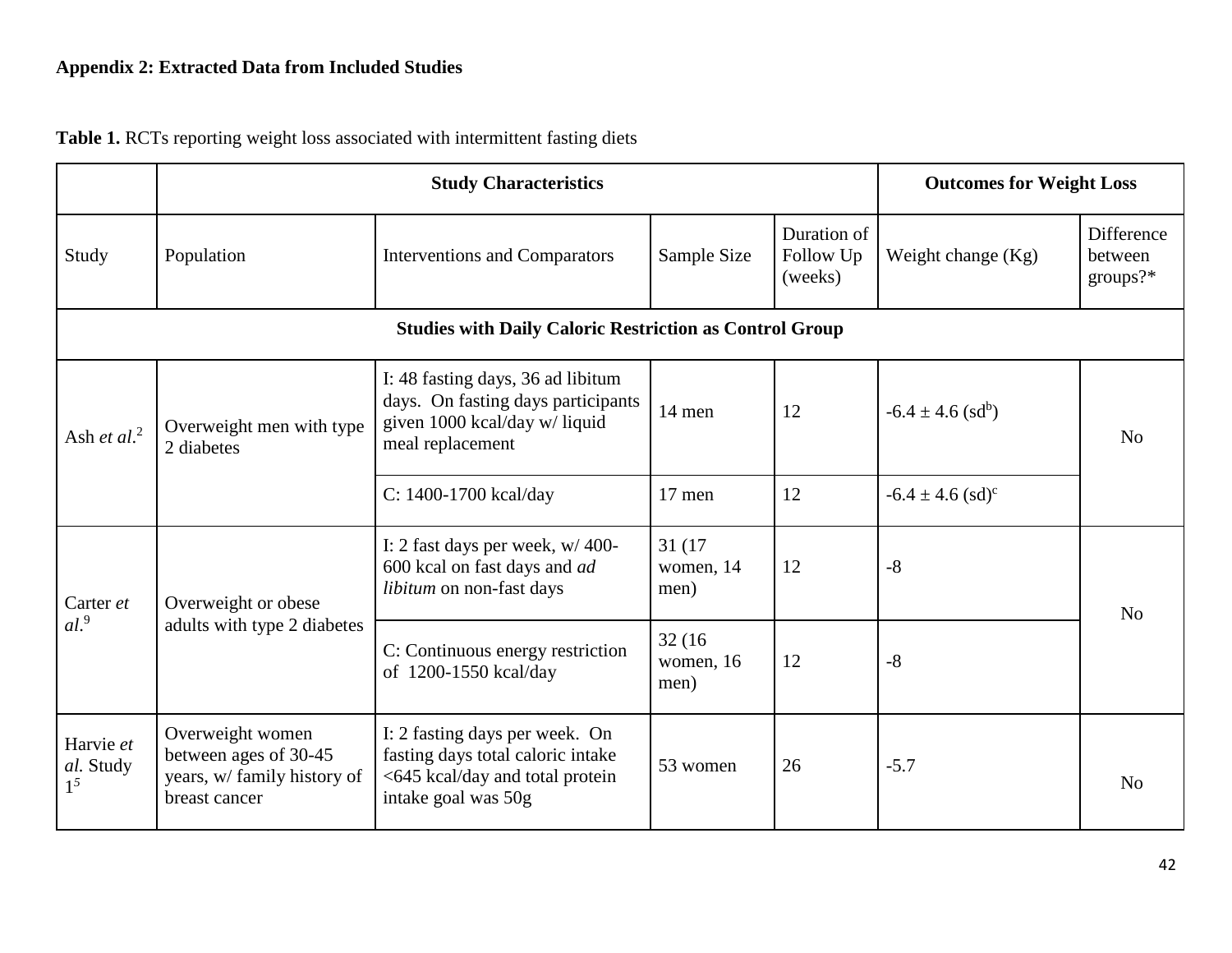|                                   |                                                                                | C: Standard daily caloric<br>restriction (goal caloric intake<br>75% of calculated need)                                                                                        | 54 women                    | 26 | $-4.5$                                                   |                |
|-----------------------------------|--------------------------------------------------------------------------------|---------------------------------------------------------------------------------------------------------------------------------------------------------------------------------|-----------------------------|----|----------------------------------------------------------|----------------|
| Harvie et<br>al. Study<br>$2^{6}$ | Overweight women<br>between ages of 20-69, w/<br>family history of breast      | I: 2 fasting days per week. On<br>fasting days total caloric intake<br>was capped at 30% of calculated<br>daily caloric need. Also 40g<br>carbohydrate limit on fast days.      | 19 women                    | 12 | $-5.0$                                                   | No             |
|                                   | cancer                                                                         | C: Standard daily caloric<br>restriction (goal caloric intake<br>75% of calculated need)                                                                                        | 17 women                    | 12 | $-4.0$                                                   |                |
| Hill et al. $^{10}$               | Obese women 130-160%<br>of ideal body weight                                   | I: Alternating fasting and non-<br>fasting days: 600 kcal limit on fast<br>days, 1800 kcal limit on non-<br>fasting days. Half of participants<br>required to walk 5 days/week. | 20 women                    | 12 | $-7.6$                                                   | No             |
|                                   |                                                                                | C: Continuous energy restriction:<br>1200 kcal/day. Half of<br>participants required to walk 5<br>days/week                                                                     | 20 women                    | 12 | $-7.6$                                                   |                |
| Varady et                         | Overweight and obese<br>adults aged 35-65 with no<br>history of cardiovascular | I: 42 days of 25% of normal<br>caloric requirement alternated w/<br>42 days of ad libitum                                                                                       | 13 (10)<br>women, 3<br>men) | 12 | PERCENT of BODY<br>WEIGHT LOST -5.2 $\pm$<br>$1.1$ (sem) | N <sub>o</sub> |
| al Study<br>1 <sup>3</sup>        | disease, diabetes, or<br>smoking                                               | C: 75% of normal caloric<br>requirement/day                                                                                                                                     | 12(10)<br>women, 2<br>men)  | 12 | PERCENT OF BODY<br>WEIGHT LOST -5.0 $\pm$<br>$1.4$ (sem) |                |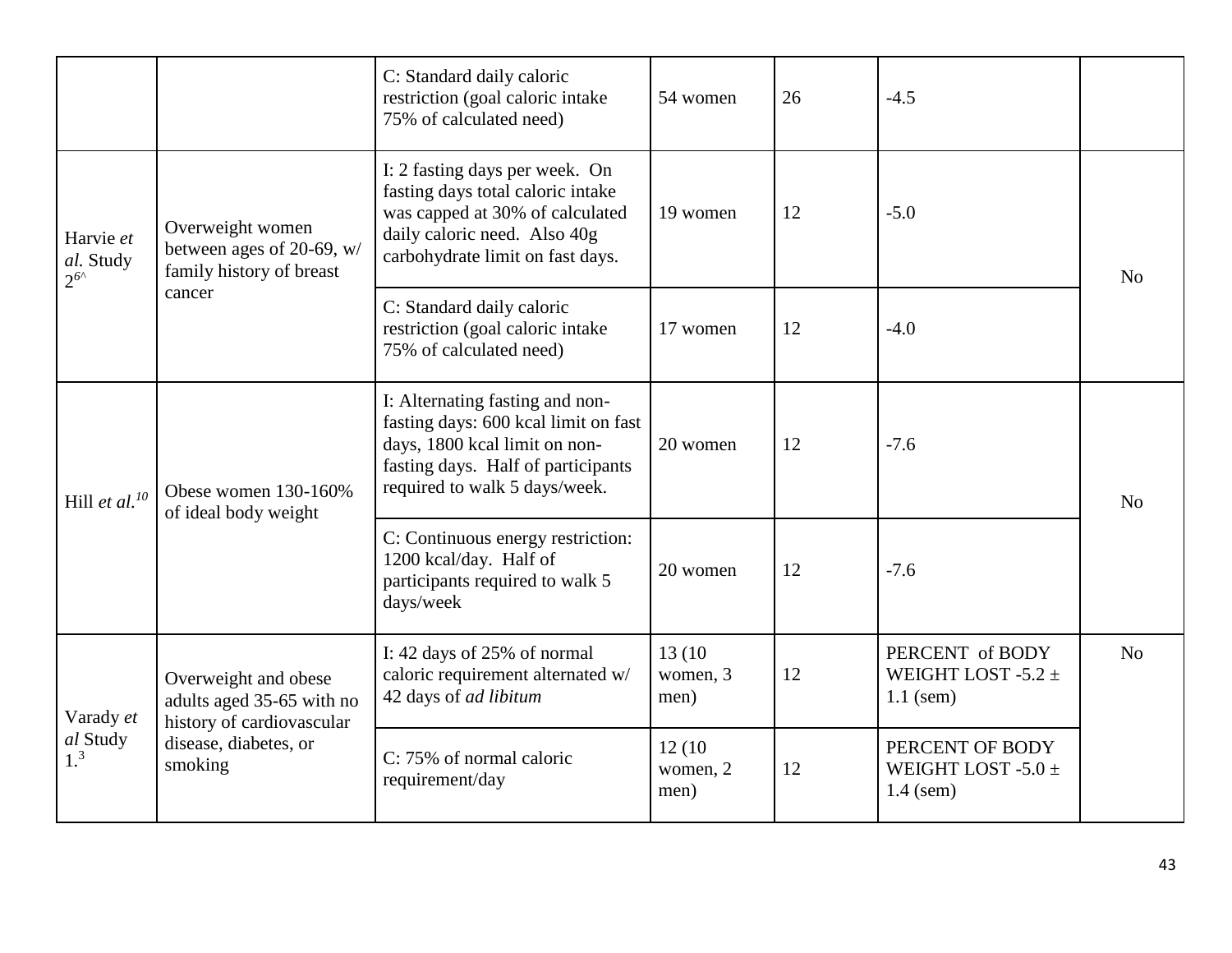|                                      | <b>Studies with Non-interventional or Education-Only Control Groups</b>                                     |                                                                                                                                                                                                                                               |                             |    |                                                                                   |                |  |  |  |  |
|--------------------------------------|-------------------------------------------------------------------------------------------------------------|-----------------------------------------------------------------------------------------------------------------------------------------------------------------------------------------------------------------------------------------------|-----------------------------|----|-----------------------------------------------------------------------------------|----------------|--|--|--|--|
| Bhutani et<br>$al.^{7,8}$<br>Group 1 | Obese adults aged 25-65.<br>Participants with history<br>of diabetes, smoking, or                           | I: Fasts every other day. Fast days<br>included 25% of baseline energy<br>requirement, consumed between<br>12:00pm and 2:00pm                                                                                                                 | 25 (24)<br>women, 1<br>man) | 12 | $-3 \pm 1$                                                                        | Yes            |  |  |  |  |
|                                      | cardiovascular disease<br>were excluded                                                                     | C: No intervention; participants<br>asked to maintain regular food<br>habits                                                                                                                                                                  | 16(15<br>women, 1<br>man)   | 12 | $0 \pm 0$                                                                         |                |  |  |  |  |
| Bhutani et<br>$al.^{7,8}$<br>Group 2 | Obese adults aged 25-65.<br>Participants with history<br>of diabetes, smoking, or<br>cardiovascular disease | I: Fasts every other day. Fast days<br>included 25% of baseline energy<br>requirement, consumed between<br>12:00pm and 2:00pm. Participants<br>in this group also required to<br>complete moderate-intensity<br>endurance exercises 3x weekly | 18 women                    | 12 | $-6 \pm 4$                                                                        | N <sub>o</sub> |  |  |  |  |
|                                      | were excluded                                                                                               | C: No dietary intervention, but<br>participants required to complete<br>moderate-intensity endurance<br>exercises 3x weekly                                                                                                                   | 24 (23)<br>women, 1<br>man) | 12 | $-1 \pm 0$                                                                        |                |  |  |  |  |
| Varady et<br>al Study                | Normal and overweight<br>(but not obese) subjects<br>aged 35-65 years.<br>Participants w/ history of        | I: Fasts every other day. Fast days<br>included 25% of baseline energy<br>requirement, consumed between<br>12:00pm and 2:00pm                                                                                                                 | 15(10)<br>women, 5<br>men)  | 12 | Both groups lost weight.<br>Fasting group lost $5.2 \pm$<br>0.9 kg more than non- | Yes            |  |  |  |  |
| $2^{11}$                             | diabetes or cardiovascular<br>disease excluded.                                                             | C: No intervention; participants<br>asked to maintain regular food<br>habits                                                                                                                                                                  | 15 (12)<br>women, 3<br>men) | 12 | fasting group                                                                     |                |  |  |  |  |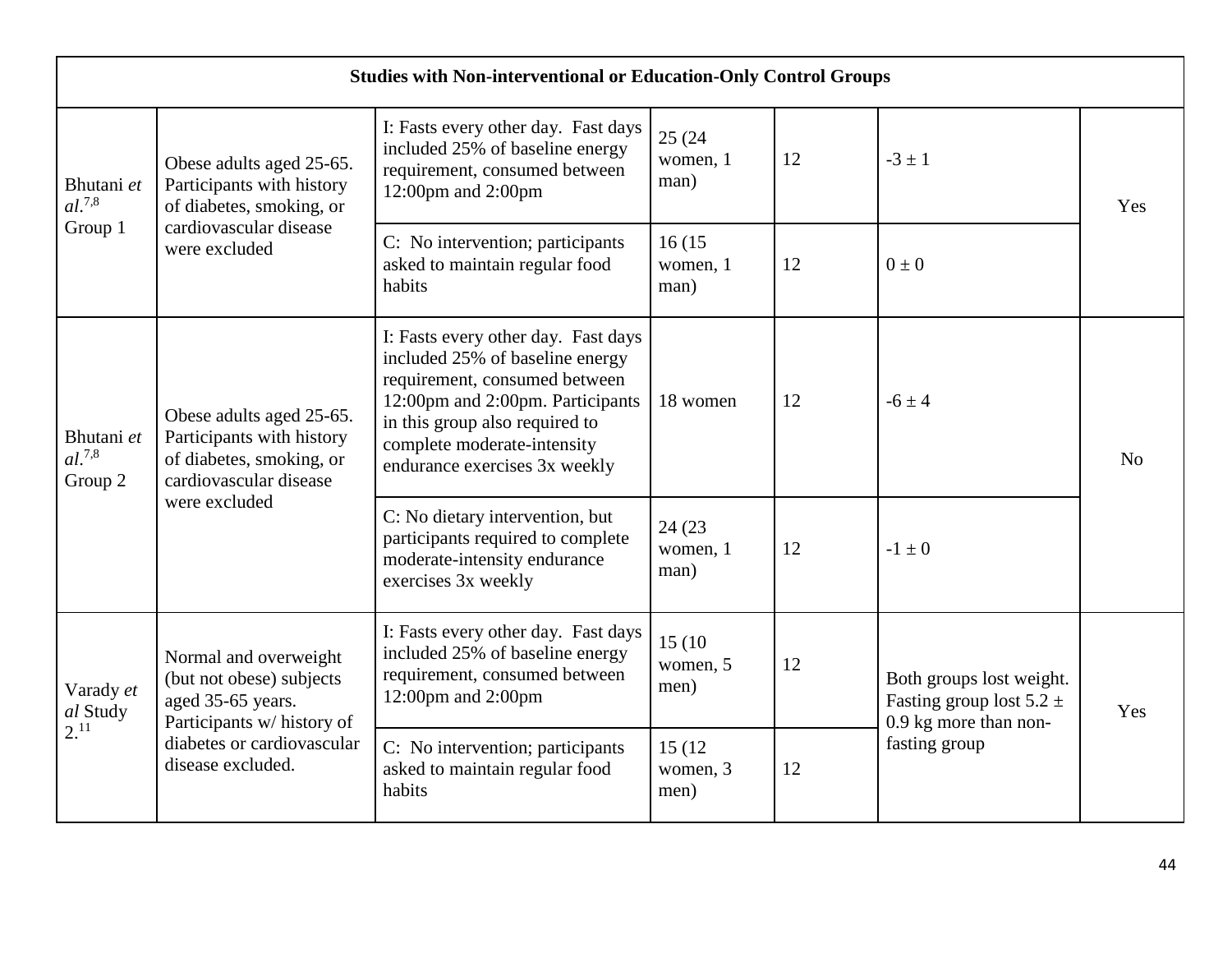| Williams<br>et al. <sup>4</sup> | Individuals w/Type 2<br>diabetes and $\geq$ 20% over | I: 5 fasting days in one week<br>followed by 15 weeks with one<br>fasting day per week (fast=400-<br>$600$ kcal/day) | 18 (9 women,<br>$9$ men)                                 | 20 | $-9.6 \pm 5.7$ (sem)  | Yes |
|---------------------------------|------------------------------------------------------|----------------------------------------------------------------------------------------------------------------------|----------------------------------------------------------|----|-----------------------|-----|
| Group 1                         | ideal body weight                                    | C: Standard behavioral therapy                                                                                       | 18(11)<br>20<br>$-5.4 \pm 5.9$ (sem)<br>women, 7<br>men) |    |                       |     |
| Williams<br>et al. <sup>4</sup> | Individuals w/Type 2<br>diabetes and $\geq$ 20% over | I: 5 fasting days in one week<br>followed by four 5-day fasting<br>periods over the remaining 19<br>weeks            | 18(11)<br>women, 7<br>men)                               | 20 | $-10.4 \pm 5.4$ (sem) | Yes |
| Group 2                         | ideal body weight                                    | C: Standard behavioral therapy                                                                                       | 18(11)<br>women, 7<br>men)                               | 20 | $-5.4 \pm 5.9$ (sem)  |     |

<sup>a</sup> Standard error of the mean

<sup>b</sup> Standard deviation

c In this study authors reported pooled weight loss for both groups

<sup>d</sup>For these studies, no estimate of precision was included in the value for weight loss

\*Defined as p<0.05 by pairwise t-tests or ANOVA

^ In this study we excluded the intermittent fasting + *ad libitum* protein and fat group because the unrestricted consumption of fat and protein

violated the inclusion criteria of this systematic review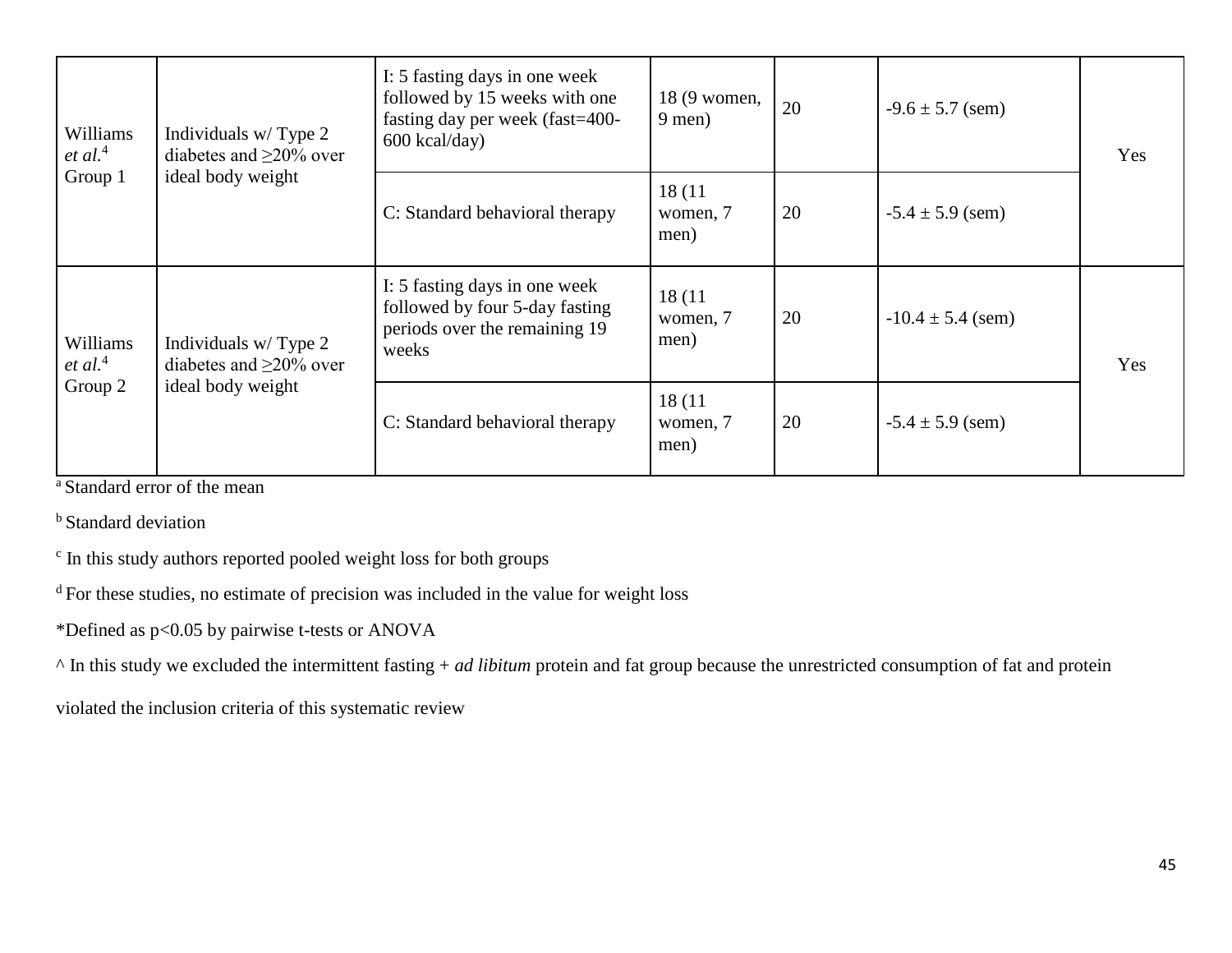**Study Characteristics Cardiovascular Disease and Diabetes Outcomes** Study Population Interventions and **Comparators** Sample Size Duration of Follow Up (weeks) LDL HDL Triglycerides  $\begin{bmatrix} HgbA1c \\ (% )\end{bmatrix}$  $FPG$ **Difference** between groups?\* **Studies with Daily Caloric Restriction as Control Group** Ash *et al*. 2 Overweight men with type 2 diabetes I: 48 fasting days, 36 ad libitum days. On fasting days participants given 1000 kcal/day w/ liquid meal replacement 14 men 12 -- |-- |-0.3 |-1.2 |-- | No  $C: 1400-1700$  $kcal/day$  17 men 12 Carter *et al*. 9 Overweight or obese adults with type 2 diabetes I: 2 fast days per week, w/ 400-600 kcal on fast days and *ad libitum* on non-fast days 31 (17 women, 14 men)  $12$   $-$ -0.6+/-  $0.8%$ No C: Continuous energy restriction of 1200-1550 kcal/day 32 (16 women, 16 men)  $12$   $-0.8+/-$ 1.0% - Harvie *et al.<sup>5</sup>* Overweight women between I: 2 fasting days per week. On fasting days total caloric 53 women 26 -0.3 (mm  $\Omega$ (mm -0.2  $(mmol/L)$ -0.1 (mmol/ No

**Table 2.** RCTs reporting intermediate outcomes related to cardiovascular disease and diabetes following implementation of intermittent fasting diet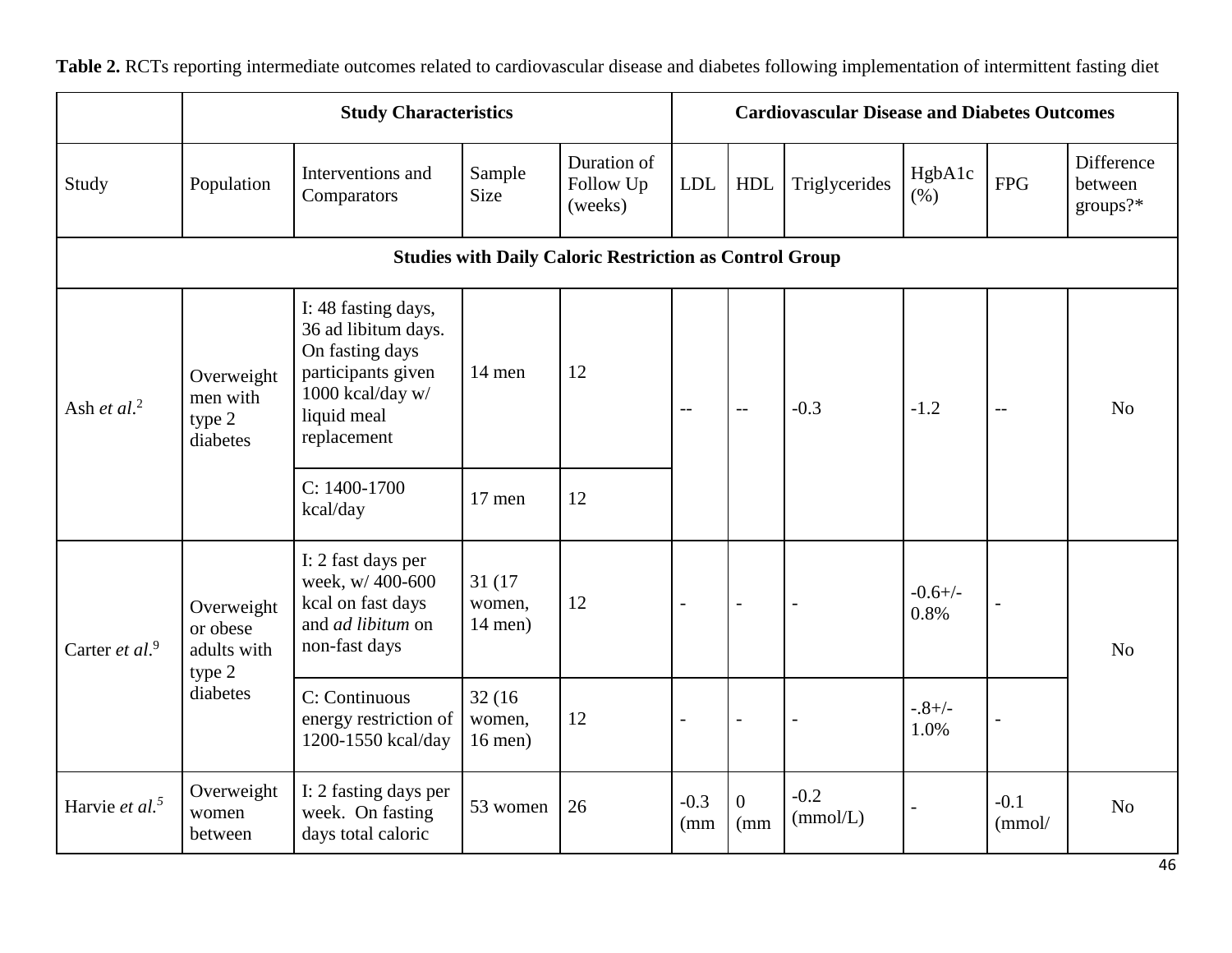|                            | ages of 30-<br>45 years, w/<br>family<br>history of<br>breast                   | intake $< 645$<br>kcal/day and total<br>protein intake goal<br>was 50g                                                                                                                 |                             |    | ol/L                    | ol/L                         |                    |                                   | L)                     |                                                                  |
|----------------------------|---------------------------------------------------------------------------------|----------------------------------------------------------------------------------------------------------------------------------------------------------------------------------------|-----------------------------|----|-------------------------|------------------------------|--------------------|-----------------------------------|------------------------|------------------------------------------------------------------|
|                            | cancer                                                                          | C: Standard daily<br>caloric restriction<br>(goal caloric intake<br>75% of calculated<br>need)                                                                                         | 54 women                    | 26 | $-0.3$<br>(mm)<br>ol/L  | $-0.1$<br>(mm)<br>ol/L       | $-0.3$<br>(mmol/L) |                                   | $-0.1$<br>(mmol/<br>L) |                                                                  |
| Harvie et al. <sup>6</sup> | Overweight<br>women<br>between<br>ages of 20-<br>69, w/<br>family<br>history of | I: 2 fasting days per<br>week. On fasting<br>days total caloric<br>intake was capped<br>at 30% of<br>calculated daily<br>caloric need. Also<br>40g carbohydrate<br>limit on fast days. | 19 women                    | 16 | $-0.14$<br>(mm)<br>ol/L | $-0.03$<br>(mm)<br>ol/L      |                    | $+0.3$ mm<br>$01/1$ <sup>\$</sup> | $-0.1$                 | N <sub>o</sub>                                                   |
|                            | breast<br>cancer                                                                | C: Standard daily<br>caloric restriction<br>(goal caloric intake<br>75% of calculated<br>need)                                                                                         | 17 women                    | 16 | $-0.10$<br>(mm)<br>ol/L | $+0.0$<br>3<br>(mm)<br>ol/L) |                    | $0.1$ mmol<br>$\Lambda$           | $-0.1$                 |                                                                  |
| Varady et al<br>Study $13$ | Overweight<br>and obese<br>adults aged<br>35-65 with<br>no history of           | I: 42 days of 25%<br>of normal caloric<br>requirement<br>alternated w/42<br>days of ad libitum                                                                                         | 13 (10)<br>women, 3<br>men) | 12 | $10+$ /<br>$-4%$        | $2+/-$<br>3%                 | $-15+/-12%$        | $-$                               | $-$                    | Statistically<br>significant<br>difference<br>between<br>fasting |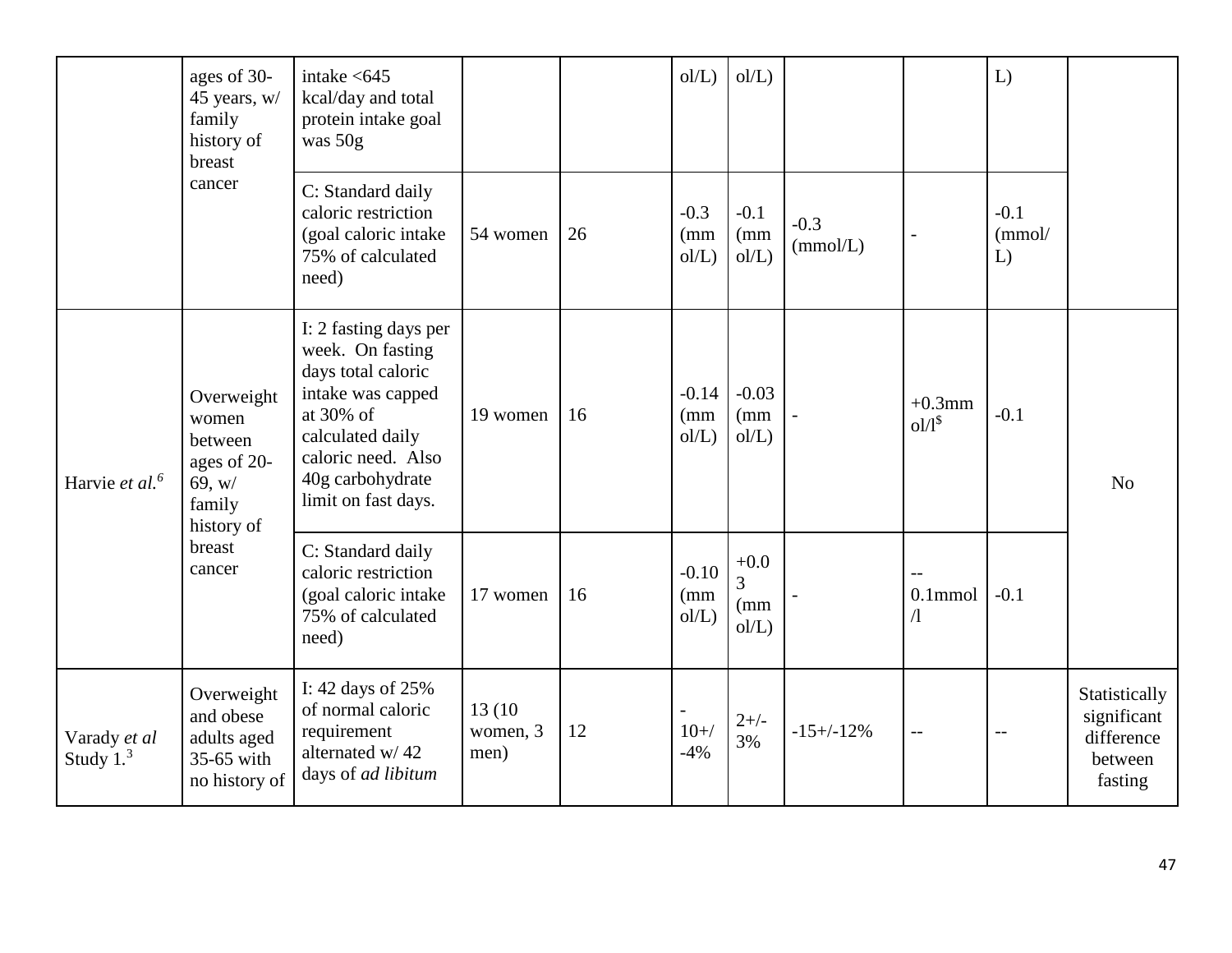|                                   | cardiovascul<br>ar disease,<br>diabetes, or<br>smoking                                                                                       | C: 75% of normal<br>caloric<br>requirement/day                                                                                                                                                              | 12(10)<br>women, 2<br>men)  | 12 | $-8+/-$<br>4% | $4+/-$<br>3%  | $10+/12%$   | $\mathord{\hspace{1pt}\text{--}\hspace{1pt}}$ | $ -$       | group and<br>caloric<br>restriction<br>group for<br>LDL and<br>triglycerides |
|-----------------------------------|----------------------------------------------------------------------------------------------------------------------------------------------|-------------------------------------------------------------------------------------------------------------------------------------------------------------------------------------------------------------|-----------------------------|----|---------------|---------------|-------------|-----------------------------------------------|------------|------------------------------------------------------------------------------|
|                                   |                                                                                                                                              | <b>Studies with Non-interventional or Education-Only Control Groups</b>                                                                                                                                     |                             |    |               |               |             |                                               |            |                                                                              |
| Bhutani et<br>$al.^{7,8}$ Group 1 | Obese adults<br>aged 25-65.<br>Participants<br>with history<br>of diabetes,<br>smoking, or<br>cardiovascul                                   | I: Fasts every other<br>day. Fast days<br>included 25% of<br>baseline energy<br>requirement,<br>consumed between<br>$12:00$ pm and<br>2:00 <sub>pm</sub>                                                    | 25 (24)<br>women, 1<br>man) | 12 | 1mg/<br>dl    | $\mathbf{0}$  | $+5mg/dl$   | $\blacksquare$                                | $-3$ mg/dl | N <sub>o</sub>                                                               |
|                                   | ar disease<br>were<br>excluded                                                                                                               | C: No intervention;<br>participants asked<br>to maintain regular<br>food habits                                                                                                                             | 16(15<br>women, 1<br>man)   | 12 | $+4m$<br>g/dl | $+4m$<br>g/dl | $+5mg/dl$   | $\overline{a}$                                | $+2mg/dl$  |                                                                              |
| Bhutani et<br>$al.^{7,8}$ Group 2 | Obese adults<br>aged 25-65.<br>Participants<br>with history<br>of diabetes,<br>smoking, or<br>cardiovascul<br>ar disease<br>were<br>excluded | I: Fasts every other<br>day. Fast days<br>included 25% of<br>baseline energy<br>requirement,<br>consumed between<br>$12:00$ pm and<br>2:00pm.<br>Participants in this<br>group also required<br>to complete | 18 women                    | 12 | 16m<br>g/dl   | $+9m$<br>g/dl | $+10$ mg/dl |                                               | $-2mg/dl$  | <b>HDL</b><br>increased<br>significantly<br>in<br>fasting+exer<br>cise group |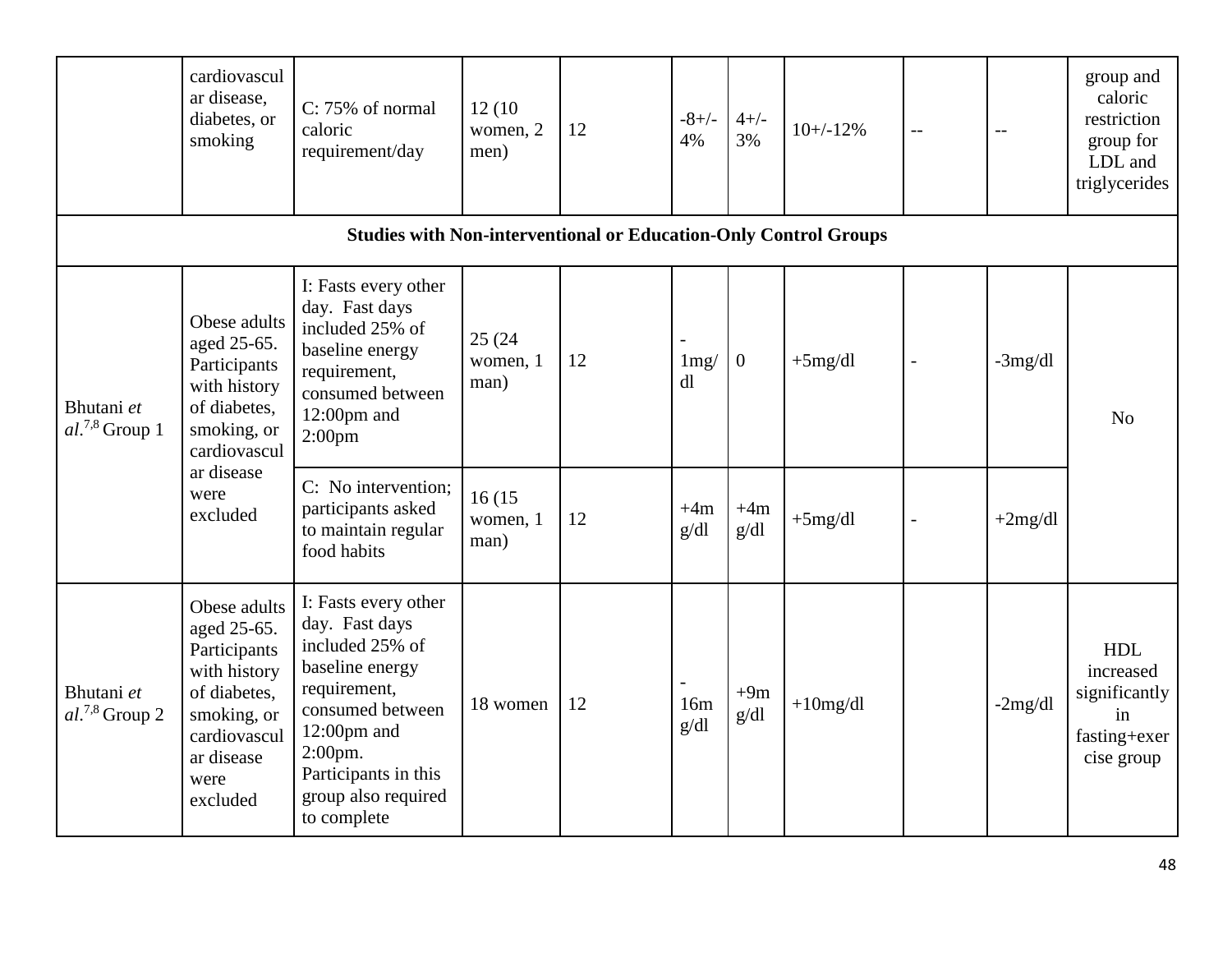|                                 |                                                                                                                    | moderate-intensity<br>endurance exercises<br>3x weekly                                                                                                   |                             |    |                                         |                       |                     |                     |           |                |
|---------------------------------|--------------------------------------------------------------------------------------------------------------------|----------------------------------------------------------------------------------------------------------------------------------------------------------|-----------------------------|----|-----------------------------------------|-----------------------|---------------------|---------------------|-----------|----------------|
|                                 |                                                                                                                    | C: No dietary<br>intervention, but<br>participants<br>required to<br>complete moderate-<br>intensity endurance<br>exercises 3x weekly                    | 24 (23)<br>women, 1<br>man) | 12 | $+4m$<br>g/dl                           | $+4m$<br>g/dl         | $+5mg/dl$           |                     | $+2mg/dl$ |                |
| Varady et al<br>Study $2.^{11}$ | Normal and<br>overweight<br>(but not<br>obese)<br>subjects<br>aged 35-65<br>years.<br>Participants<br>w/history of | I: Fasts every other<br>day. Fast days<br>included 25% of<br>baseline energy<br>requirement,<br>consumed between<br>$12:00$ pm and<br>2:00 <sub>pm</sub> | 15 (10)<br>women, 5<br>men) | 12 | $\overline{a}$<br>$18+$ /<br>6mg/<br>dl | $-2+/-$<br>3mg/<br>dl | $-22+/-11$          |                     |           | N <sub>o</sub> |
|                                 | diabetes or<br>cardiovascul<br>ar disease<br>excluded.                                                             | C: No intervention;<br>participants asked<br>to maintain regular<br>food habits                                                                          | 15 (12)<br>women, 3<br>men) | 12 | $-9+/-$<br>5mg/<br>dl                   | $+1+$ /<br>2mg/<br>dl | $+10 + -7$          | $\overline{a}$      |           |                |
| Williams et<br>$al.4$ Group 1   | Individuals<br>$w/T$ ype 2<br>diabetes and<br>$\geq$ 20% over<br>ideal body<br>weight                              | I: 5 fasting days in<br>one week followed<br>by 15 weeks with<br>one fasting day per<br>week $(fast=400-600)$<br>kcal/day)                               | 18(9)<br>women, 9<br>men)   | 20 | $-0.15$<br>(mm)<br>ol/L                 | .03<br>(mm)<br>ol/L   | $-1.15$<br>(mmol/L) | $-0.65+/-$<br>1.35% |           | N <sub>o</sub> |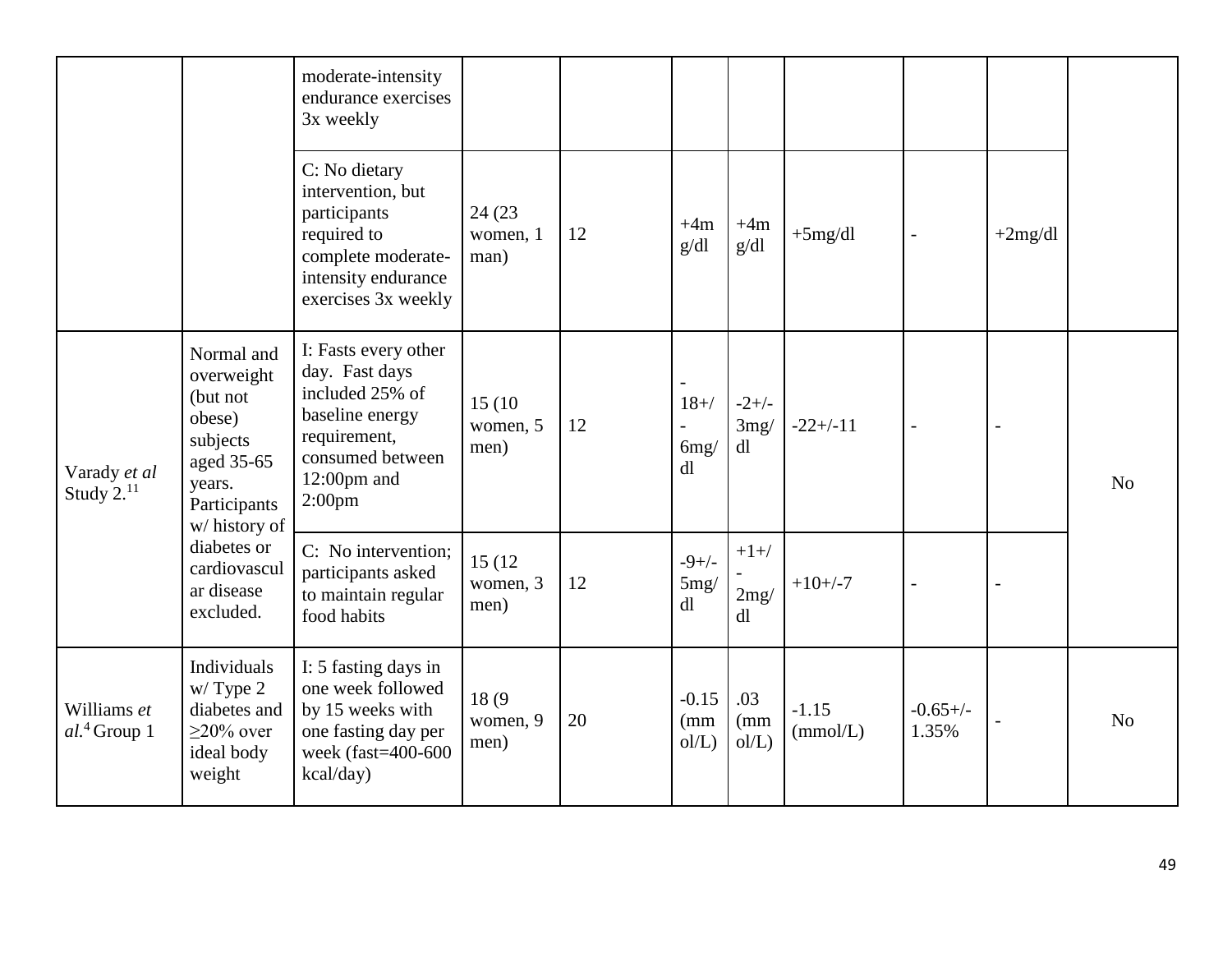|                               |                                                                             | C: Standard<br>behavioral therapy                                                                               | 18(11)<br>women, 7<br>men) | 20 | $-0.19$<br>(mm)<br>ol/L) | $-0.15$<br>(mm)<br>ol/L) | $-0.66$<br>(mmol/L) | $-0.71 +/-$<br>1.59% |                |
|-------------------------------|-----------------------------------------------------------------------------|-----------------------------------------------------------------------------------------------------------------|----------------------------|----|--------------------------|--------------------------|---------------------|----------------------|----------------|
| Williams et<br>$al.4$ Group 2 | Individuals<br>$w/T$ ype 2<br>diabetes and<br>$\geq$ 20% over<br>ideal body | I: 5 fasting days in<br>one week followed<br>by four 5-day<br>fasting periods over<br>the remaining 15<br>weeks | 18(11)<br>women, 7<br>men) | 20 | $-0.19$<br>(mm)<br>ol/L) | $-0.01$<br>(mm)<br>ol/L) | $-0.22$<br>(mmol/L) | $-0.97+/-$<br>1.70%  | N <sub>o</sub> |
|                               | weight                                                                      | C: Standard<br>behavioral therapy                                                                               | 18(11)<br>women, 7<br>men) | 20 | $-0.19$<br>(mm)<br>ol/L) | $-0.15$<br>(mm)<br>ol/L) | $-0.66$<br>(mmol/L) | $-0.23+/-$<br>1.04%  |                |

<sup>a</sup> Standard error of the mean

<sup>b</sup> Standard deviation

<sup>c</sup> In this study authors reported pooled weight loss for both groups (which is why the values are the same)

 $d$ For these studies, no estimate of precision was included in the value for weight loss

\*Defined as p<0.05 by pairwise t-tests or ANOVA

^Subdivide Table By: Studies w/ education/*ad libitum*-only control groups OR Studies in which control group is some type of caloric restriction

\$ For the study by Harvie *et al.* HgbA1c was reported at 12 weeks but not at 16 weeks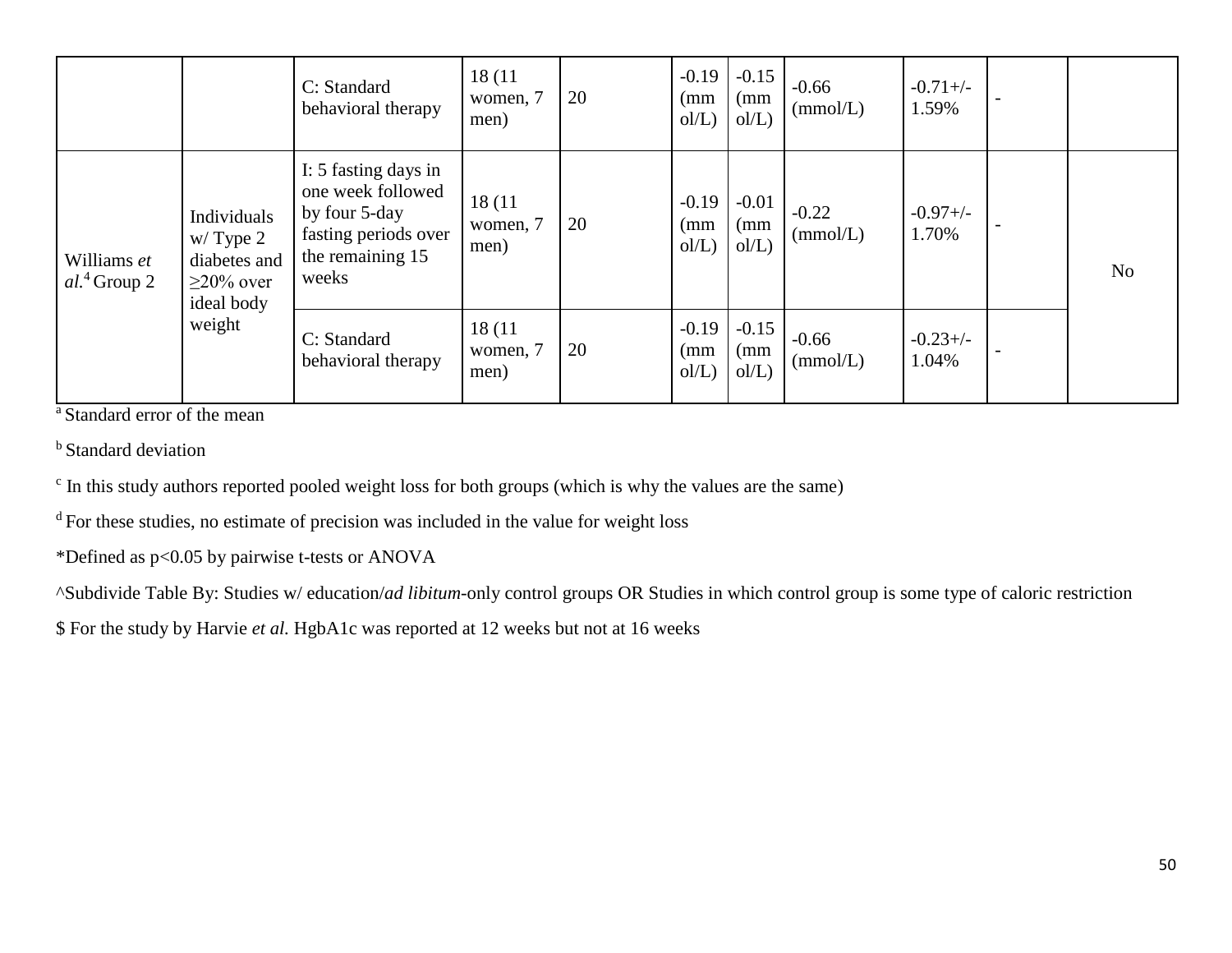| Study                              | <b>Adverse Events and Outcomes</b>                                                                                                                                                                                                                                                                                                                                                                                                                                                                                                   |  |
|------------------------------------|--------------------------------------------------------------------------------------------------------------------------------------------------------------------------------------------------------------------------------------------------------------------------------------------------------------------------------------------------------------------------------------------------------------------------------------------------------------------------------------------------------------------------------------|--|
| Harvie et al. Study 2 <sup>6</sup> | <b>Decreased Energy</b><br>5% in intermittent fasting group vs 5% in daily energy restriction (control) group<br>$\circ$<br>Constipation<br>$\circ$ 8% in intermittent fasting group vs. 3% in controls<br>Headache<br>$\circ$ 5% in intermittent fasting group vs. 0% in controls<br>Halitosis<br>$\circ$ 5% in intermittent group vs. 3% in control group<br>Light-headedness<br>$\circ$ 3% in fasting group vs. 0% in control group<br>Mood instability<br>3% in fasting group vs. 5% in control (daily energy restriction) group |  |
| Bhutani et al. <sup>8</sup>        | In fasting group hunger decreased and fullness increased over the 12 week study. Uncontrolled eating<br>decreased in the fasting and fasting+exercise groups.                                                                                                                                                                                                                                                                                                                                                                        |  |
| Carter et al. <sup>9</sup>         | Intermittent fasting group and daily caloric restriction group reported decrease in hunger and increase in<br>fullness                                                                                                                                                                                                                                                                                                                                                                                                               |  |
| Varady et al. <sup>11</sup>        | Headaches<br>$\circ$ 2/15 intervention subjects (13%)<br>Constipation<br>$\circ$ 1/15 (6.5%)<br>This resolved by week 3 after participant was encouraged to increase fruit and vegetable<br>intake                                                                                                                                                                                                                                                                                                                                   |  |

## **References**

- 1. de Groot LCPGM, Van Es AJH, Van Raaij JMA, Vogt JE, Hautvast JGAJ. Adaptation of energy metabolism of overweight women to alternating and continuous low energy intake.Am J Clin Nutr. 1989;50: 1314–1323.
- 2. Ash S, Reeves MM, Yeo S, Morrison G, Carey D, Capra S. Effect of intensive dietetic interventions on weight and glycaemic control in overweight men with Type II diabetes: a randomised trial.Int J Obes. 2003;27: 797–802.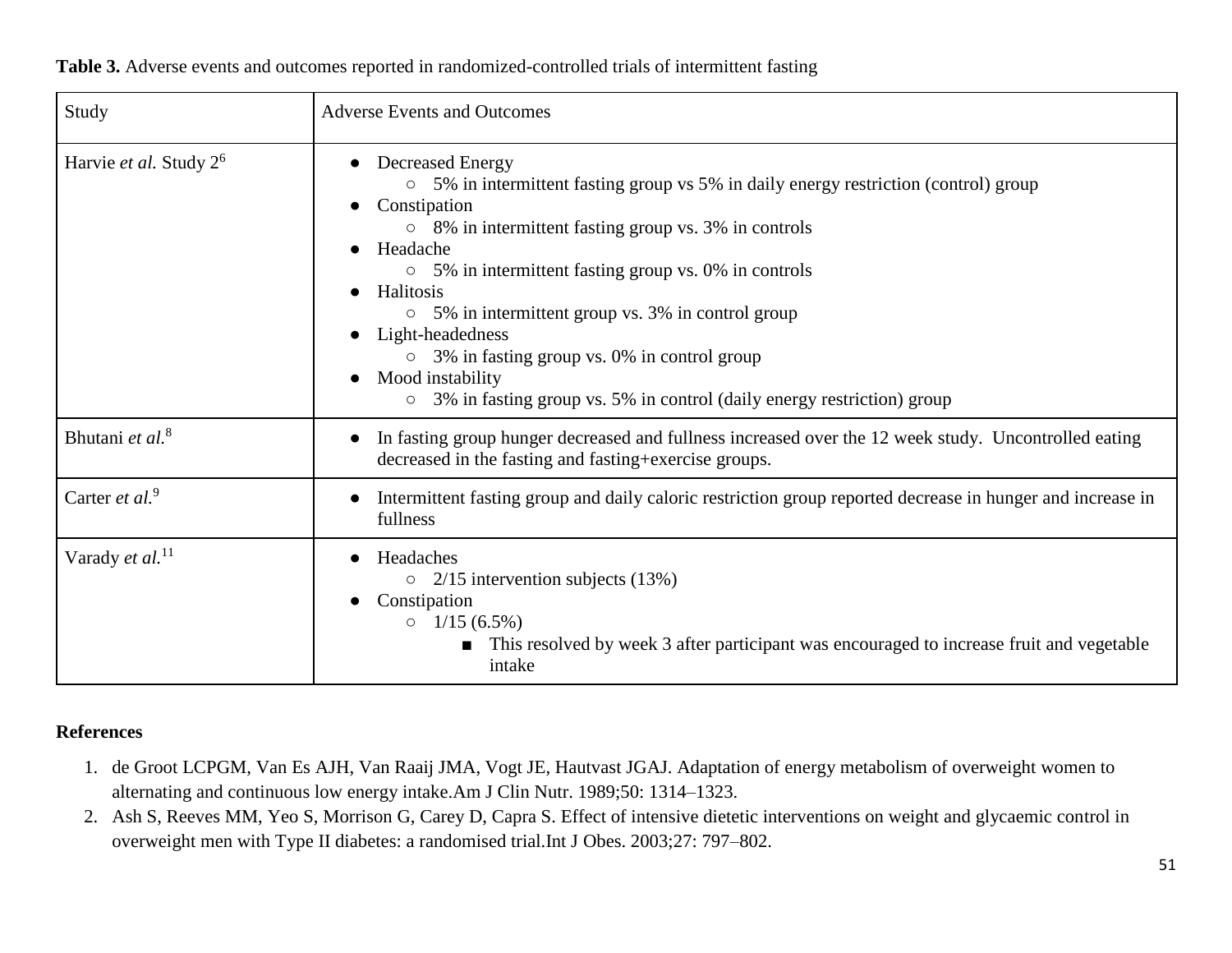- 3. Varady KA, Bhutani S, Klempel MC, Kroeger CM. Comparison of effects of diet versus exercise weight loss regimens on LDL and HDL particle size in obese adults.Lipids Health Dis. 2011;10: 119
- 4. Williams KV, Mullen ML, Kelley DE, Wing RR. The effect of short periods of caloric restriction on weight loss and glycemic control in type 2 diabetes.Diabetes Care. 1998;21:2
- 5. Harvie MN, Pegington M, Mattson MP, Frystyk J, Dillon B, Evans G et al.The effects of intermittent or continuous energy restriction on weight loss and metabolic disease risk markers: a randomized trial in young overweight women.Int J Obes. 2011;35: 714–727
- 6. Harvie M, Wright C, Pegington M, McMullan D, Mitchell E, Martin Bet al.The effect of intermittent energy and carbohydrate restriction v. daily energy restriction on weight loss and metabolic disease risk markers in overweight women.Br J Nutr. 2013;110: 1534–1547
- 7. Bhutani S, Klempel MC, Kroeger CM, Trepanowski JF, Varady KA. Alternate day fasting and endurance exercise combine to reduce body weight and favorably alter plasma lipids in obese humans. Obesity (Silver Spring). 2013 Jul;21(7):1370-9. doi: 10.1002/oby.20353.
- 8. Bhutani S, Klempel MC, Kroeger CM, Aggour E, Calvo Y, Trepanowski JF, Hoddy KK, Varady KA. Effect of exercising while fasting on eating behaviors and food intake. J Int Soc Sports Nutr. 2013 Nov 1;10(1):50. doi: 10.1186/1550-2783-10-50.
- 9. Carter S, Clifton PM, Keogh JB. The effects of intermittent compared to continuous energy restriction on glycaemic control in type 2 diabetes; a pragmatic pilot trial. Diabetes Res Clin Pract. 2016 Dec;122:106-112. doi: 10.1016/j.diabres.2016.10.010.
- 10. Hill JO, Schlundt DG, Sbrocco T, Sharp T, Pope-Cordle J, Stetson B, Kaler M, Heim C. Evaluation of an alternating-calorie diet with and without exercise in the treatment of obesity. Am J Clin Nutr. 1989 Aug;50(2):248-54. PubMed PMID: 2667313.
- 11. Varady KA, Bhutani S, Klempel MC, Kroeger CM, Trepanowski JF, Haus JM, Hoddy KK, Calvo Y. Alternate day fasting for weight loss in normal weight and overweight subjects: a randomized controlled trial. Nutr J. 2013 Nov 12;12(1):146. doi: 10.1186/1475-2891-12-146.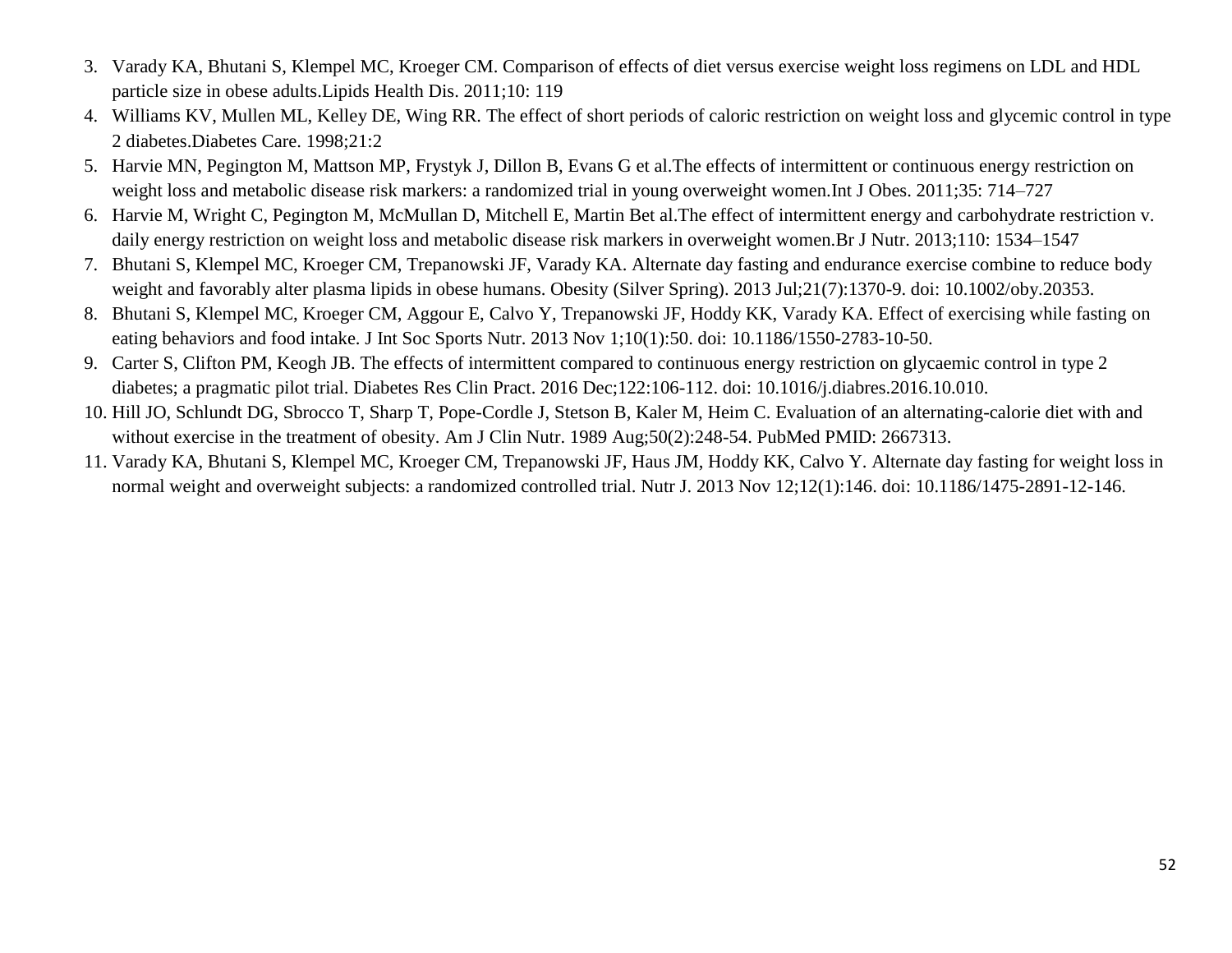# **Appendix 3: Risk of Bias with Support for Judgement**

Table 1. Risk of bias in included studies, with support for judgement. Assessment performed with Cochrane Risk of Bias Tool. $^{11}$ 

| Ash et al. $1$                                                     |                                       |                                                                                                                                                                                                                                                                                                                              |
|--------------------------------------------------------------------|---------------------------------------|------------------------------------------------------------------------------------------------------------------------------------------------------------------------------------------------------------------------------------------------------------------------------------------------------------------------------|
| <b>Bias</b>                                                        | Author's Judgement<br>of Risk of Bias | <b>Support for Judgement</b>                                                                                                                                                                                                                                                                                                 |
| <b>Random Sequence</b><br><b>Generation</b> (Selection<br>Bias)    | Low                                   | Quote from article: "Following the dietary stabilization<br>period subjects were randomized, using a random number<br>table, into one of three dietary intervention groups for the<br>12-week intervention period: intermittent energy restriction<br>(IER), pre-portioned meals (PPM) and self-selected meals<br>$(SSM)$ ." |
| Allocation<br>Concealment<br>(Selection Bias)                      | Unclear                               | Comment: Allocation concealment is not discussed in the<br>article                                                                                                                                                                                                                                                           |
| Blinding of<br>Participants and<br>Personnel<br>(Performance Bias) | High                                  | Comment: Blinding is not discussed in the article                                                                                                                                                                                                                                                                            |
| <b>Blinding of Outcome</b><br>Assessment<br>(Detection Bias)       | Unclear                               | Comment: Blinding of outcome assessment was not<br>performed; however, it is unclear if unblinding of outcome<br>assessment could have been a source of detection bias, as the<br>measured outcomes were objective physical and serologic<br>measurements.                                                                   |
| <b>Incomplete Outcome</b><br>Data (Attrition Bias)                 | Low                                   | Quote from article: "Although loss to follow-up was high,<br>subjects studied at 18 months were comparable in every<br>respect to the original study population."                                                                                                                                                            |
|                                                                    |                                       | Comment: Loss to follow up was not significantly different in<br>the three experimental groups.                                                                                                                                                                                                                              |
| <b>Selective Reporting</b><br>(Reporting Bias)                     | High                                  | Comment: Change from baseline to 12-weeks of intervention<br>were not reported for both groups; outcomes were pooled and<br>average weight loss was reported. No protocol or clinical trial                                                                                                                                  |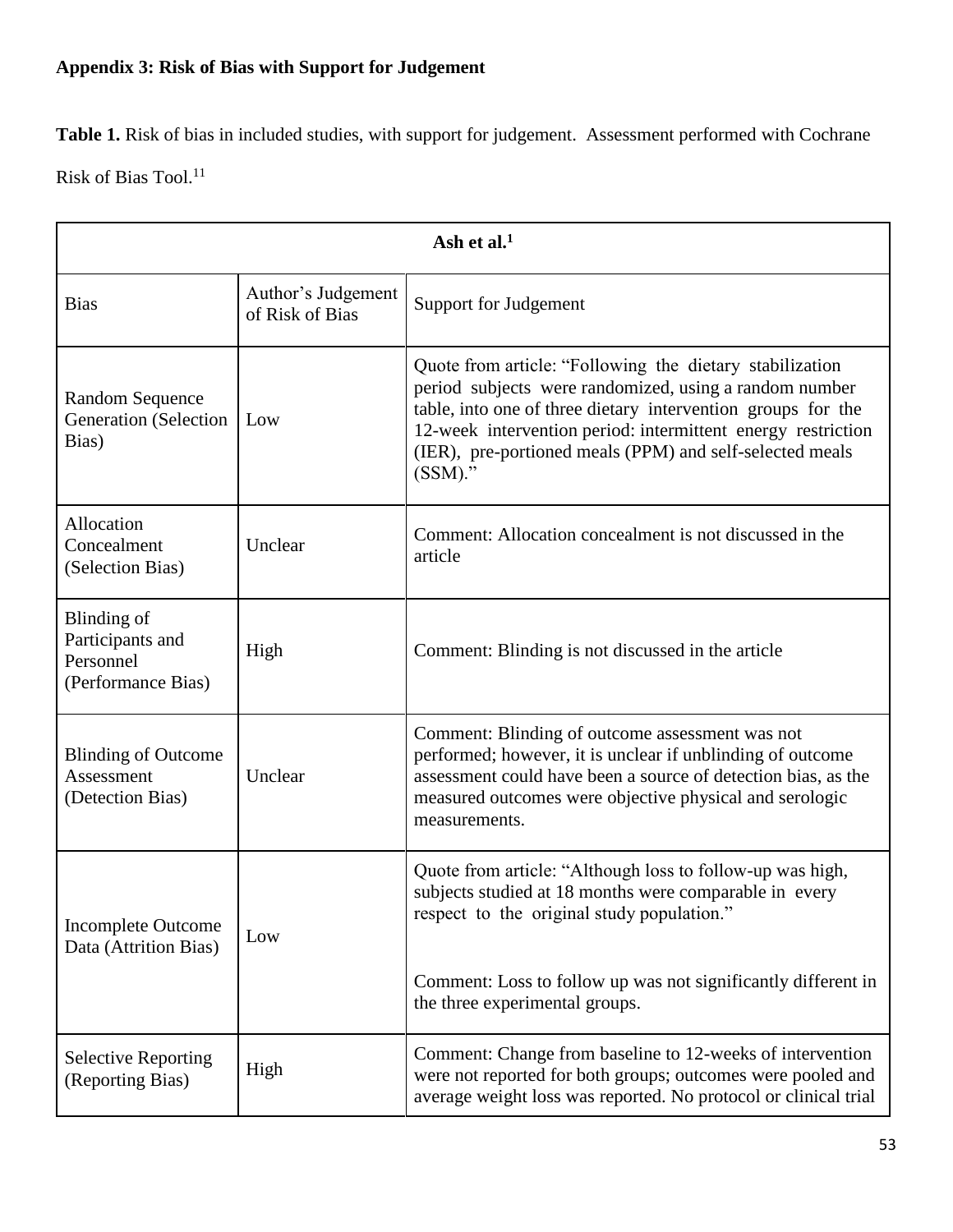|                                                                    |                                       | registry entry available.                                                                                                                                                                                                                                                                                                                                                                                    |
|--------------------------------------------------------------------|---------------------------------------|--------------------------------------------------------------------------------------------------------------------------------------------------------------------------------------------------------------------------------------------------------------------------------------------------------------------------------------------------------------------------------------------------------------|
| <b>Other Bias</b>                                                  | Unclear                               | Comment: Study authors declared no conflicts of interest.<br>Unclear if the study was at risk of any other bias                                                                                                                                                                                                                                                                                              |
|                                                                    |                                       | Bhutani et al. (reported in two papers) <sup>6,7</sup>                                                                                                                                                                                                                                                                                                                                                       |
| <b>Bias</b>                                                        | Author's Judgement<br>of Risk of Bias | <b>Support for Judgement</b>                                                                                                                                                                                                                                                                                                                                                                                 |
| <b>Random Sequence</b><br><b>Generation</b> (Selection<br>Bias)    | Low                                   | Quote from article: "Randomization was performed for each<br>stratum by selecting an intervention at random from an<br>opaque envelope."                                                                                                                                                                                                                                                                     |
| Allocation<br>Concealment<br>(Selection Bias)                      | Low                                   | Comment: The allocation concealment was adequate on the<br>basis of having a clinical coordinator open a randomly-<br>selected opaque envelope                                                                                                                                                                                                                                                               |
| Blinding of<br>Participants and<br>Personnel<br>(Performance Bias) | High                                  | Comment: participants and personnel were not blinded to<br>intervention                                                                                                                                                                                                                                                                                                                                      |
| <b>Blinding of Outcome</b><br>Assessment<br>(Detection Bias)       | Unclear                               | Comment: Blinding of outcome assessment was not<br>performed, however, it is unclear if unblinding of outcome<br>assessment could have been a source of detection bias, as the<br>measured outcomes were objective physical and serologic<br>measurements.                                                                                                                                                   |
| <b>Incomplete Outcome</b><br>Data (Attrition Bias)                 | Low                                   | Quote from article: "Additional subjects were randomized to<br>groups with high dropout rates, such as the ADF and exercise<br>group, to ensure that the number of subjects would be the<br>same in each group at the end of the trial. Dropouts were<br>primarily due to scheduling conflicts."                                                                                                             |
|                                                                    |                                       | Comment: Dropout rates were different across experimental<br>groups, however, given that this was primarily a result of<br>scheduling and that baseline comparability of groups was<br>adequate, this constitutes a threat to external but not internal<br>validity. Furthermore, the measured characteristics of<br>dropouts were not significantly different from those of<br>successful study completers. |
| <b>Selective Reporting</b>                                         | Unclear                               | Comment: No protocol or clinical trial registry entry                                                                                                                                                                                                                                                                                                                                                        |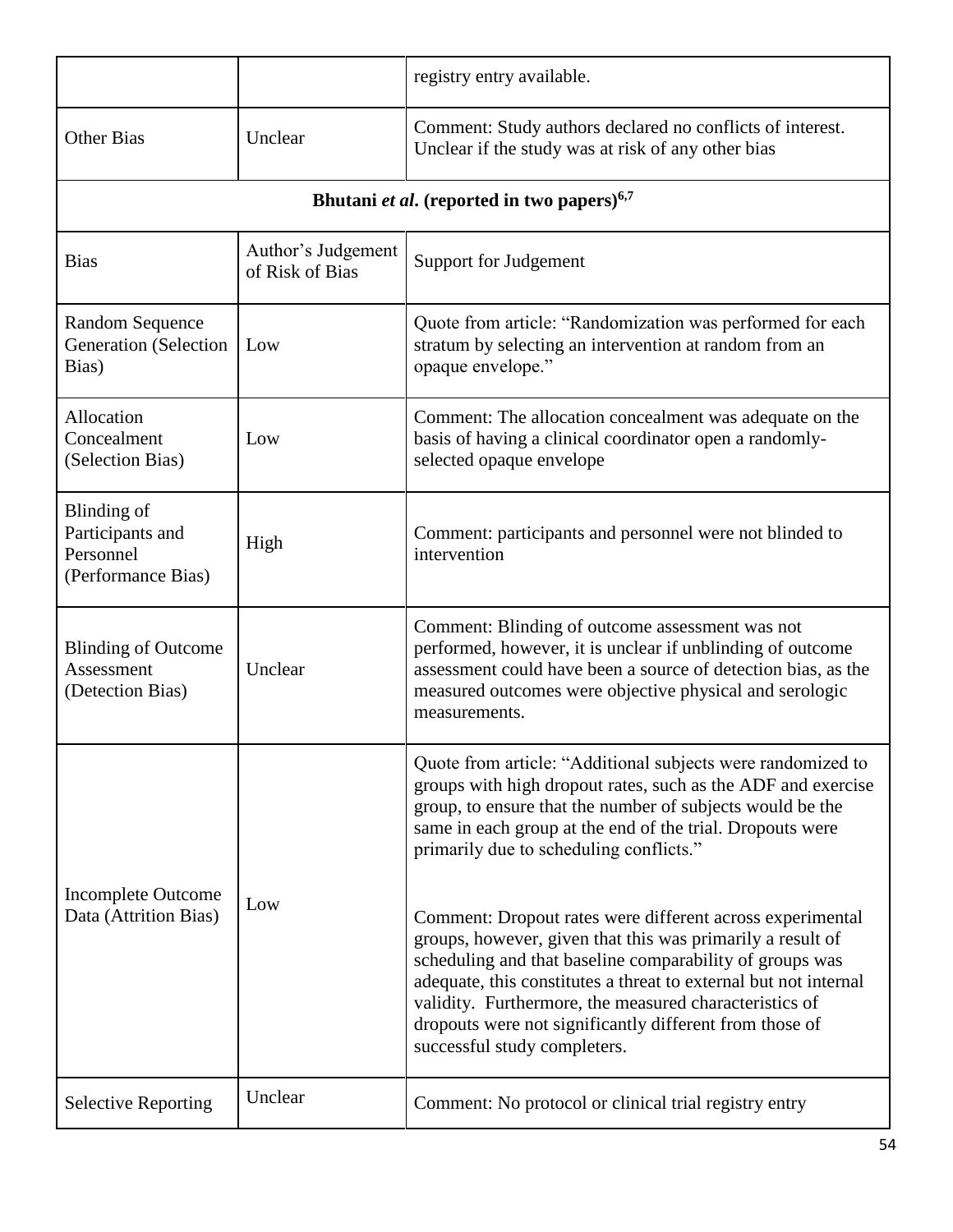| (Reporting Bias)                                                   |                                       | available.                                                                                                                                                                                                                                                                                   |
|--------------------------------------------------------------------|---------------------------------------|----------------------------------------------------------------------------------------------------------------------------------------------------------------------------------------------------------------------------------------------------------------------------------------------|
| <b>Other Bias</b>                                                  | Unclear                               | Comment: Study authors declared no conflicts of interest.<br>Unclear if the study was at risk of any other bias                                                                                                                                                                              |
|                                                                    |                                       | Carter et al. $8$                                                                                                                                                                                                                                                                            |
| <b>Bias</b>                                                        | Author's Judgement<br>of Risk of Bias | Support for Judgement                                                                                                                                                                                                                                                                        |
| <b>Random Sequence</b><br><b>Generation</b> (Selection<br>Bias)    | Low                                   | Quote from article: "Participants were divided into two<br>groups, stratified by gender and BMI, and allocated 1:1 to<br>treatment groups."                                                                                                                                                  |
| Allocation<br>Concealment<br>(Selection Bias)                      | Low                                   | Comment: Study personnel utilized a computerized random<br>number generator for allocation                                                                                                                                                                                                   |
| Blinding of<br>Participants and<br>Personnel<br>(Performance Bias) | High                                  | Quote from article: "and randomization was not blinded."<br>Comment: neither participants nor personnel were blinded at<br>any point in the study.                                                                                                                                           |
| <b>Blinding of Outcome</b><br>Assessment<br>(Detection Bias)       | Unclear                               | Comment: Blinding of outcome assessment was not<br>performed, however, it is unclear if unblinding of outcome<br>assessment could have been a source of detection bias, as the<br>measured outcomes were objective physical and serologic<br>measurements.                                   |
| <b>Incomplete Outcome</b><br>Data (Attrition Bias)                 | Low                                   | Comment: Drop out was low overall and was similar in both<br>experimental groups                                                                                                                                                                                                             |
| <b>Selective Reporting</b><br>(Reporting Bias)                     | Low                                   | Quote: "This study has been registered with the Australia<br>New Zealand Clinical Trial Registry (ANZCTR)<br>www.anzctr.org.au and given the registration number<br>ACTRN12615000383561."<br>Comment: No differences found between publication and<br>protocol/clinical trial register entry |
| <b>Other Bias</b>                                                  | Unclear                               | Comment: Study authors declared no conflicts of interest.<br>Unclear if the study was at risk of any other bias                                                                                                                                                                              |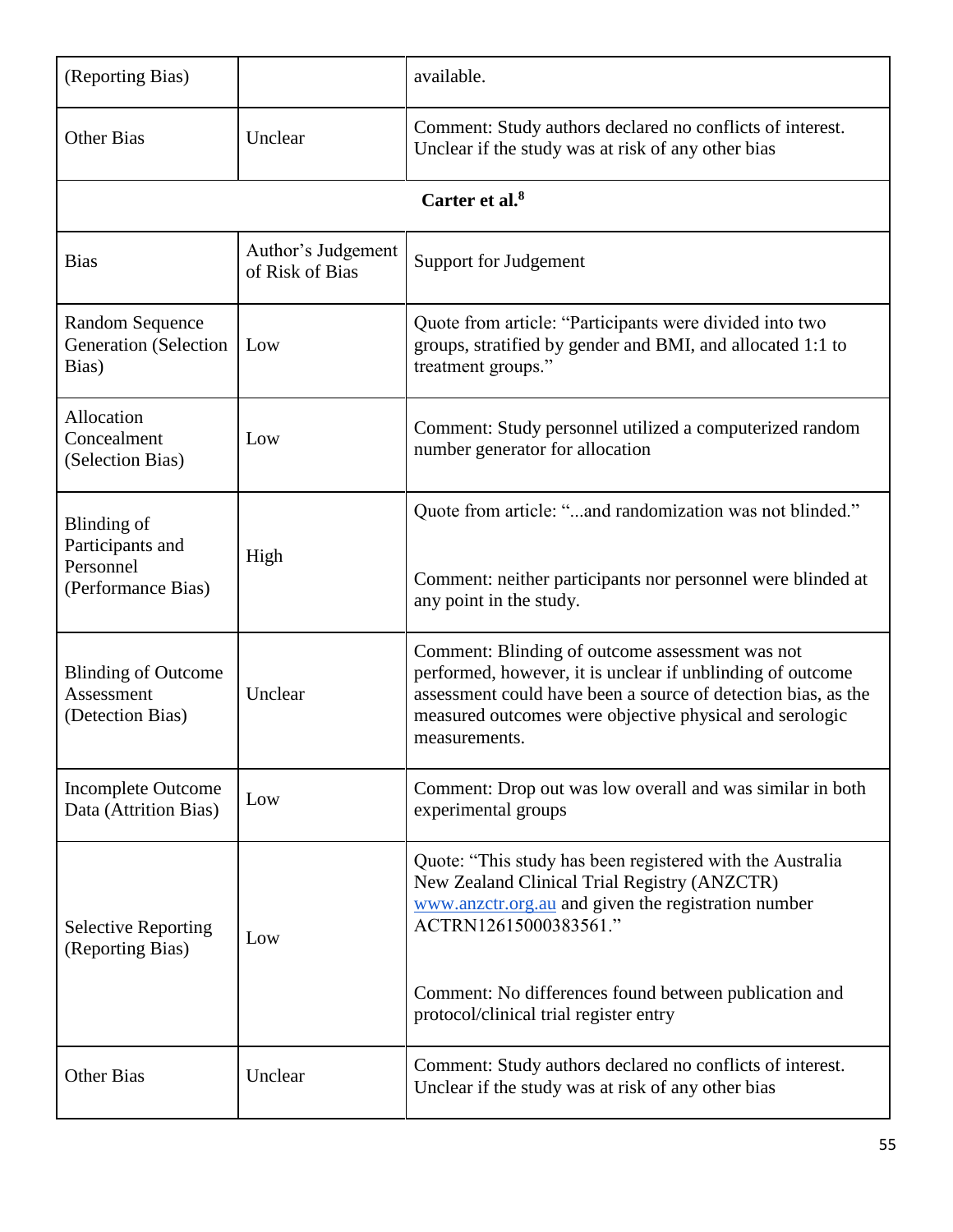| Harvie et al. Study 1 <sup>4</sup>                                 |                                       |                                                                                                                                                                                                                                                                                                                                                                                                                                           |
|--------------------------------------------------------------------|---------------------------------------|-------------------------------------------------------------------------------------------------------------------------------------------------------------------------------------------------------------------------------------------------------------------------------------------------------------------------------------------------------------------------------------------------------------------------------------------|
| <b>Bias</b>                                                        | Author's Judgement<br>of Risk of Bias | <b>Support for Judgement</b>                                                                                                                                                                                                                                                                                                                                                                                                              |
| <b>Random Sequence</b><br><b>Generation</b> (Selection<br>Bias)    | Unclear                               | Comment: the protocol for random sequence generation is not<br>described                                                                                                                                                                                                                                                                                                                                                                  |
| Allocation<br>Concealment<br>(Selection Bias)                      | Unclear                               | Comment: the protocol for allocation concealment is not<br>described                                                                                                                                                                                                                                                                                                                                                                      |
| Blinding of<br>Participants and<br>Personnel<br>(Performance Bias) | High                                  | Comment: participants and study personnel were not blinded                                                                                                                                                                                                                                                                                                                                                                                |
| <b>Blinding of Outcome</b><br>Assessment<br>(Detection Bias)       | Unclear                               | Quote from article: "Laboratory personnel were blinded to the<br>sample identity."<br>Comment: Serologic tests were not subject to detection bias,<br>however, it is unclear if unblinding of outcome assessment<br>could have been a source of detection bias, as the measured<br>outcomes were objective physical measurements.                                                                                                         |
| <b>Incomplete Outcome</b><br>Data (Attrition Bias)                 | Low                                   | Quote from article: "Eighteen women withdrew from the<br>study before 6 months (IER=11, CER=7), representing 21%<br>IER and 13% CER subjects ( $X^2$ =1.16, P=0.28). The main<br>reasons for dropout were comparable between the groups:<br>stress (IER=3, CER=2), pregnancy (IER=2, CER=1), change<br>in employment (IER=2, CER=1), problems adhering to the<br>diet (IER=3, CER=3) and personal illness (infected<br>pacemaker, IER=1)" |
| <b>Selective Reporting</b><br>(Reporting Bias)                     | Unclear                               | Comment: No protocol or clinical trial registry entry available                                                                                                                                                                                                                                                                                                                                                                           |
| <b>Other Bias</b>                                                  | Unclear                               | Comment: Tanita Europe provided Tanita TBF-300<br>equipment free of charge for use in study, though it is unclear<br>if this represented introduction of bias. It is unclear if the<br>study was at risk of any other bias                                                                                                                                                                                                                |
| Harvie et al. Study 2 <sup>5</sup>                                 |                                       |                                                                                                                                                                                                                                                                                                                                                                                                                                           |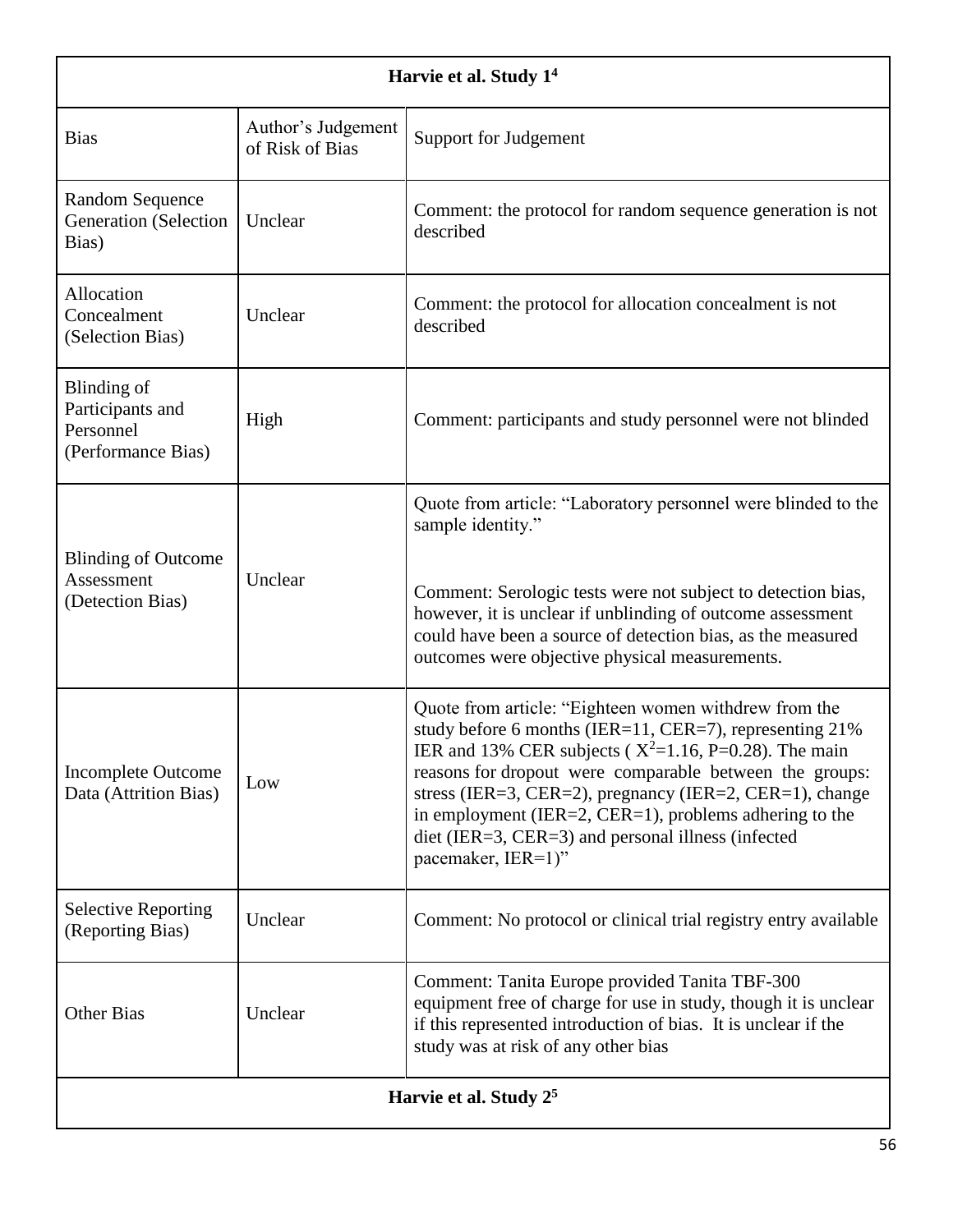| <b>Bias</b>                                                        | Author's Judgement<br>of Risk of Bias | <b>Support for Judgement</b>                                                                                                                                                                                                                                                                                                                                                                                                                                           |
|--------------------------------------------------------------------|---------------------------------------|------------------------------------------------------------------------------------------------------------------------------------------------------------------------------------------------------------------------------------------------------------------------------------------------------------------------------------------------------------------------------------------------------------------------------------------------------------------------|
| <b>Random Sequence</b><br><b>Generation</b> (Selection<br>Bias)    | Unclear                               | Comment: the protocol for random sequence generation is not<br>discussed                                                                                                                                                                                                                                                                                                                                                                                               |
| Allocation<br>Concealment<br>(Selection Bias)                      | Low                                   | Quote from Article: "Group allocation was established by<br>opaque, sealed envelopes that contained the assignment for<br>each subject."                                                                                                                                                                                                                                                                                                                               |
| Blinding of<br>Participants and<br>Personnel<br>(Performance Bias) | High                                  | Comment: participants and study personnel were not blinded                                                                                                                                                                                                                                                                                                                                                                                                             |
| <b>Blinding of Outcome</b><br>Assessment<br>(Detection Bias)       | Low                                   | Quote from Article: "Personnel performing laboratory<br>measurements, and inputting and analyzing trial data were<br>blinded to group allocations. Anthropometric measures were<br>performed by research dietitians who were not blinded to the<br>treatment group"                                                                                                                                                                                                    |
|                                                                    |                                       | Comment: Blinding of outcome assessment was not<br>performed for anthropometric data, however, it is unclear if<br>unblinding of outcome assessment could have been a source<br>of detection bias, as the measured outcomes were objective.                                                                                                                                                                                                                            |
| <b>Incomplete Outcome</b><br>Data (Attrition Bias)                 | Low                                   | Quote from article: "We considered it more appropriate to<br>report a comparison of the three dietary groups (adjusting for<br>multiple testing with Bonferroni correction) with an intention-<br>to-treat analysis that includes all subjects in a last-<br>observation-carried-forward (LOCF) analysis.                                                                                                                                                              |
|                                                                    |                                       | Quote from article: "In total, twenty-seven women withdrew<br>from the study (23%): IECR n=4 (11%), IECR+PF n=10<br>(26%) and DER n=13 (33%) ( $X^2$ =5.3, P=0.071). The reasons<br>for the dropout were family/work issues (IECR n=3,<br>IECR+PF $n=4$ , DER $n=5$ ), unrelated personal illness (IECR<br>$n=1$ , IECR+PF $n=1$ , DER $n=1$ ), problems adhering to the diet<br>(IECR+PF $n=2$ , DER $n=3$ ), and loss to follow up (IECR+PF<br>$n=3$ , DER $n=4$ )." |
| <b>Selective Reporting</b><br>(Reporting Bias)                     | Unclear                               | Comment: No protocol or clinical trial registry entry<br>available. Authors used Bonferroni correction to address                                                                                                                                                                                                                                                                                                                                                      |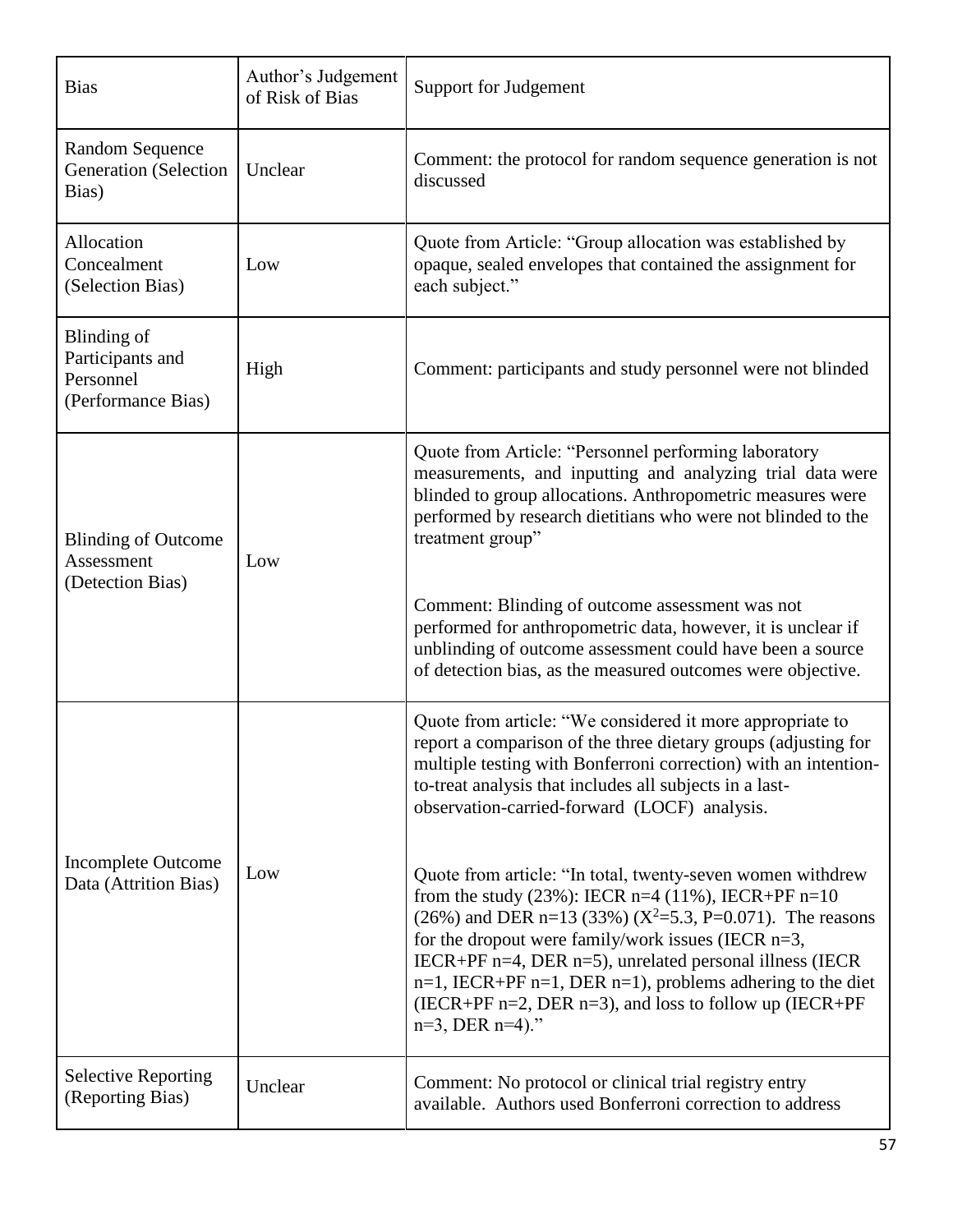|                                                                    |                                       | multiple comparisons.                                                                                                                                                                                                                                               |
|--------------------------------------------------------------------|---------------------------------------|---------------------------------------------------------------------------------------------------------------------------------------------------------------------------------------------------------------------------------------------------------------------|
| <b>Other Bias</b>                                                  | Unclear                               | Comment: Study authors declared no conflicts of interest.<br>Unclear if the study was at risk of any other bias                                                                                                                                                     |
|                                                                    |                                       | Hill et al. <sup>9</sup>                                                                                                                                                                                                                                            |
| <b>Bias</b>                                                        | Author's Judgement<br>of Risk of Bias | Support for Judgement                                                                                                                                                                                                                                               |
| <b>Random Sequence</b><br><b>Generation</b> (Selection<br>Bias)    | Unclear                               | Comment: the protocol for random sequence generation is not<br>discussed                                                                                                                                                                                            |
| Allocation<br>Concealment<br>(Selection Bias)                      | Unclear                               | Comment: the protocol for allocation concealment is not<br>discussed                                                                                                                                                                                                |
| Blinding of<br>Participants and<br>Personnel<br>(Performance Bias) | High                                  | Comment: neither participants nor study personnel were<br>blinded to assignment to intervention or control groups                                                                                                                                                   |
| <b>Blinding of Outcome</b><br>Assessment<br>(Detection Bias)       | Unclear                               | Comment: Comment: Blinding of outcome assessment was<br>not performed, however, it is unclear if unblinding of outcome<br>assessment could have been a source of detection bias, as the<br>measured outcomes were objective physical and serologic<br>measurements. |
| <b>Incomplete Outcome</b><br>Data (Attrition Bias)                 | Unclear                               | Comment: The authors do not report comparability of dropout<br>between groups. Intention-to-treat analyses were not used.                                                                                                                                           |
| <b>Selective Reporting</b><br>(Reporting Bias)                     | Unclear                               | Comment: No protocol or clinical trial registry entry<br>available.                                                                                                                                                                                                 |
| <b>Other Bias</b>                                                  | Unclear                               | Comment: Study authors declared no conflicts of interest.<br>Unclear if the study was at risk of any other bias                                                                                                                                                     |
| Varady et al. Study 1 <sup>2</sup>                                 |                                       |                                                                                                                                                                                                                                                                     |
| <b>Bias</b>                                                        | Author's Judgement<br>of Risk of Bias | Support for Judgement                                                                                                                                                                                                                                               |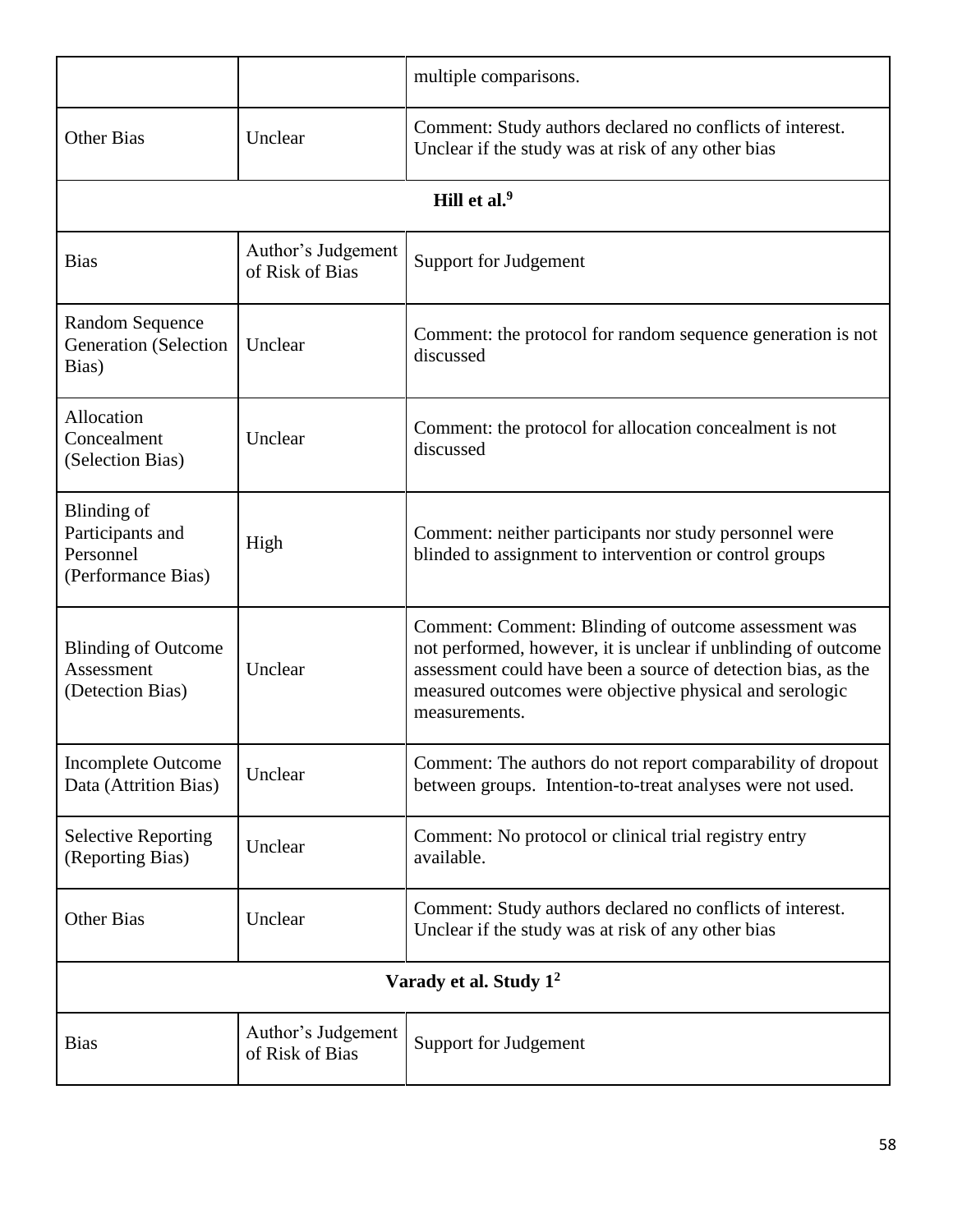| <b>Random Sequence</b><br><b>Generation</b> (Selection<br>Bias)    | Unclear                               | Comment: the protocol for random sequence generation is not<br>discussed                                                                                                                                                                                                                                                          |  |
|--------------------------------------------------------------------|---------------------------------------|-----------------------------------------------------------------------------------------------------------------------------------------------------------------------------------------------------------------------------------------------------------------------------------------------------------------------------------|--|
| <b>Allocation</b><br>Concealment<br>(Selection Bias)               | Unclear                               | Comment: the protocol for allocation concealment is not<br>discussed                                                                                                                                                                                                                                                              |  |
| Blinding of<br>Participants and<br>Personnel<br>(Performance Bias) | High                                  | Comment: neither participants nor study personnel were<br>blinded to assignment to intervention or control groups                                                                                                                                                                                                                 |  |
| <b>Blinding of Outcome</b><br>Assessment<br>(Detection Bias)       | Unclear                               | Comment: Comment: Blinding of outcome assessment was<br>not performed, however, it is unclear if unblinding of outcome<br>assessment could have been a source of detection bias, as the<br>measured outcomes were objective physical and serologic<br>measurements.                                                               |  |
| <b>Incomplete Outcome</b><br>Data (Attrition Bias)                 | Low                                   | Quote from article: "Sixty subjects commenced the study,<br>with 49 completing the 12-week trial. The remaining subjects<br>in each intervention group were as follows: ADF ( $n = 13$ ), CR<br>$(n = 12)$ , exercise $(n = 12)$ , and control $(n = 12)$ ."                                                                      |  |
| <b>Selective Reporting</b><br>(Reporting Bias)                     | Unclear                               | Comment: Raw data for many outcomes not reported in tables<br>or text but given in graphs or reported as either significant or<br>non-significant. No protocol or clinical trial registry entry<br>available.                                                                                                                     |  |
| <b>Other Bias</b>                                                  | Unclear                               | Comment: Study authors declared no conflicts of interest.<br>Unclear if the study was at risk of any other bias                                                                                                                                                                                                                   |  |
| Varady et al. Study 2 <sup>10</sup>                                |                                       |                                                                                                                                                                                                                                                                                                                                   |  |
| <b>Bias</b>                                                        | Author's Judgement<br>of Risk of Bias | Support for Judgement                                                                                                                                                                                                                                                                                                             |  |
| <b>Random Sequence</b><br>Generation (Selection<br>Bias)           | Low                                   | Quote from article: "Subjects were randomized by KAV by<br>way of a stratified random sample. Subjects were first divided<br>into strata based on sex (M/F), age (35–50 y/51-65 y), and<br>BMI (20–24.9 kg/m2/25–29.9 kg/m2), and then subjects from<br>each stratum were randomized 1:1 into either the ADF or<br>control group" |  |
| Allocation                                                         | Unclear                               | Comment: the subjects were randomized based on                                                                                                                                                                                                                                                                                    |  |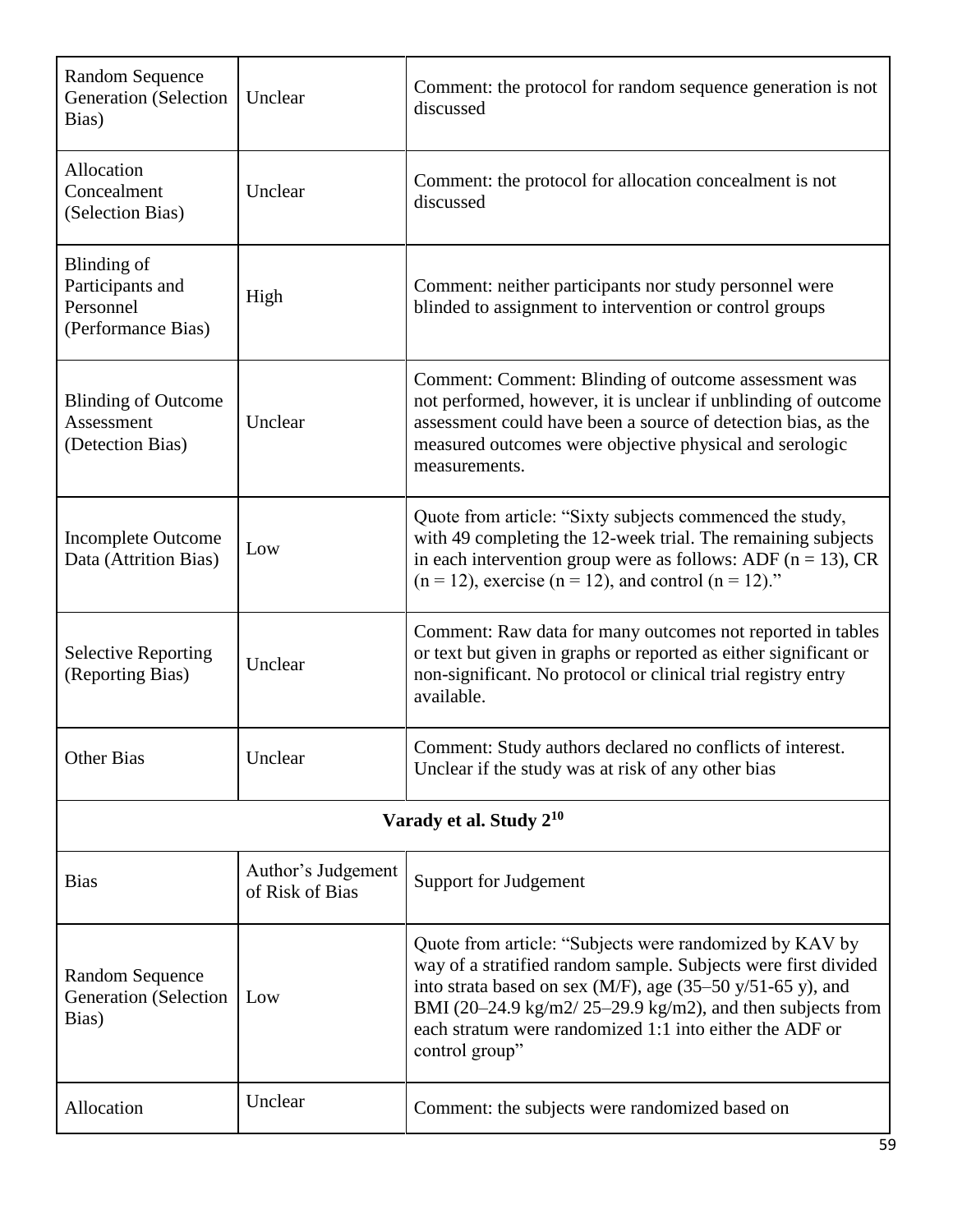| Concealment<br>(Selection Bias)                                           |                                       | predetermined strata, however, it is unclear if the<br>experimenter who assigned subjects (KAV) was blinded in<br>any way to the assignments generated                                                                                                                                                            |
|---------------------------------------------------------------------------|---------------------------------------|-------------------------------------------------------------------------------------------------------------------------------------------------------------------------------------------------------------------------------------------------------------------------------------------------------------------|
| <b>Blinding</b> of<br>Participants and<br>Personnel<br>(Performance Bias) | High                                  | Comment: neither participants nor study personnel were<br>blinded to assignment to intervention or control groups                                                                                                                                                                                                 |
| <b>Blinding of Outcome</b><br>Assessment<br>(Detection Bias)              | Unclear                               | Comment: Comment: Blinding of outcome assessment was<br>not performed, however, it is unclear if unblinding of outcome<br>assessment could have been a source of detection bias, as the<br>measured outcomes were objective physical and serologic<br>measurements.                                               |
| <b>Incomplete Outcome</b><br>Data (Attrition Bias)                        | Low                                   | Comment: Low overall dropout, with rate of dropout and<br>characteristics of participants dropping out similar across<br>experimental groups. One participant dropped out of fasting<br>group due to difficult adhering to diet. One participant<br>dropped out of the control group due to scheduling conflicts. |
| <b>Selective Reporting</b><br>(Reporting Bias)                            | Unclear                               | Comment: Weight change is only reported as "relative to<br>control" but is also shown in Figure 2 to be negative overall.<br>Absolute values for weight loss in the two groups are not<br>presented. No protocol or clinical trial registry entry<br>available.                                                   |
| <b>Other Bias</b>                                                         | Unclear                               | Comment: Study authors declared no conflicts of interest.<br>Unclear if the study was at risk of any other bias                                                                                                                                                                                                   |
|                                                                           |                                       | Williams et al. <sup>3</sup>                                                                                                                                                                                                                                                                                      |
| <b>Bias</b>                                                               | Author's Judgement<br>of Risk of Bias | Support for Judgement                                                                                                                                                                                                                                                                                             |
| <b>Random Sequence</b><br><b>Generation</b> (Selection<br>Bias)           | Unclear                               | Quote from article: "Eligible subjects were blocked by FPG<br>after 2 weeks off diabetes medication $\langle 7.8, 7.8-11.1,$ and<br>$>11.1$ mmol/l) and then randomized, by blocks, to one of<br>three treatment conditions.<br>Comment: Randomization sequence generation is not                                 |
|                                                                           |                                       | explicitly discussed                                                                                                                                                                                                                                                                                              |
| Allocation                                                                | Unclear                               | Comment: it is not specified if block randomization was                                                                                                                                                                                                                                                           |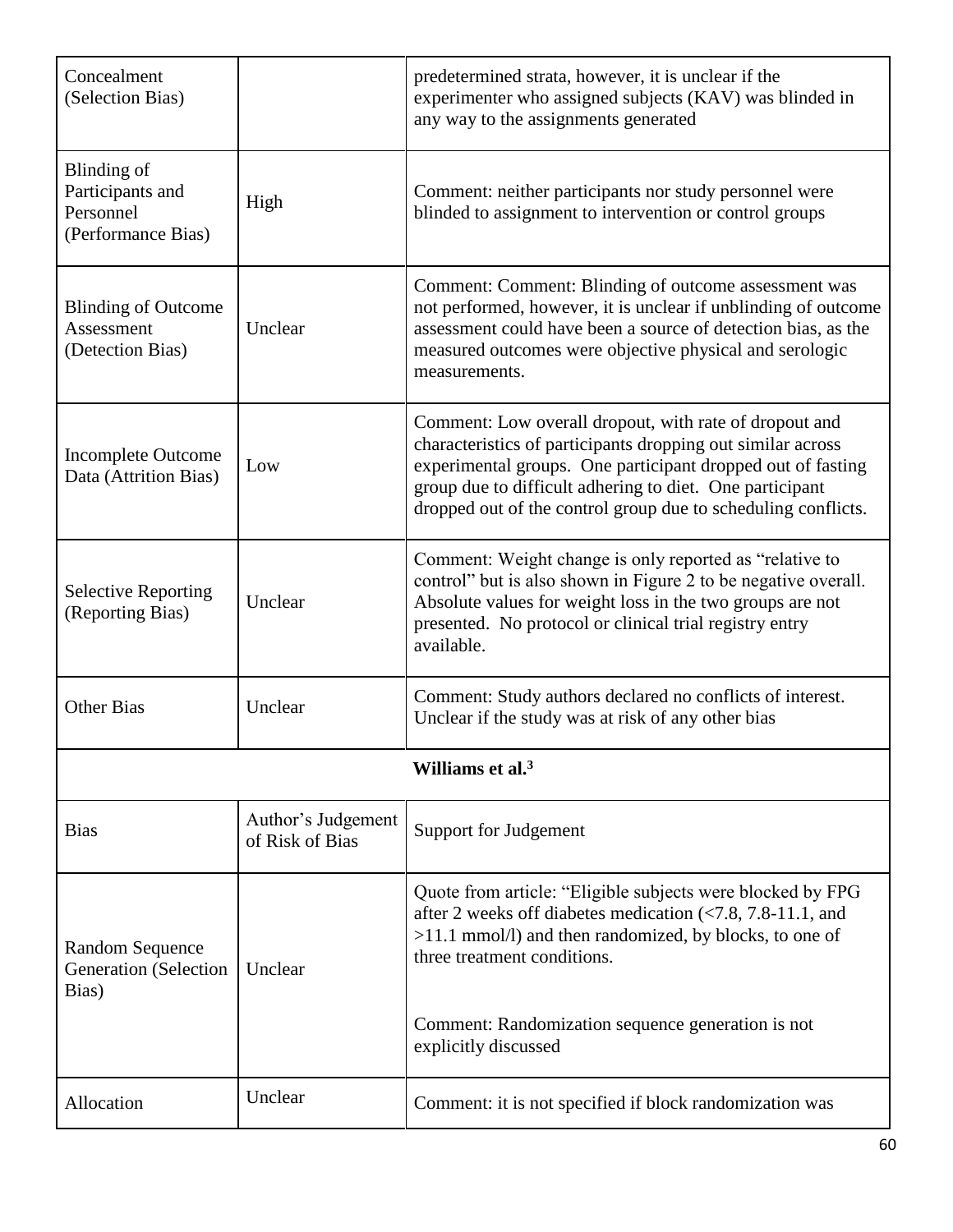| Concealment<br>(Selection Bias)                                           |         | implemented in a manner that minimized allocation<br>concealment.                                                                                                                                                                                                                                                                                                                                                                                                                                    |
|---------------------------------------------------------------------------|---------|------------------------------------------------------------------------------------------------------------------------------------------------------------------------------------------------------------------------------------------------------------------------------------------------------------------------------------------------------------------------------------------------------------------------------------------------------------------------------------------------------|
| <b>Blinding</b> of<br>Participants and<br>Personnel<br>(Performance Bias) | High    | Comment: neither participants nor study personnel were<br>blinded to assignment to intervention or control groups                                                                                                                                                                                                                                                                                                                                                                                    |
| <b>Blinding of Outcome</b><br>Assessment<br>(Detection Bias)              | Unclear | Comment: Comment: Blinding of outcome assessment was<br>not performed, however, it is unclear if unblinding of outcome<br>assessment could have been a source of detection bias, as the<br>measured outcomes were objective physical and serologic<br>measurements.                                                                                                                                                                                                                                  |
| <b>Incomplete Outcome</b><br>Data (Attrition Bias)                        | Low     | Quote from article: "Dropout rate was similar across<br>treatment conditions. Reported reasons for dropping out<br>included illness in the family, a change in work schedule, or a<br>move to another region of the country that precluded<br>attendance at the weekly treatment meetings. Baseline<br>characteristics of dropouts were not different from subjects<br>who completed the study. Attendance rates at weekly<br>treatment meetings did not differ between groups ( $P =$<br>$0.62$ )." |
| <b>Selective Reporting</b><br>(Reporting Bias)                            | Unclear | Comment: No protocol or clinical trial registry entry<br>available.                                                                                                                                                                                                                                                                                                                                                                                                                                  |
| <b>Other Bias</b>                                                         | Unclear | Comment: Study authors declared no conflicts of interest.<br>Unclear if the study was at risk of any other bias                                                                                                                                                                                                                                                                                                                                                                                      |

## **References**

- 1. Ash S, Reeves MM, Yeo S, Morrison G, Carey D, Capra S. Effect of intensive dietetic interventions on weight and glycaemic control in overweight men with Type II diabetes: a randomised trial.Int J Obes. 2003;27: 797–802.
- 2. Varady KA, Bhutani S, Klempel MC, Kroeger CM. Comparison of effects of diet versus exercise weight loss regimens on LDL and HDL particle size in obese adults.Lipids Health Dis. 2011;10: 119
- 3. Williams KV, Mullen ML, Kelley DE, Wing RR. The effect of short periods of caloric restriction on weight loss and glycemic control in type 2 diabetes.Diabetes Care. 1998;21:2
- 4. Harvie MN, Pegington M, Mattson MP, Frystyk J, Dillon B, Evans G et al.The effects of intermittent or continuous energy restriction on weight loss and metabolic disease risk markers: a randomized trial in young overweight women.Int J Obes. 2011;35: 714–727